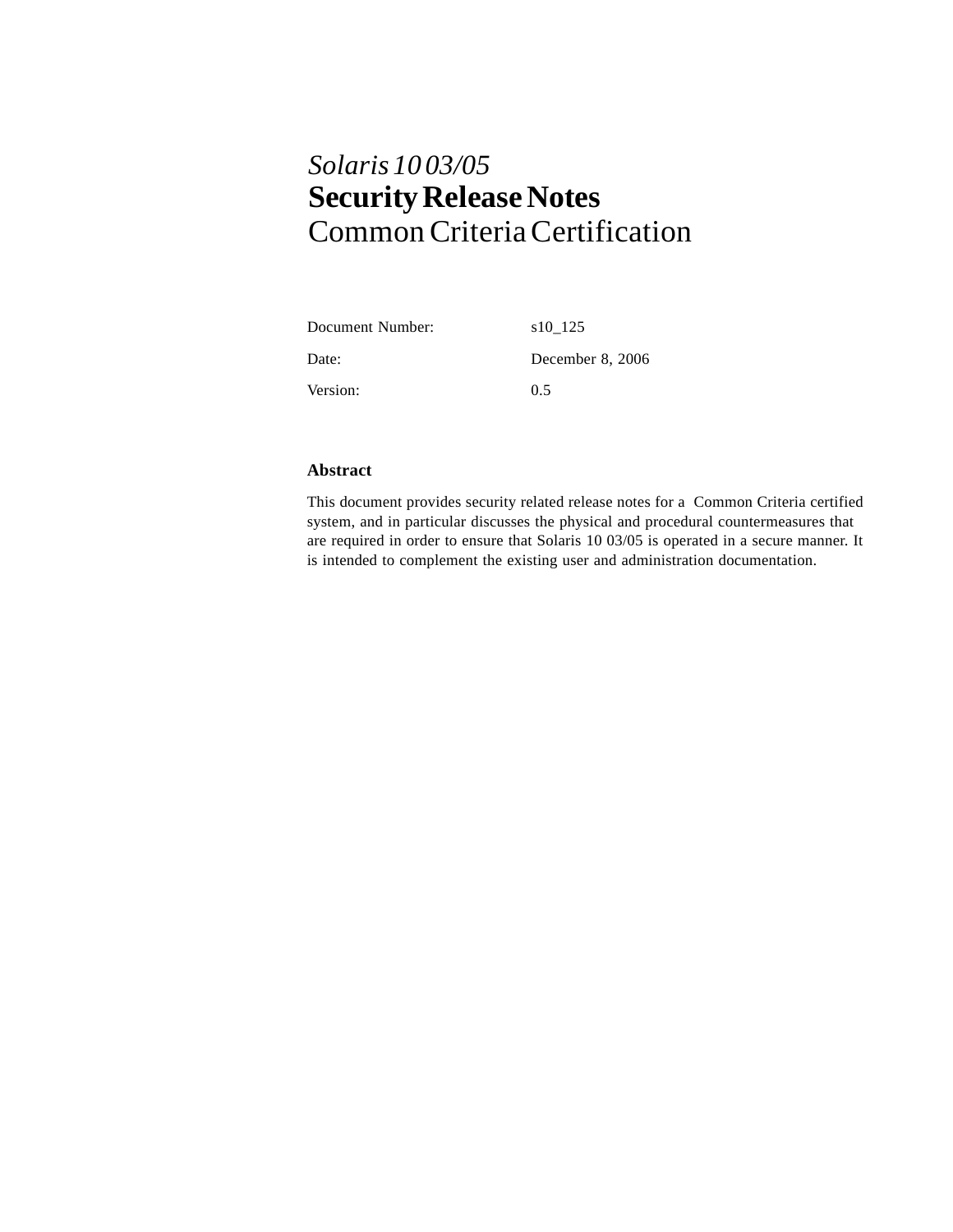Copyright 2006 Sun Microsystems, Inc., 4150 Network Circle, Menlo Park, California 95054 U.S.A. All rights reserved.

This product or document is protected by copyright and distributed under licenses restricting its use, copying, distribution, and decompilation. No part of this product or document may be reproduced in any form by any means without prior written authorization of Sun and its licensors, if any. Third-party software, including font technology, is copyrighted and licensed from Sun suppliers.

Parts of the product may be derived from Berkeley BSD systems, licensed from the University of California. UNIX is a registered trademark in the U.S. and other countries, exclusively licensed through X/Open Company, Ltd.

Sun, Sun Microsystems, the Sun logo, Solaris, SunPlex, SunReady, SunSpectrum Gold, SunSpectrum Platinum, and The Network is the Computer are trademarks, registered trademarks, or service marks of Sun Microsystems, Inc. in the U.S. and other countries. All SPARC trademarks are used under license and are trademarks or registered trademarks of SPARC International, Inc. in the U.S. and other countries. Products bearing SPARC trademarks are based upon an architecture developed by Sun Microsystems, Inc.

The OPEN LOOK and Sun™ Graphical User Interface was developed by Sun Microsystems, Inc. for its users and licensees. Sun acknowledges the pioneering efforts of Xerox in researching and developing the concept of visual or graphical user interfaces for the computer industry. Sun holds a non-exclusive license from Xerox to the Xerox Graphical User Interface, which license also covers Sun's licensees who implement OPEN LOOK GUIs and otherwise comply with Sun's written license agreements.

**RESTRICTED RIGHTS**: Use, duplication, or disclosure by the U.S. Government is subject to restrictions of FAR 52.227-14(g)(2)(6/87) and FAR 52.227-19(6/87), or DFAR 252.227-7015(b)(6/95) and DFAR 227.7202-3(a).

DOCUMENTATION IS PROVIDED "AS IS" AND ALL EXPRESS OR IMPLIED CONDITIONS, REPRESENTATIONS AND WARRANTIES, INCLUDING ANY IMPLIED WARRANTY OF MERCHANTABILITY, FITNESS FOR A PARTICULAR PURPOSE OR NON-INFRINGEMENT, ARE DISCLAIMED, EXCEPT TO THE EXTENT THAT SUCH DISCLAIMERS ARE HELD TO BE LEGALLY INVALID.

Copyright 2000 Sun Microsystems, Inc., 901 San Antonio Road, Palo Alto, Californie 94303 Etats-Unis. Tous droits réservés.

Ce produit ou document est protégé par un copyright et distribué avec des licences qui en restreignent l'utilisation, la copie, la distribution, et la décompilation. Aucune partie de ce produit ou document ne peut être reproduite sous aucune forme, par quelque moyen que ce soit, sans l'autorisation préalable et écrite de Sun et de ses bailleurs de licence, s'il y en a. Le logiciel détenu par des tiers, et qui comprend la technologie relative aux polices de caractères, est protégé par un copyright et licencié par des fournisseurs de Sun.

Des parties de ce produit pourront être dérivées des systèmes Berkeley BSD licenciés par l'Université de Californie. UNIX est une marque déposée aux Etats-Unis et dans d'autres pays et licenciée exclusivement par X/Open Company, Ltd.

Sun, Sun Microsystems, le logo Sun, Solaris, SunPlex, SunReady, SunSpectrum Gold, SunSpectrum Platinum, et The Network is the Compute sont des marques de fabrique ou des marques déposées, ou marques de service, de Sun Microsystems, Inc. aux Etats-Unis et dans d'autres pays. Toutes les marques SPARC sont utilisées sous licence et sont des marques de fabrique ou des marques déposées de SPARC International, Inc. aux Etats-Unis et dans d'autres pays. Les produits portant les marques SPARC sont basés sur une architecture développée par Sun Microsystems, Inc.

L'interface d'utilisation graphique OPEN LOOK et Sun™ a été développée par Sun Microsystems, Inc. pour ses utilisateurs et licenciés. Sun reconnaît les efforts de pionniers de Xerox pour la recherche et le développement du concept des interfaces d'utilisation visuelle ou graphique pour l'industrie de l'informatique. Sun détient une licence non exclusive de Xerox sur l'interface d'utilisation graphique Xerox, cette licence couvrant également les licenciés de Sun qui mettent en place l'interface d'utilisation graphique OPEN LOOK et qui en outre se conforment aux licences écrites de Sun.

CETTE PUBLICATION EST FOURNIE "EN L'ETAT" ET AUCUNE GARANTIE, EXPRESSE OU IMPLICITE, N'EST ACCORDEE, Y COMPRIS DES GARANTIES CONCERNANT LA VALEUR MARCHANDE, L'APTITUDE DE LA PUBLICATION A REPONDRE A UNE UTILISATION PARTICULIERE, OU LE FAIT QU'ELLE NE SOIT PAS CONTREFAISANTE DE PRODUIT DE TIERS. CE DENI DE GARANTIE NE S'APPLIQUERAIT PAS, DANS LA MESURE OU IL SERAIT TENU JURIDIQUEMENT NUL ET NON AVENU.

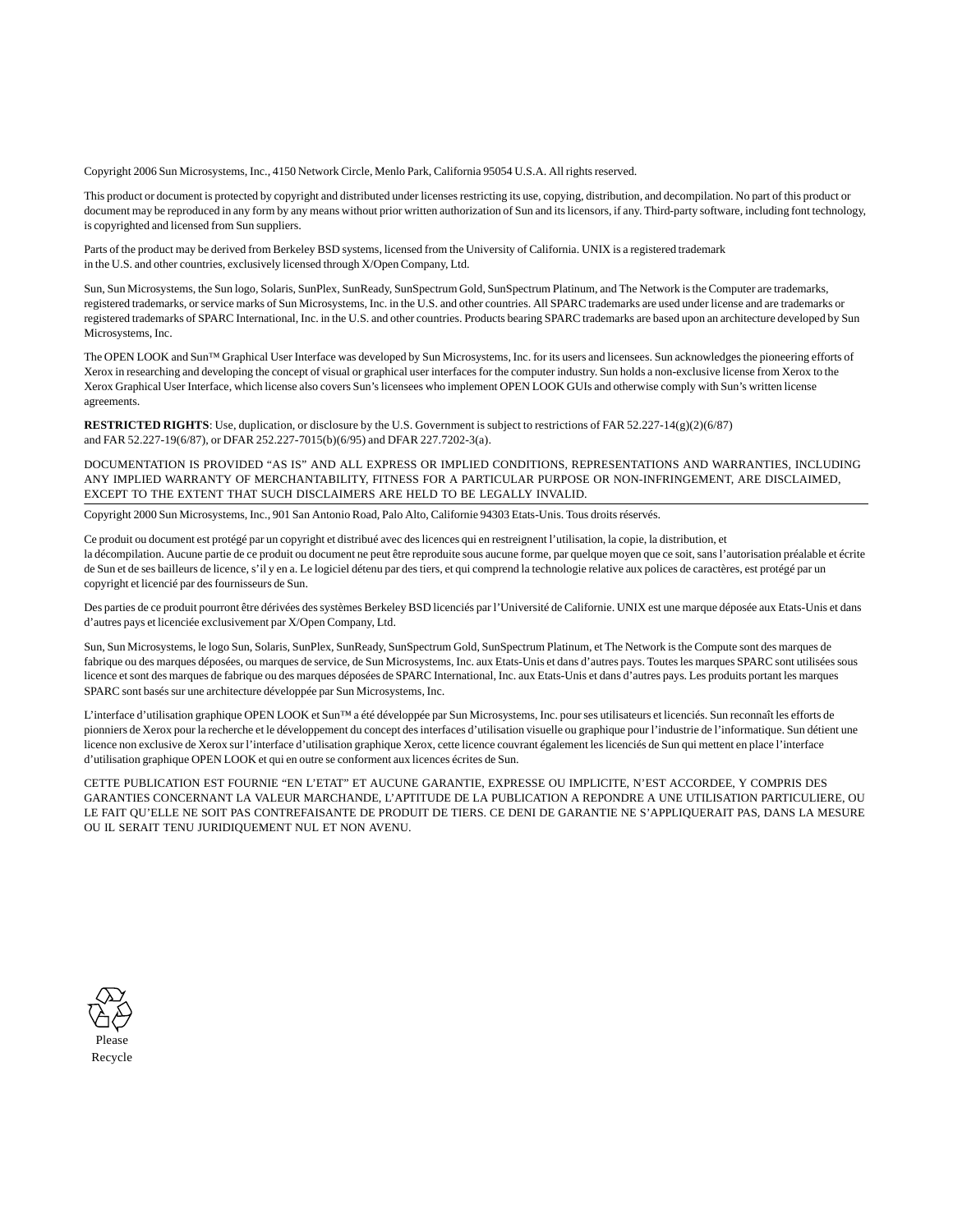# **Revision History**

| <b>Version Date</b> |                            | Author       | Comments                                                                                                 |
|---------------------|----------------------------|--------------|----------------------------------------------------------------------------------------------------------|
| 0.3                 | June $2006$                | Vanessa Kong | First issue for Solaris 10 3/05 Common Criteria evaluation.                                              |
| 0.4                 | October 2006               | Vanessa Kong | Modifications made to address issues raised in Sun-Solaris-10 VLA<br>OR 01.                              |
| 0.5                 | November 2006 Vanessa Kong |              | Modifications made to address issues raised in Solaris 10 MSU OR<br>01, AVA_VLA OR 01 and AVA_VLA OR 02. |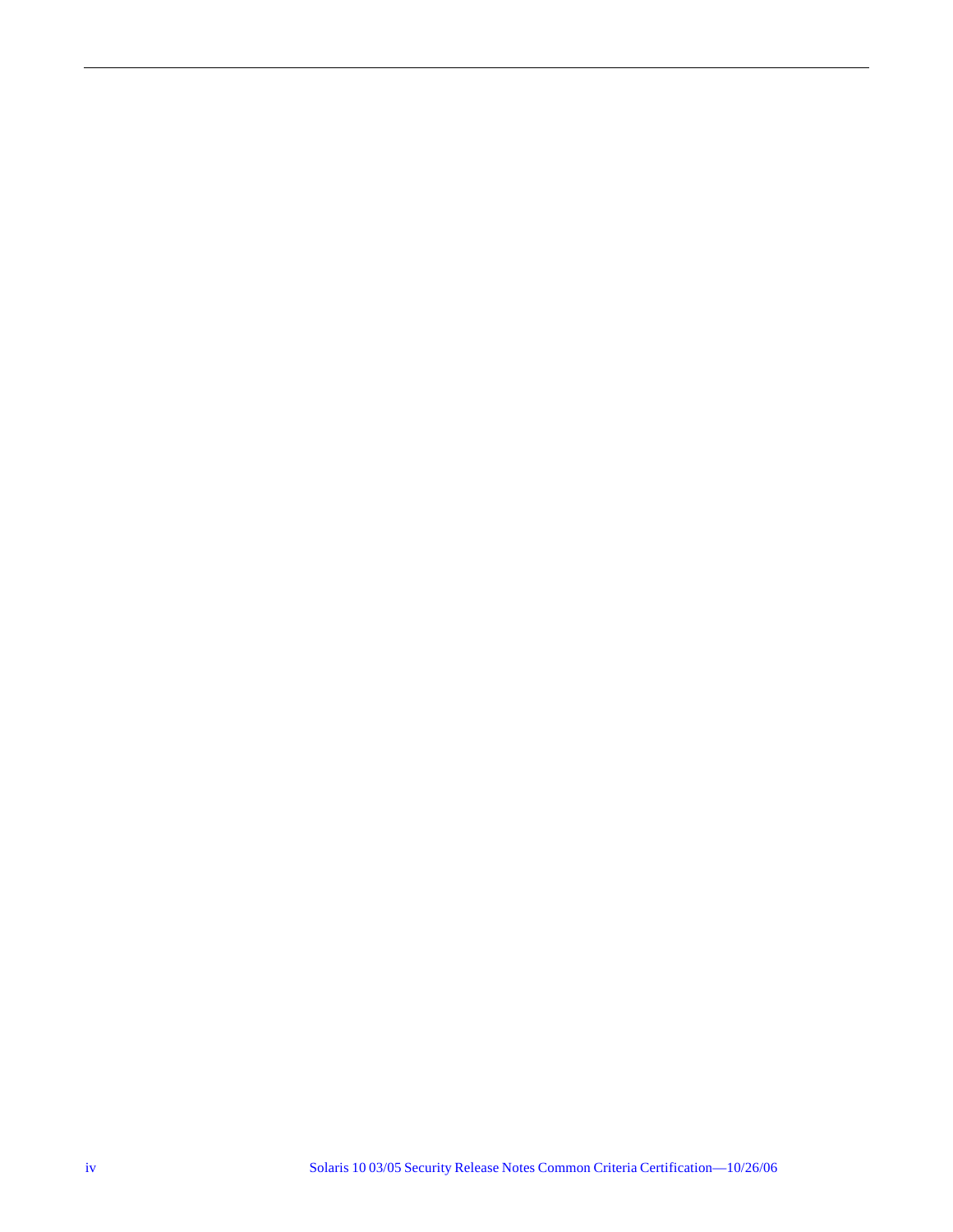# **Contents**

| 1              |     |                                                        | $\mathbf{1}$   |
|----------------|-----|--------------------------------------------------------|----------------|
|                | 1.1 |                                                        | $\mathbf{1}$   |
|                | 1.2 |                                                        | $\mathbf{1}$   |
|                | 1.3 |                                                        | 1              |
|                | 1.4 |                                                        | 1              |
| $\overline{2}$ |     |                                                        | 3              |
|                | 2.1 |                                                        | 3              |
|                | 2.2 |                                                        | $\overline{3}$ |
|                | 2.3 |                                                        | 3              |
|                | 2.4 |                                                        | $\overline{4}$ |
|                | 2.5 |                                                        | $\overline{4}$ |
|                | 2.6 |                                                        | 5              |
|                | 2.7 | Allocating Devices                                     | 6              |
|                | 2.8 | Removable Media                                        | 6              |
|                | 2.9 | Serial Login Devices                                   | 6              |
| 3              |     | Administrator Security Notes                           | 7              |
|                | 3.1 |                                                        | 7              |
|                | 3.2 |                                                        | $\overline{7}$ |
|                | 3.3 |                                                        | $\overline{7}$ |
|                |     | Installation Media Verification<br>3.3.1               | 8              |
|                |     | 3.3.2<br>Installing SPARC Solaris 10 3/05.             | 8              |
|                | 3.4 | Installing the Solaris 10 3/05 Common Criteria Package | 9              |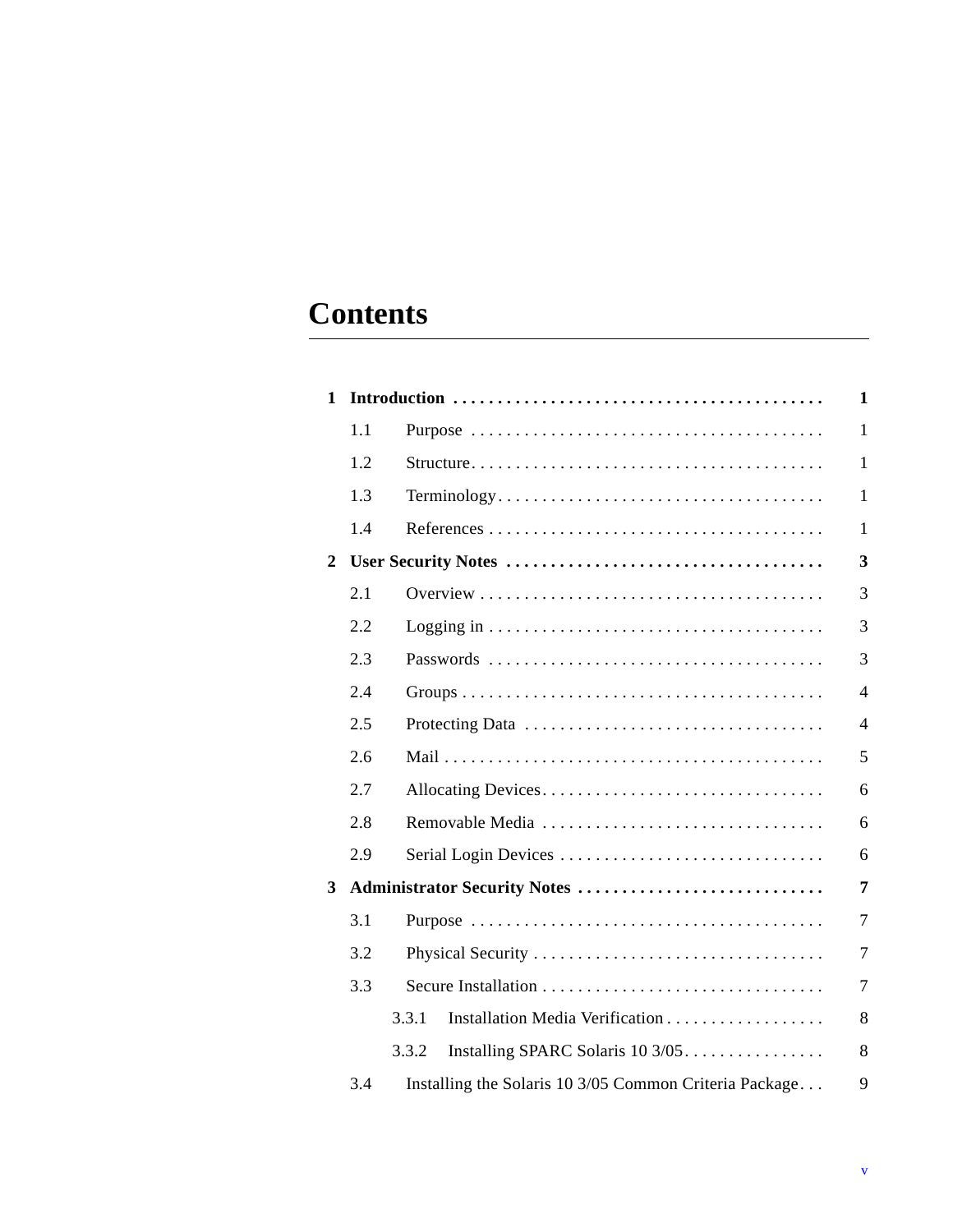| 3.5 |          | Installing Solaris 10 3/05 Common Criteria Patch Set | 10 |
|-----|----------|------------------------------------------------------|----|
|     | 3.5.1    | Standard Solaris Patches                             | 10 |
|     | 3.5.2    |                                                      | 11 |
| 3.6 |          |                                                      | 11 |
|     | 3.6.1    | Setting root Password                                | 11 |
|     | 3.6.2    | Setting PROM Password - SPARC                        | 11 |
|     | 3.6.3    |                                                      | 11 |
|     | 3.6.4    | Boot Device                                          | 12 |
|     | 3.6.4.1  | SPARC Configuration                                  | 12 |
|     | 3.6.5    |                                                      | 12 |
|     | 3.6.6    |                                                      | 12 |
|     | 3.6.7    | Device Allocation                                    | 12 |
|     | 3.6.8    | Password Policy                                      | 13 |
|     | 3.6.9    | Disable xhost Command                                | 13 |
|     | 3.6.10   | Configuration File for Name Service - nsswitch.conf. | 13 |
|     | 3.6.11   | Configuration of Files and Tables                    | 14 |
|     | 3.6.12   |                                                      | 14 |
|     | 3.6.13   | Solaris Management Console (SMC)                     | 15 |
|     | 3.6.14   | NFS-Mounted Audit Directories.                       | 15 |
|     | 3.6.15   | Hardware-Specific Configuration Tasks                | 15 |
|     | 3.6.15.1 | SunFire System Controller Cards                      | 15 |
|     |          |                                                      | 15 |
|     | 3.6.17   | Disable Dtsession Unlock With root Password          | 16 |
|     | 3.6.18   |                                                      | 16 |
|     | 3.6.19   | Buffer Overflow in rcp(1)Command Line Argument.      | 16 |
|     | 3.6.20   | IPv6 Re-Numbering                                    | 16 |
| 3.7 |          |                                                      | 17 |
|     | 3.7.1    | Secure Start-up - SPARC Workstations                 | 17 |
|     | 3.7.2    | Secure Start-up - SPARC Servers                      | 17 |
|     | 3.7.3    |                                                      | 18 |
|     | 3.7.3.1  | Multi-user Mode                                      | 18 |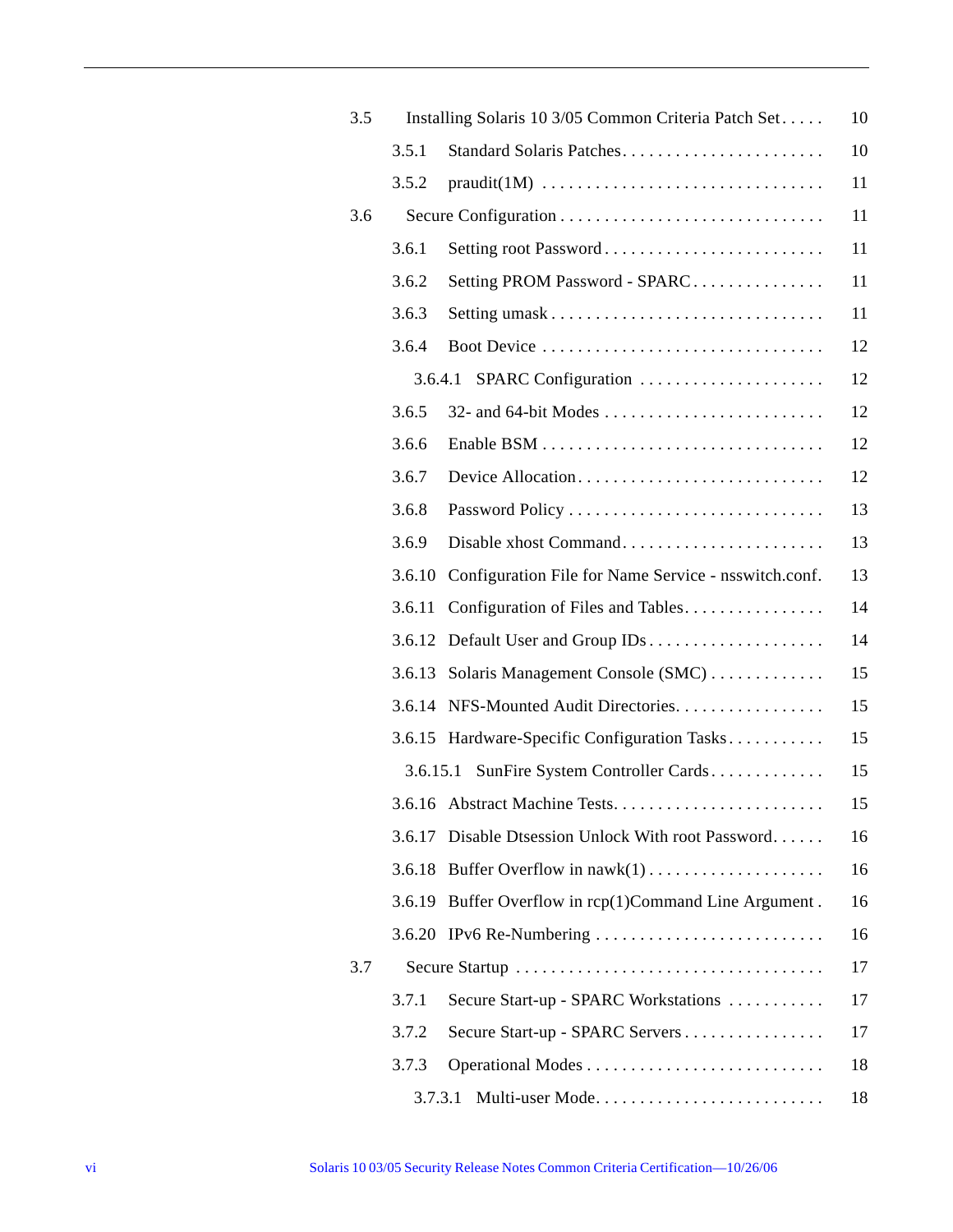# **Service**<br>Andrewski

|     |         |                                                | 18 |
|-----|---------|------------------------------------------------|----|
|     | 3.7.4   |                                                | 18 |
|     | 3.7.5   | Administrative Components                      | 18 |
|     | 3.7.6   | auditd Is Started After logind                 | 19 |
| 3.8 |         |                                                | 20 |
|     | 3.8.1   |                                                | 20 |
|     | 3.8.2   | The root Account                               | 20 |
|     | 3.8.3   | Users and Groups                               | 20 |
|     | 3.8.3.1 | Creating Local Groups                          | 20 |
|     | 3.8.3.2 | Deleting Local Groups                          | 21 |
|     | 3.8.3.3 | Creating Local Users                           | 21 |
|     | 3.8.3.4 | Suspending Local Users                         | 21 |
|     | 3.8.3.5 | Deleting Local Users                           | 21 |
|     | 3.8.3.6 | Creating a Network User                        | 22 |
|     | 3.8.3.7 | Suspending a Network User                      | 22 |
|     | 3.8.3.8 | Deleting Network Users                         | 22 |
|     | 3.8.3.9 | Further Information on Local and Network Users | 23 |
|     | 3.8.4   |                                                | 23 |
|     | 3.8.5   | Discretionary Access Control                   | 23 |
|     | 3.8.6   |                                                | 24 |
|     | 3.8.7   |                                                | 27 |
|     |         | 3.8.7.1 SPARC                                  | 27 |
|     | 3.8.8   |                                                | 27 |
|     | 3.8.9   | Unauthorised Software                          | 27 |
|     | 3.8.10  | Checking the Configuration                     | 28 |
|     | 3.8.11  |                                                | 28 |
|     | 3.8.12  | Binary Compatibility Mode (on SPARC)           | 28 |
|     | 3.8.13  | Secure Operating Procedures                    | 28 |
|     | 3.8.14  | Administration Documentation                   | 29 |
|     | 3.8.15  | login -f Option                                | 29 |
|     | 3.8.16  | Entry Into Debugger Mode                       | 29 |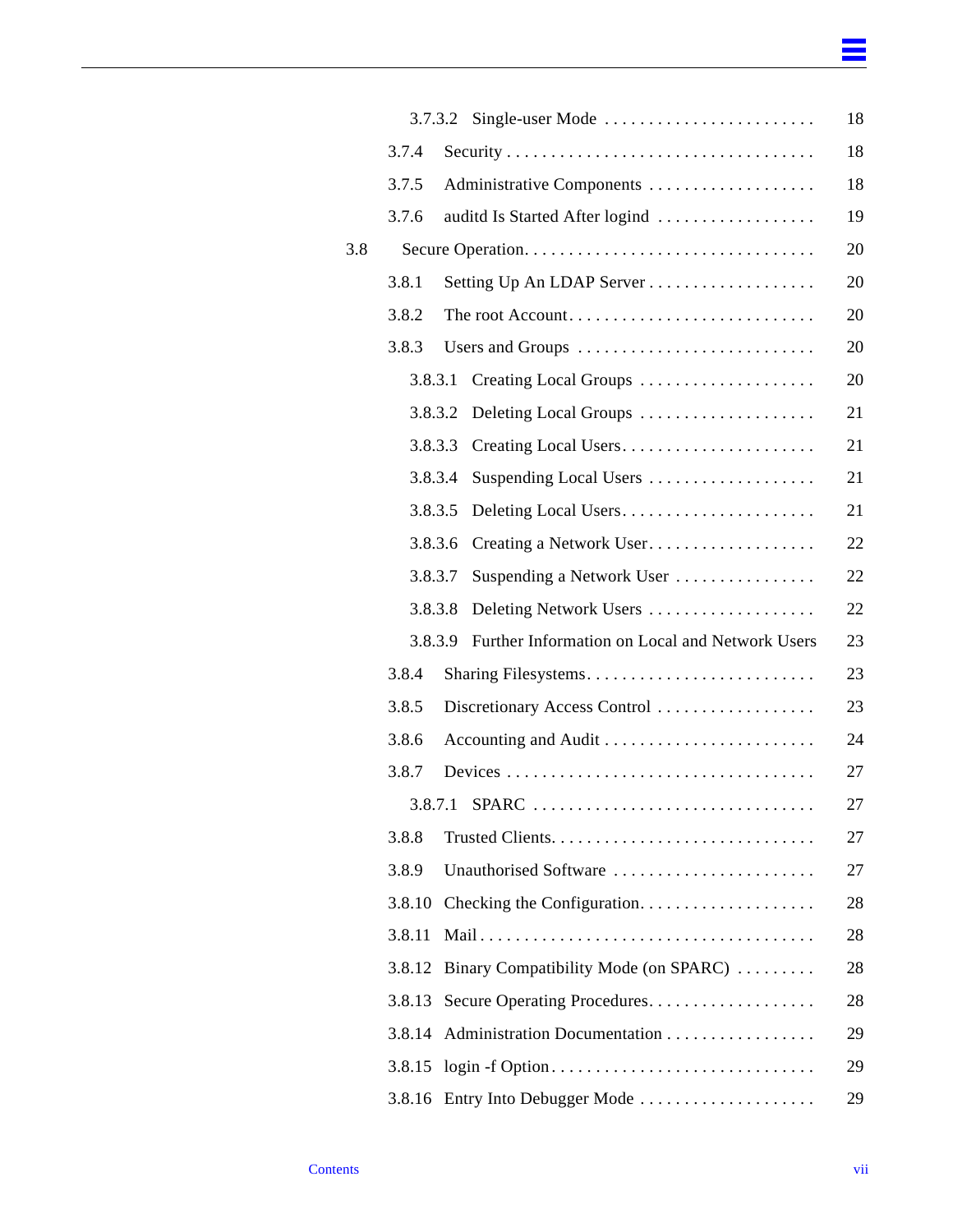|   |     | 3.8.17 |                                                                                | 29 |
|---|-----|--------|--------------------------------------------------------------------------------|----|
|   |     | 3.8.18 |                                                                                | 29 |
|   |     | 3.8.19 | mail(1), mail $x(1)$ is setgid                                                 | 30 |
|   |     | 3.8.20 |                                                                                | 30 |
|   |     | 3.8.21 |                                                                                | 30 |
|   |     |        |                                                                                | 31 |
|   |     | 3.8.23 | $libXpm \ldots \ldots \ldots \ldots \ldots \ldots \ldots \ldots \ldots \ldots$ | 31 |
|   |     |        | 3.8.24 RBAC exec_attr(4) Search in LDAP                                        | 31 |
|   |     |        | 3.8.25 format(1M) Shell Escape in RBAC                                         | 31 |
|   |     |        | 3.8.26 Audit Records Longer Than 65K May be Lost                               | 32 |
|   |     |        | 3.8.27 Warning Regarding TRACE Option in SMC                                   | 32 |
| 4 |     |        | Addendum for BSM Guide                                                         | 33 |
|   | A.1 |        |                                                                                | 33 |
|   | A.2 |        | Audit Record Corrections                                                       | 33 |
|   | A.3 |        | Additional Audit Records                                                       | 34 |
|   |     | A.3.1  | Kernel-Level Generated Audit Records                                           | 34 |
|   |     | A.3.2  | User-Level Generated Audit Records                                             | 35 |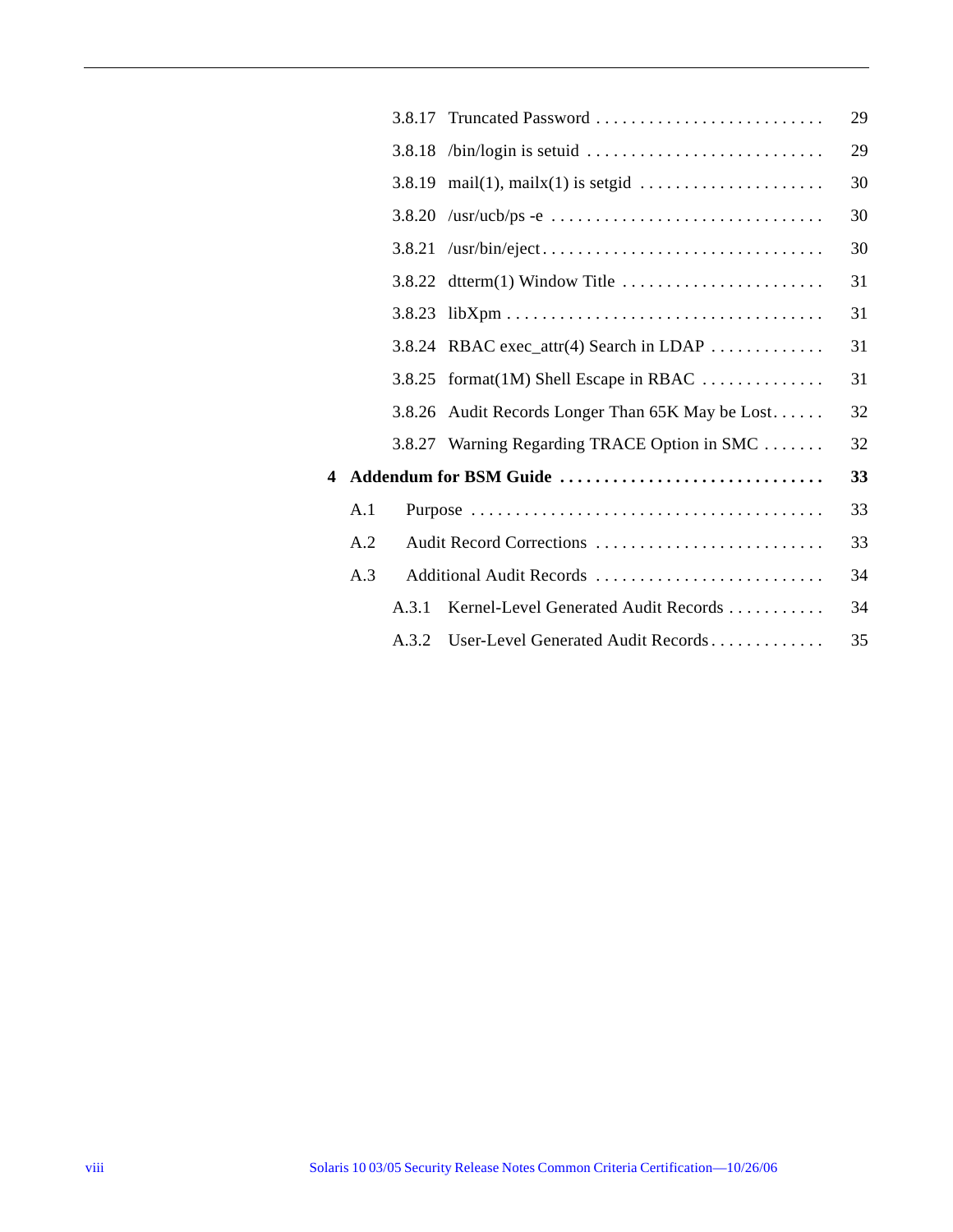# **Introduction** 1

## <span id="page-8-1"></span><span id="page-8-0"></span>**1.1 Purpose**

This document is to be read in conjunction with the user and administrative documentation listed within [Section 1.4, "References](#page-8-4)".

## <span id="page-8-2"></span>**1.2 Structure**

This chapter provides an introduction.

Chapter 2 provides instructions to normal users.

Chapter 3 provides instructions to system administrators.

Annex A contains an addendum describing new audit records introduced to Solaris 10 03/05; these are not documented in [BSM].

#### <span id="page-8-3"></span>**1.3 Terminology**

The terminology used in this document is consistent with Solaris 10 3/05 documentation. This document is intended for an audience familiar with Solaris 10 3/05, hence a glossary is not included.

## <span id="page-8-4"></span>**1.4 References**

Unless otherwise attributed, the documents referenced here are sourced from Sun Microsystems and associated companies (such as Sun Microsystems Federal Inc.)

| [ADMCOMS]  | Solaris System Administration Commands; Sun Microsystems,<br>Inc.: $816 - 5166 - 10$ : 2005 |
|------------|---------------------------------------------------------------------------------------------|
| [ADMGUIDE] | Solaris System Administration Collection; Sun Microsystems,<br>Inc.: 2005                   |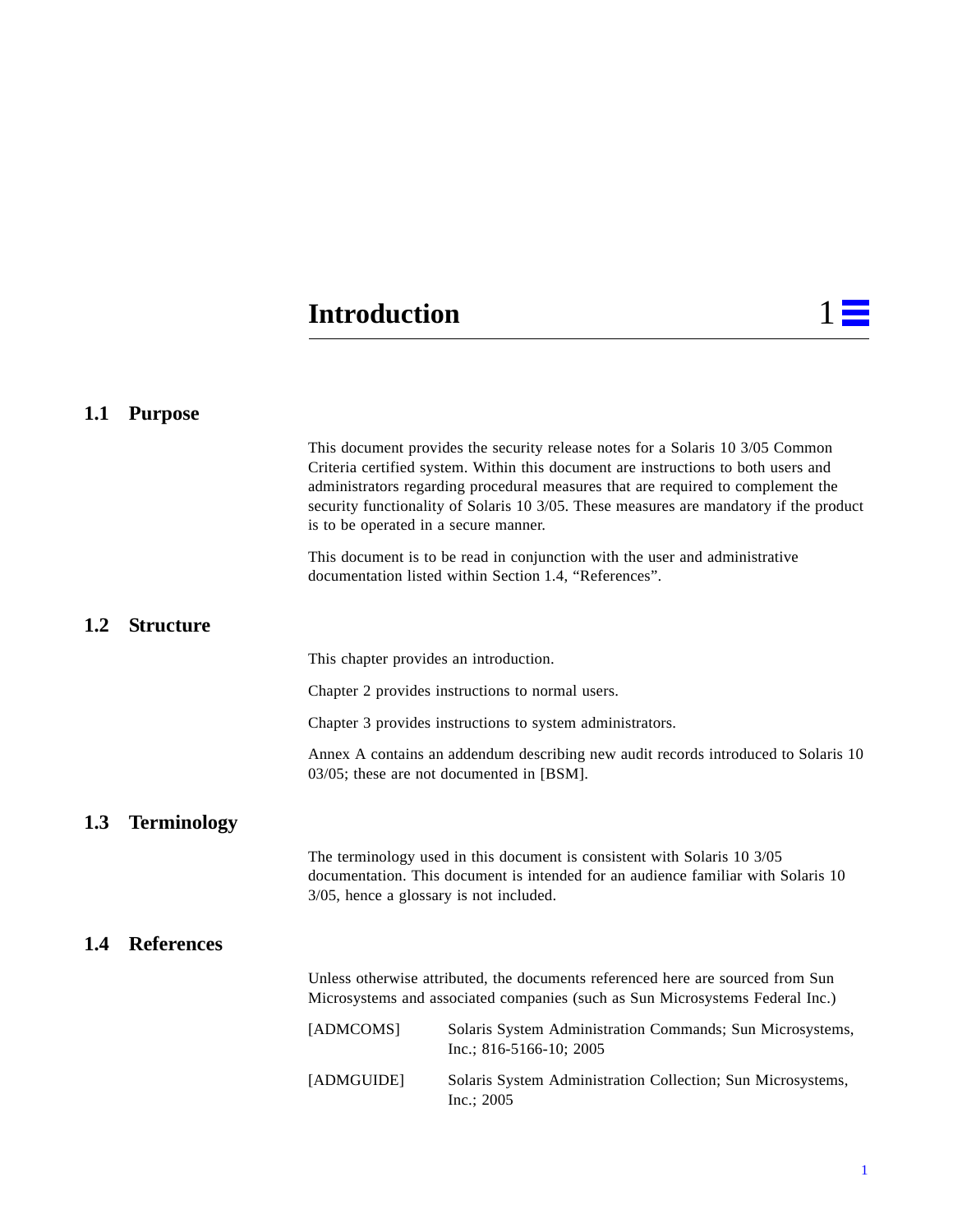|            | <b>Advanced Administration</b><br>819-2380-03<br><b>Basic Administration</b><br>819-2379-03<br>Devices and File Systems<br>817-5093-12<br><b>IP</b> Services<br>816-4554-11<br>Naming and Directory Services (DNS, NIS, and LDAP)<br>816-4556-10<br><b>Network Services</b><br>816-4555-11<br><b>Security Services</b><br>816-4557-11 |
|------------|---------------------------------------------------------------------------------------------------------------------------------------------------------------------------------------------------------------------------------------------------------------------------------------------------------------------------------------|
| [BSM]      | Solaris System Administration Guide - Security Services<br>(formerly known as 'SunSHIELD Basic Security Module<br>Guide'); Sun Microsystems, Inc.; 2005; 816-4557-11                                                                                                                                                                  |
| [CC]       | Common Criteria for Information Technology Security<br>Evaluation, CCIMB-2004-01-002, Version 2.2, January 2004                                                                                                                                                                                                                       |
| [FILEFORM] | Solaris File Formats; Sun Microsystems, Inc.; 2003; 817-3945-<br>10                                                                                                                                                                                                                                                                   |
| [FSA]      | Solaris Administration Guide - Devices and File Systems; Sun<br>Microsystems, Inc.; 2005; 817-5093-12                                                                                                                                                                                                                                 |
| [HD]       | Solaris 10 3/05 High Level Design, Chapter 2, Issue 0.6, Sun<br>Microsystems, s10_102                                                                                                                                                                                                                                                 |
| [NSAG]     | System Administration Guide: Naming and Directory Services<br>(DNS, NIS, and LDAP); Sun Microsystems, Inc.; 2005; 816-<br>4556-10                                                                                                                                                                                                     |
| [OPENBOOT] | OpenBoot 4.x Command Reference Manual; February 2002,<br>Revision A, Sun Microsystems, Inc.; 816-1177-10                                                                                                                                                                                                                              |
| [SBCG]     | Binary Compatibility Guide; 2000, Sun Microsystems, Inc.; 806-<br>1047-10                                                                                                                                                                                                                                                             |
| [SINST]    | Solaris 10 Installation Guide; Sun Microsystems, Inc.; 2005;<br>817-0544-10                                                                                                                                                                                                                                                           |
| [SPAA]     | Security, Performance and Accounting Administration, SunSoft;<br>1994                                                                                                                                                                                                                                                                 |
| [ST]       | Solaris 10 3/05 Security Target, Issue 1.6, Sun Microsystems,<br>$s10_101$                                                                                                                                                                                                                                                            |
| [UPMA]     | User Accounts, Printers, and Mail Administration; SunSoft, 1994                                                                                                                                                                                                                                                                       |
| [USERCOMS] | Solaris User Commands; Sun Microsystems, Inc.; 2005; 816-<br>5165-10                                                                                                                                                                                                                                                                  |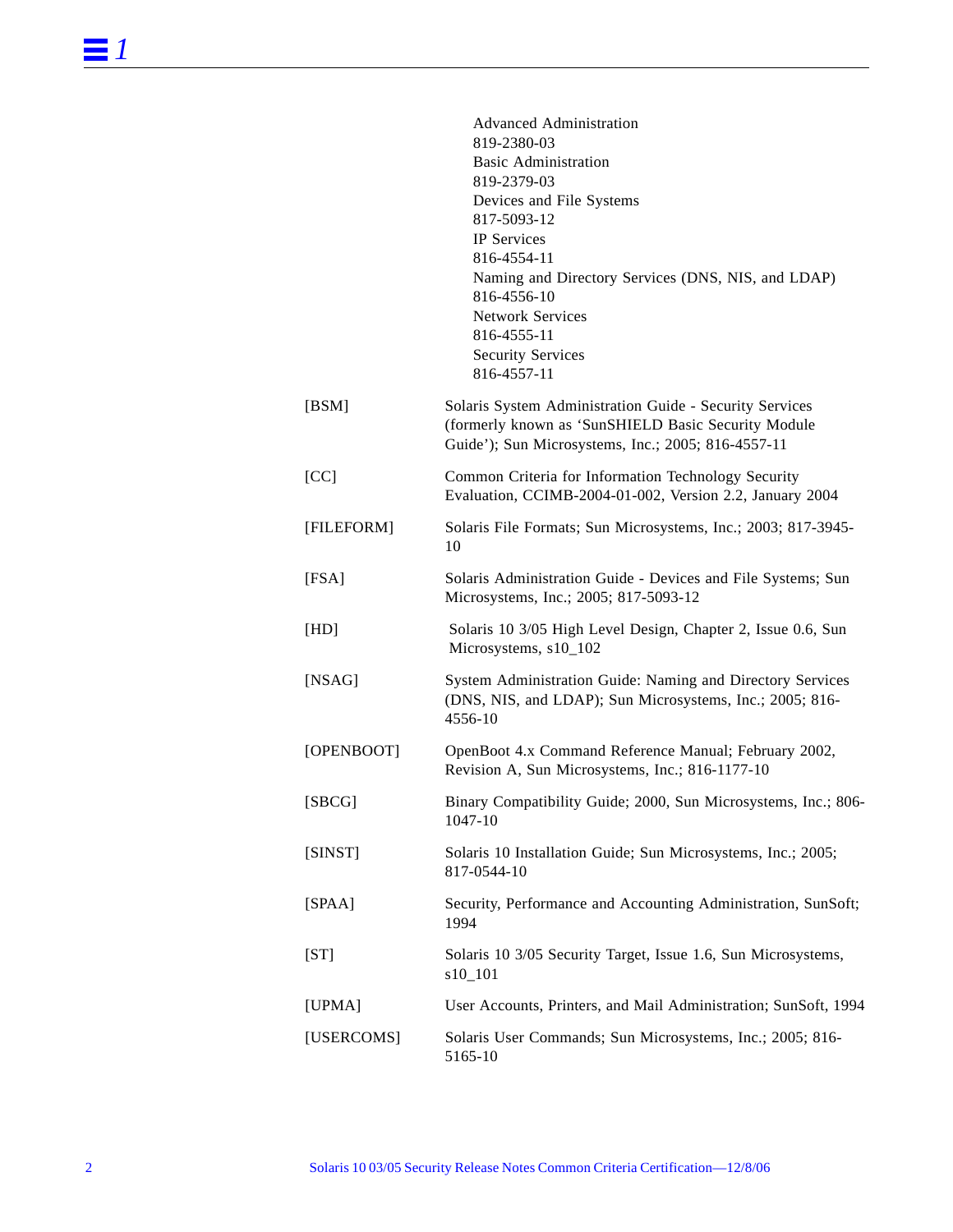# <span id="page-10-4"></span>**User Security Notes**

#### <span id="page-10-1"></span><span id="page-10-0"></span>**2.1 Overview**

This section provides security instructions for both users and administrators of Solaris 10 3/05. The information detailed in this document must be followed by all the users of the system to maintain security.

#### <span id="page-10-2"></span>**2.2 Logging in**

When your account is created, the administrator must securely inform you of your username and the password for the account. It is important that you log in immediately and change the password for the account. For guidance on passwords see [Section 2.3,](#page-10-3)  ["Passwords"](#page-10-3).

During logon to the system a valid username must be entered at the login prompt and a valid password entered at the password prompt. After the username has been entered and return pressed, you must wait until the password prompt appears on the screen before attempting to enter the password.

**Warning –** If you fail to wait, and the password is entered too quickly after the username, some of the password characters will be echoed onto the screen, which could compromise the confidentiality your password.

When logging in, details of the last successful login to your account are displayed on the screen. You should compare this with when you last logged in. If a discrepancy is noticed the administrator should be informed.

You must log out of the system completely before the terminal or workstation that you are using can be left unattended. If logging in to a terminal that does not appear to have completely logged out the previous user, you should ensure previous sessions are closed or contact the administrator.

## <span id="page-10-3"></span>**2.3 Passwords**

In order to prevent others logging in to your account the following rules must be adhered to:

- **•** You must not tell anyone else your password, encrypted or unencrypted.
- **•** You must not write the password down.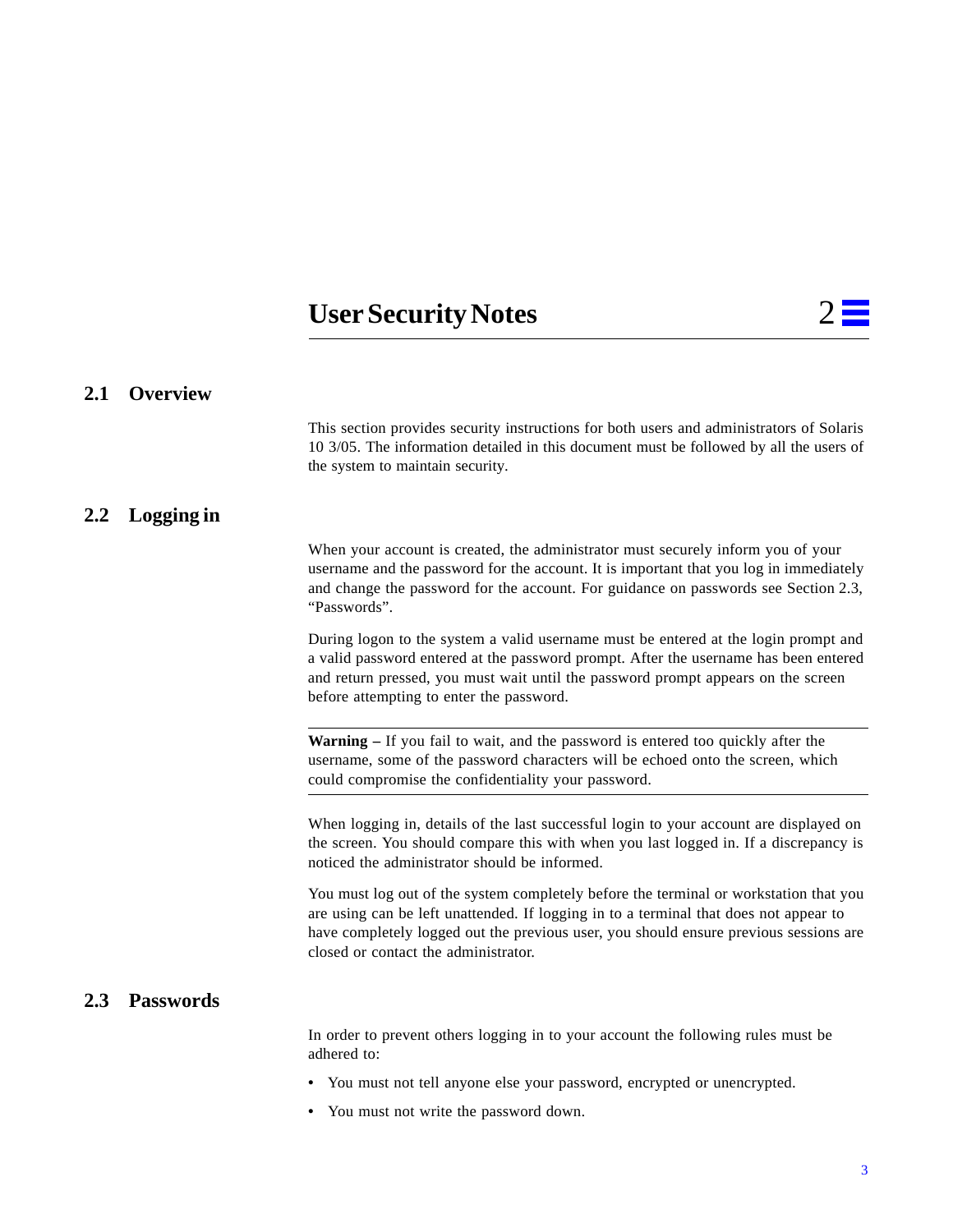- **•** You must change your password regularly.
- **•** You must change your password immediately if you suspect that someone else has knowledge of it.
- **•** If you experience a problem when attempting to change your password then contact the system administrator.
- **•** You must choose passwords that are not easy to guess. For guidance on this see [SPAA].
- **•** You should ensure that you are not overlooked when entering your password.

#### <span id="page-11-0"></span>**2.4 Groups**

The group of any of your files on the system can be a locally defined or network defined group. All types of users, local and network, can belong to local or network groups

#### <span id="page-11-1"></span>**2.5 Protecting Data**

It is your responsibility to protect your data. The system will protect your files and directories based on the permissions you have set.

It is possible to protect your data from unauthorised access by other users of the system, by assigning access rights to your files and directories. See [USERCOMS] under chmod(1) for details of how Access Control works on the product.

The command ' $1s - 1$ ' can be used to view the access rights on a file or directory. See [USERCOMS] under  $1s(1)$  and also the references above.

It may be necessary to restrict other users' access to your files and directories to read only. This can be done by setting the permissions to  $r-$ - for group, and  $r-$ - for others. See the man page for the chmod(1) command for further details.

**Warning –** If you give another user read access to one of your files then it should be understood that this gives that user the ability to take a copy of your file. This copy is under the control of the other user and you have no control over what happens to it. In particular that user is able modify the protection of the copy, which could be modified to allow all users access.

It is possible to completely deny all other users (with the exception of the administrator) access to your files and directories, by setting no permission for group and others (i.e. --- for group and --- for others). See the man page for the chmod(1) command for further details.

It is only possible for the owner of a file or directory, or the administrator to change the access permissions on that file or directory.

You may wish to give access to your file(s) to just one user, apart from yourself, on the system. If so then contact the administrator who will create a new group such that only you and the other user belong to that group. You can then assign the newly created group to the file(s) for which only the other user can have the required access. The other user gets the required access through the 'group' permission on the file(s).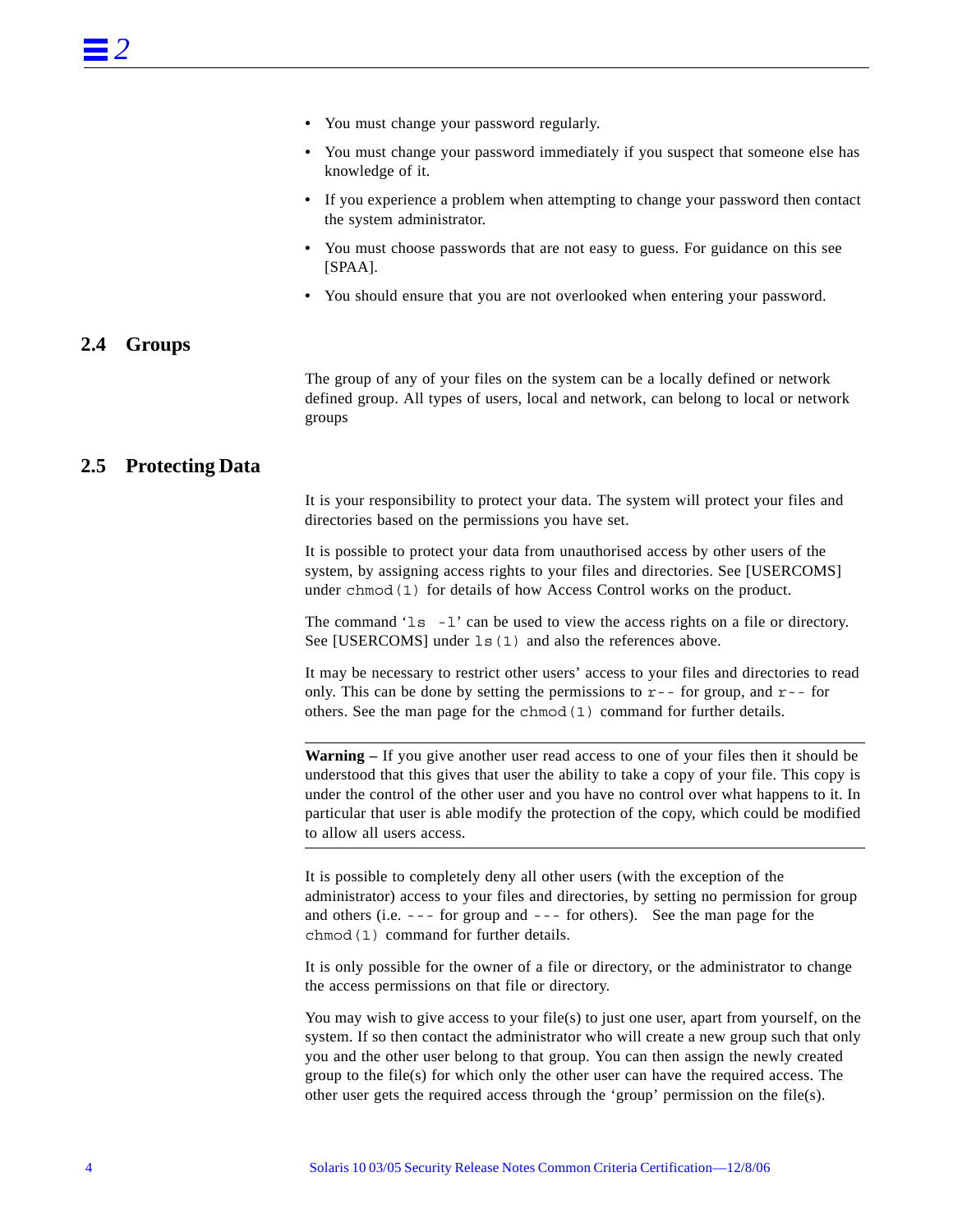When files and directories are created by a user, they are given a default protection. The system is set up in such a way that newly created files will have read access for Group and Others, and newly created directories will have read and execute access for Group and Others. This means that you will be the only user with write access to any file or directory you create. An entry can be made in your '.profile' file if you are using sh and ksh shells or in '.cshrc' file if you are using csh shell to set this default to whatever you wish. The entry should be of the form 'umask  $\langle$ xxx>' where <xxx> are three OCTAL digits that refer to read/write/execute permissions for the owner, group and other, respectively. Each octal digit when subtracted from '7' will provide the default file protection. See [USERCOMS] under umask(1) for more details.

You must ensure that the permissions on your files and directories are correct. The permissions can be ascertained by using the command  $\text{ls}$  -1 - see [USERCOMS] under  $ls(1)$ . Ensure that you understand what permissions are on all your files and directories.

**Note –** an owner will not be permitted access rights to his object, if Owner rights denies him access, even if Group access rights give him access. The owner is still permitted to change the OGO permissions.

Where a file system accessible to users is read-only, write access will not be granted to its constituent files, even if permitted by the OGO permissions. The user can enter the mount command, [USERCOMS] under mount (1), to obtain a list of local and shared mounted file systems.

Access Control Lists (ACLs) can provide greater control over file permissions, see [USERCOMS] under setfacl(1) and getfacl(1). When the setfacl(1) command is used, it may result in changes to the OGO permissions for that file. An ACL may also contain specific access modes for individually named users and groups, and default settings, which will override the normal permission bits (and by inference the user and group ACL entries) on the file.

#### <span id="page-12-0"></span>**2.6 Mail**

It is possible to generate a mail message and make it appear that it comes from another user, even root. Because of this if you receive a mail message requesting some action, always verify that message before taking the requested action. In particular verify any message requesting action which purports to be from root with the administrator.

Care should also be taken when using the mail system to send information to other users. This is because when mail messages are sent to another user the mail message contents are then owned by that user, and the information within the mail message can be disseminated by that user.

The mail system should not be used to send information that is protected. In order to give other users access to your files use the Discretionary Access Controls that the product contains - see [Section 2.5, "Protecting Data](#page-11-1)".

If you receive mail from another user make sure that if the contents need protecting then the access rights on the file containing the mail message are correct.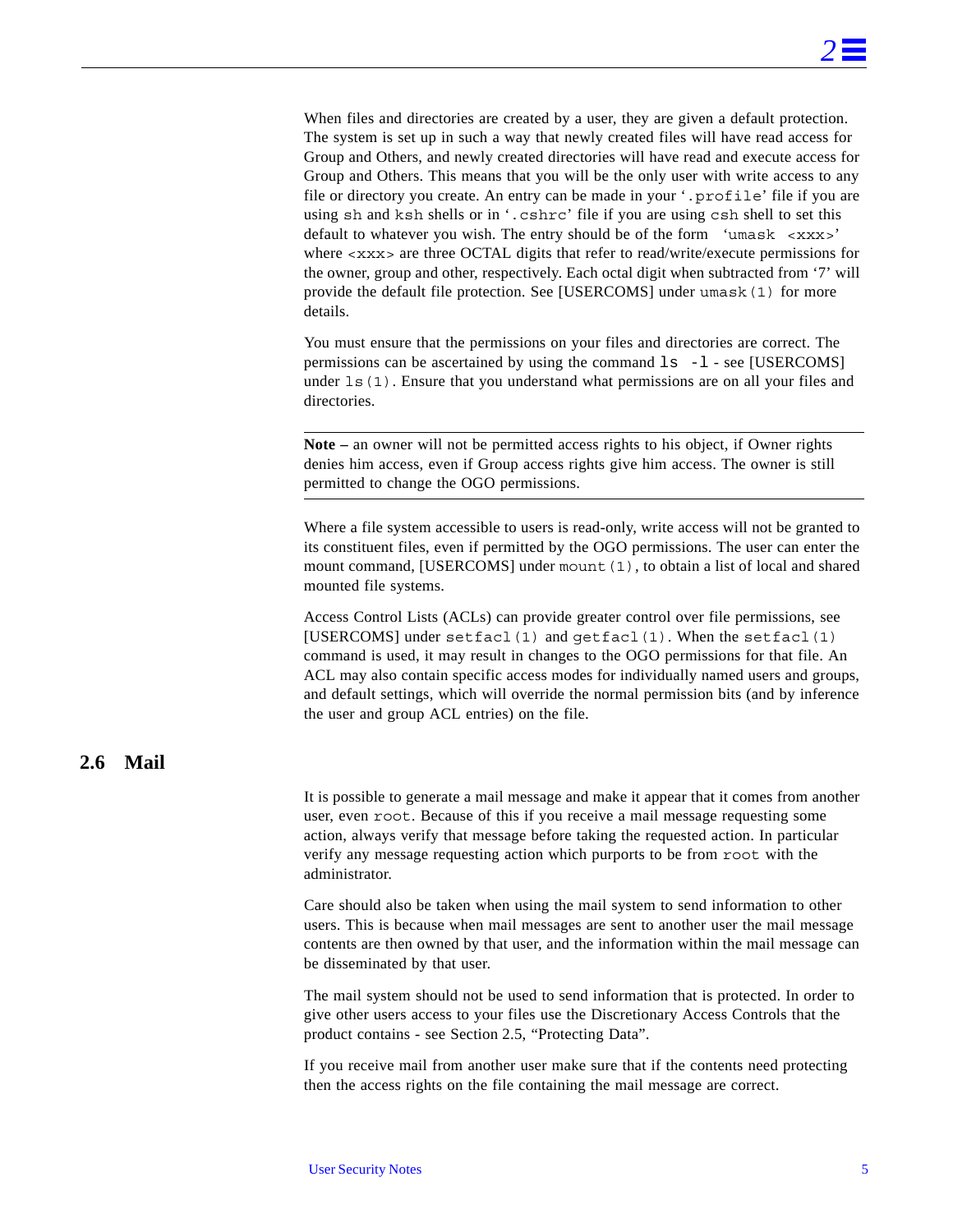#### <span id="page-13-0"></span>**2.7 Allocating Devices**

It is possible to gain exclusive use of a tape, CD-ROM or floppy disk drive that is attached to a workstation the user is logged in at using the command allocate - see [ADMINCOMS] under allocate(1M). Once allocated you have sole use of the device until either you deallocate it, the administrator deallocates it or the permissions are changed on the device. All users of the system must use this mechanism for accessing the devices as it is the secure way of transferring data between the devices and the disk.

By allocating a device other users can be prevented from accessing the contents of a tape, CD-ROM or floppy disk you wish to place in the drive.

In order to make the tape, CD-ROM or floppy disk drive usable by another user the device must be either deallocated, see [ADMINCOMS] under deallocate(1M), or the permissions must be changed on the device to allow other users access to it. See [Section 2.5, "Protecting Data"](#page-11-1) for details concerning access rights.

If you deallocate a device the media must be removed from the device immediately after deallocation, or its contents could be accessed by another user.

Normal users do not have physical access to bootable removable media drives on machines. If you want to access such a device then you must consult the System Administrator.

#### <span id="page-13-1"></span>**2.8 Removable Media**

When exporting data from the system, users must only use clean removable media (i.e. tapes, floppy disks, or CD-roms which are brand new and have never previously been used). This measure is to prevent the potential vulnerability of exporting information which has been 'deleted' but not yet treated for reuse.

#### <span id="page-13-2"></span>**2.9 Serial Login Devices**

If serial login devices are used e.g. VT100 terminals directly connected to a workstation, users should ensure that the screen is cleared of all information after logging off, or when leaving the terminal unattended.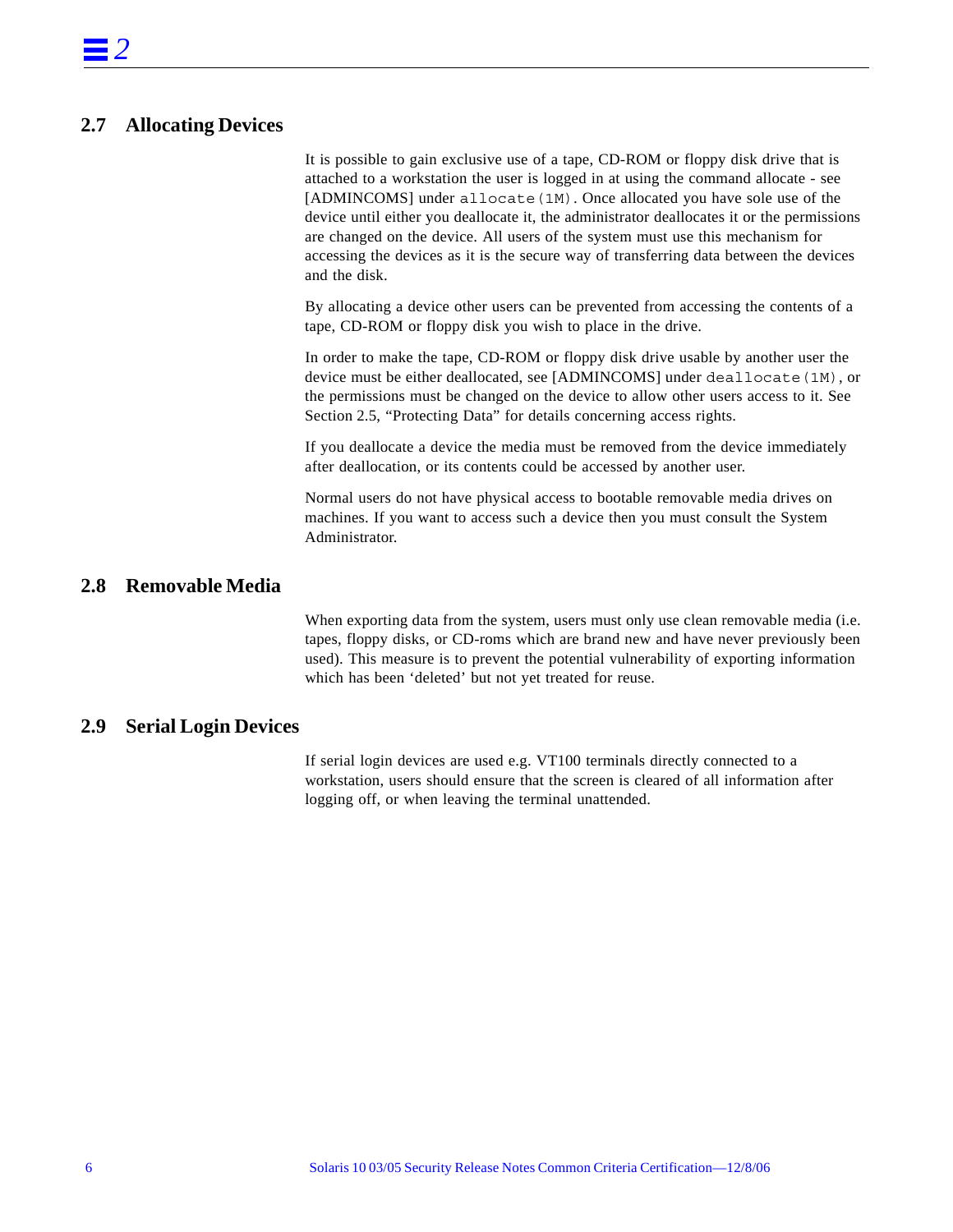# **Administrator Security Notes** 3

#### <span id="page-14-1"></span><span id="page-14-0"></span>**3.1 Purpose**

This section is intended to provide information pertinent to administrators of the product in an operational environment. It is assumed that the System Administrator has attended an administrators training course as approved or recommended by Sun and is familiar with the administration of Solaris 10 3/05. The information provided in this document must be followed in order that the system is administered securely. The administrator should also read [Chapter 2, "User Security Notes](#page-10-4)" before starting to administer the system. The information contained within this document and the referenced documentation is sufficient to administer the system in a secure manner.

The section discusses the following topics:

- **•** Secure Installation of the Product
- **•** Secure Configuration of the Product
- **•** Secure Start-up of the product
- **•** Secure Operation of the product

#### <span id="page-14-2"></span>**3.2 Physical Security**

The administrator must ensure that appropriate measures commensurate with the security level of the facility are in place to protect the physical security of the machines. The methods used may include but are not limited to: card access control systems, burglar alarm systems, closed circuit television and door lock and key services.

## <span id="page-14-3"></span>**3.3 Secure Installation**

The administrator shall perform the tasks described in this chapter in order to perform a secure installation of a Solaris 10 3/05 Common Criteria certified system, and before it is made available for general use. The administrator must keep a written record of when the operating system, patches and security enhanced features were installed.

Distribution media must be received in shrink-wrapped packages. If the packages appear to have been tampered with, or the shrink wrapping is damaged then do not proceed with the installation, and contact your supplier.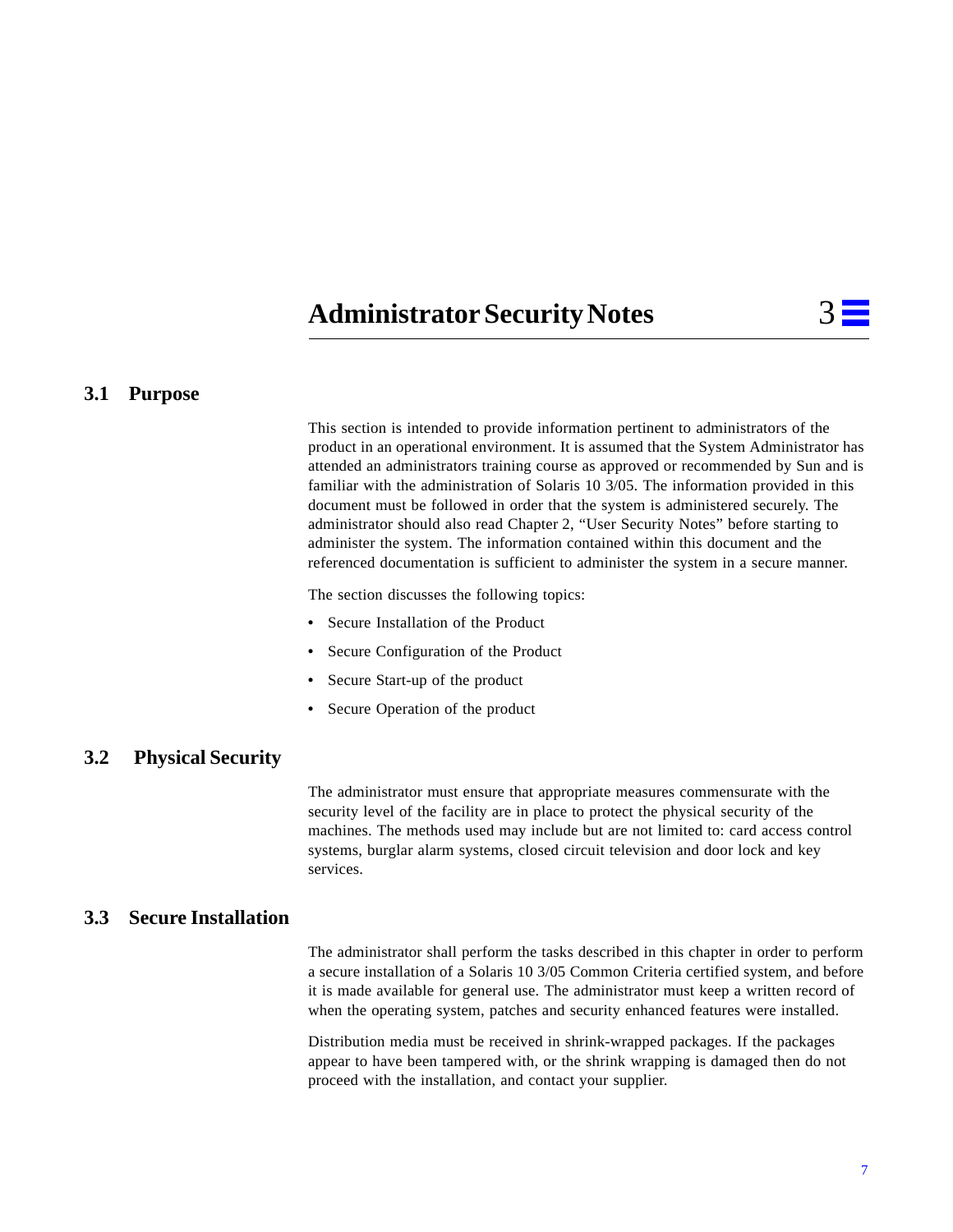#### <span id="page-15-0"></span>**3.3.1 Installation Media Verification**

The following installation media are required. Note that the installation may be done via CD in which case the installer will need the *Solaris 10 3/05 Binary DVD Set* and the *Solaris 10 3/05 Documentation CD*. The version numbers should be verified in order to ensure installation of the correct product.

#### **Solaris 10 3/05 Binary DVD; Sparc Platform Edition:**

**•** Solaris 10 3/05 Installation DVD, Part No. 708-0064-10, March 2005, Revision A

#### **Solaris 10 3/05 Binary DVD; x86 Platform Edition:**

**•** Solaris 10 3/05 Installation DVD, Part No. 708-0065-10, March 2005, Revision A

#### **Solaris 10 3/05 Documentation DVD**:

**•** Part No 708-0066-10, March 2005, Revision A

#### **Solaris 10 Software Companion; Sparc Platform Edition:**

**•** Part No 705-1278-10, March 2005, Revision A

#### **Solaris 10 Software Companion; x86 Platform Edition:**

**•** Part No 705-1279-10, March 2005, Revision A

#### **Sun Management Center:**

- **•** Sun Management Center 3.5 Software Update 1a (1 of 2), Part No 705-1290-10, March 2005, Revision A
- **•** Sun Management Center 3.5 Sofware and Documentation 1a (2 of 2), Part No 705- 1291-10, March 2005, Revision A

#### **Sun Java Enterprise System 2005Q1:**

**•** Part No 708-0075-10, March 2005, Revision A

#### **Solaris 10 3/05 AMT Package**:

**•** solaris10\_305\_AMT\_<sol10\_305\_AMT\_revision\_number>.tar.Z file

#### **Solaris 10 3/05 Security Release Notes Document**:

**•** SRN\_<SRN\_revision\_number>.pdf

**Note –** The Solaris 10 3/05 AMT (Abstract Machine Tests) package and the Security Release Notes can be downloaded from the SUN security certification website. This can be found at: www.sun.com/security. Select 'Security Certification'.

#### <span id="page-15-1"></span>**3.3.2 Installing SPARC Solaris 10 3/05**

The administrator must firstly ensure that the machine is shutdown and then commence installation from the 'ok' prompt. The installation of the base operating system is an automated process which can be started by inserting the Solaris 10 3/05 Installation DVD, and typing boot cdrom*.* The administrator can then follow the on-screen instructions to install Solaris 10 3/05 as required.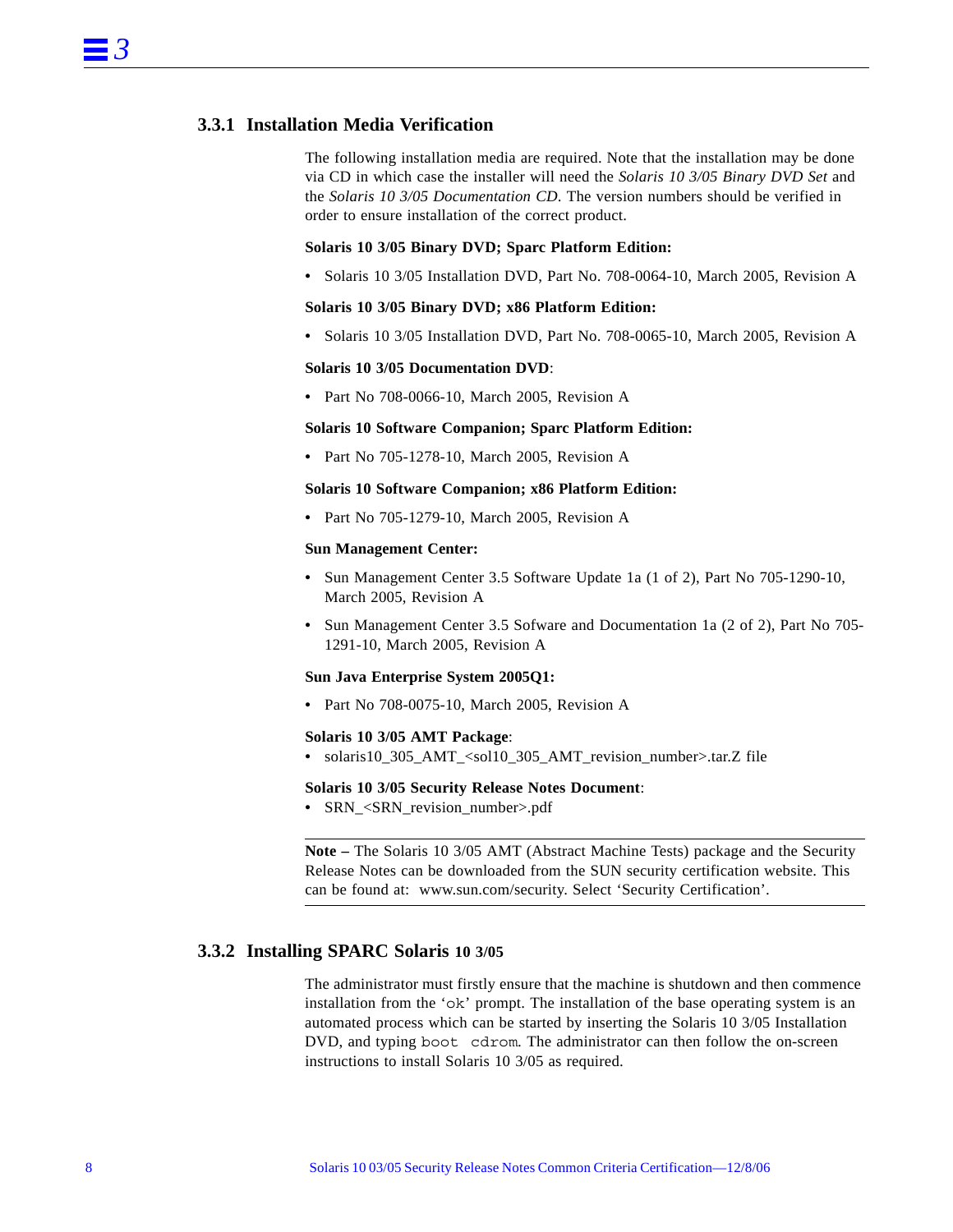**Note –** If the machine has previously been in use, then the disk should be reformatted at this stage. From the openwindows screen, start a command tool and use the format command. Installation will continue after this procedure.

The product should be installed by following the standard installation instructions. The final step of installation is to install the patches (if required ) required for the certified configuration which are available from the sun.com web site.

#### <span id="page-16-0"></span>**3.4 Installing the Solaris 10 3/05 Common Criteria Package**

The Solaris 10 3/05 Common Criteria Package consists of a tar file: solaris10\_cert\_sparc\_<sol10\_CC\_revision\_number>.tar.Z where:

**•** <sol10\_CC\_revision\_number> refers to the Solaris 10 Common Criteria release number

Each Package contains:

- AMT\_sparc\_<AMT\_revision\_number>.tar contains abstract machine tests used to verify that the low level functions necessary to enforce the object reuse requirements of the Controlled Access Protection Profile on a Common Criteria security certified system are working properly.
- README sparc <sol10 CC revision number> file contains a list of patches and revision-specific installation instructions.
- patches\_sparc\_<sol10\_CC\_revision\_number> directory contains the Solaris 10 Common Criteria patch set.

The contents may be extracted from the tar file into a directory called /tmp/patches by typing:

```
# mkdir /tmp/sol10CC
# cd /tmp/sol10CC
# uncompress \
  solaris10 cert sparc <sol10 CC revision number>.tar.Z
# tar xvf \ 
  solaris10 cert sparc <sol10 CC revision number>.tar
```
An example of the directory structure for a sparc version of the Solaris 10 Common Criteria 3/05 release is shown below: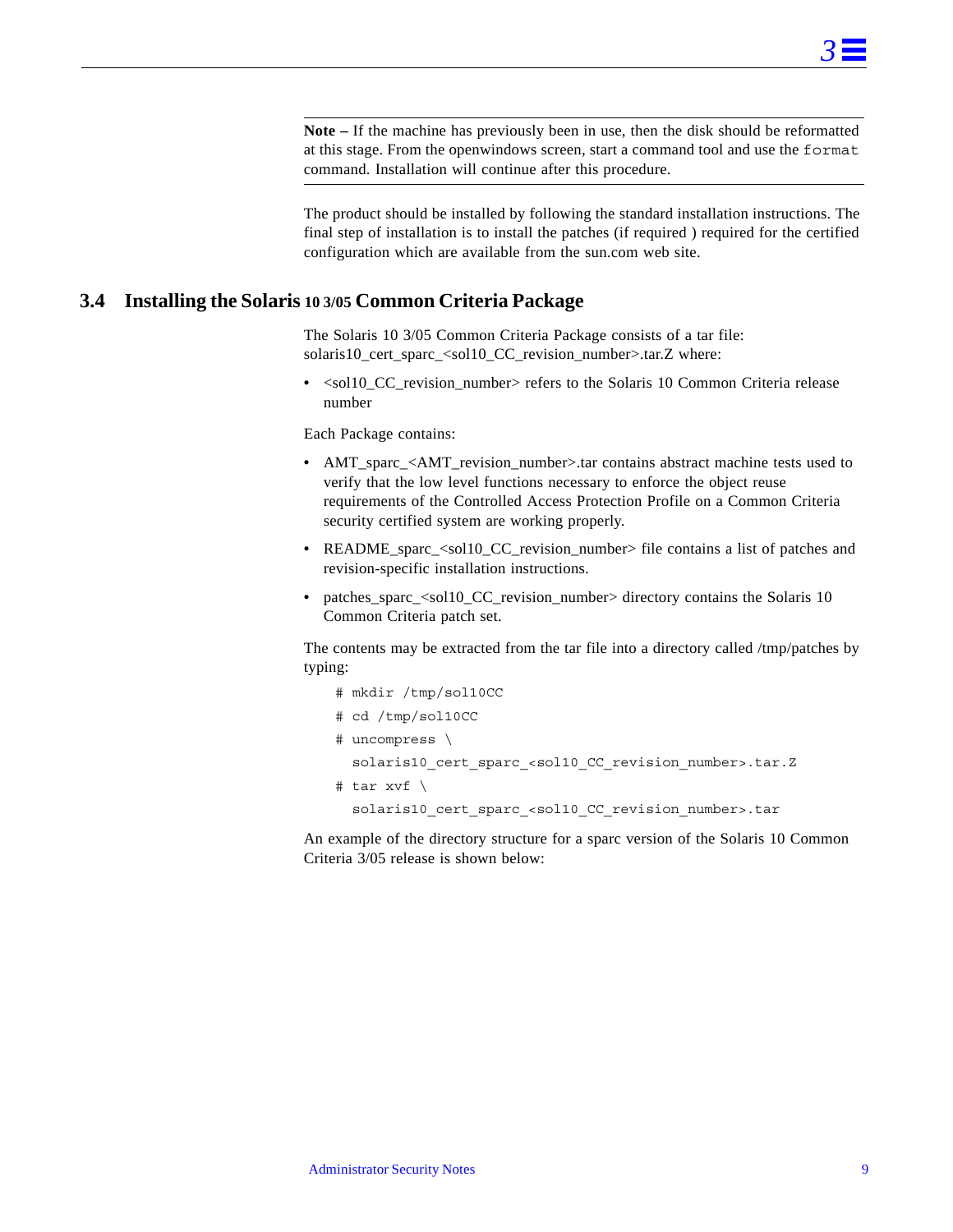

## <span id="page-17-1"></span><span id="page-17-0"></span>**3.5 Installing Solaris 10 3/05 Common Criteria Patch Set**

#### **3.5.1 Standard Solaris Patches**

Once Solaris 10 3/05 has been installed, the required patch set should be installed via the patchadd(1M) command. All patches must be installed so that your system is in the *evaluated configuration*..

Each patch is contained in its own directory where the name of the containing directory is the patch\_id\_number. The patches can then be installed by typing:

```
# cd 
  /\text{tmp/sol10CC}/\text{m} solaris10_cert_<sol10_CC_revision_number>/\
   patches_<sol10_CC_revision_number>
# patchadd <patch_id_number>
```
Refer to the README <sol10 CC revision number> file for any revisionspecific installation instructions.

The system must be rebooted before progressing to the configuration steps.

**Warning –** In order to maintain a system in the evaluated configuration, *only* those patches which comprise the Solaris 10 3/05 Common Criteria patch set may be applied to the system.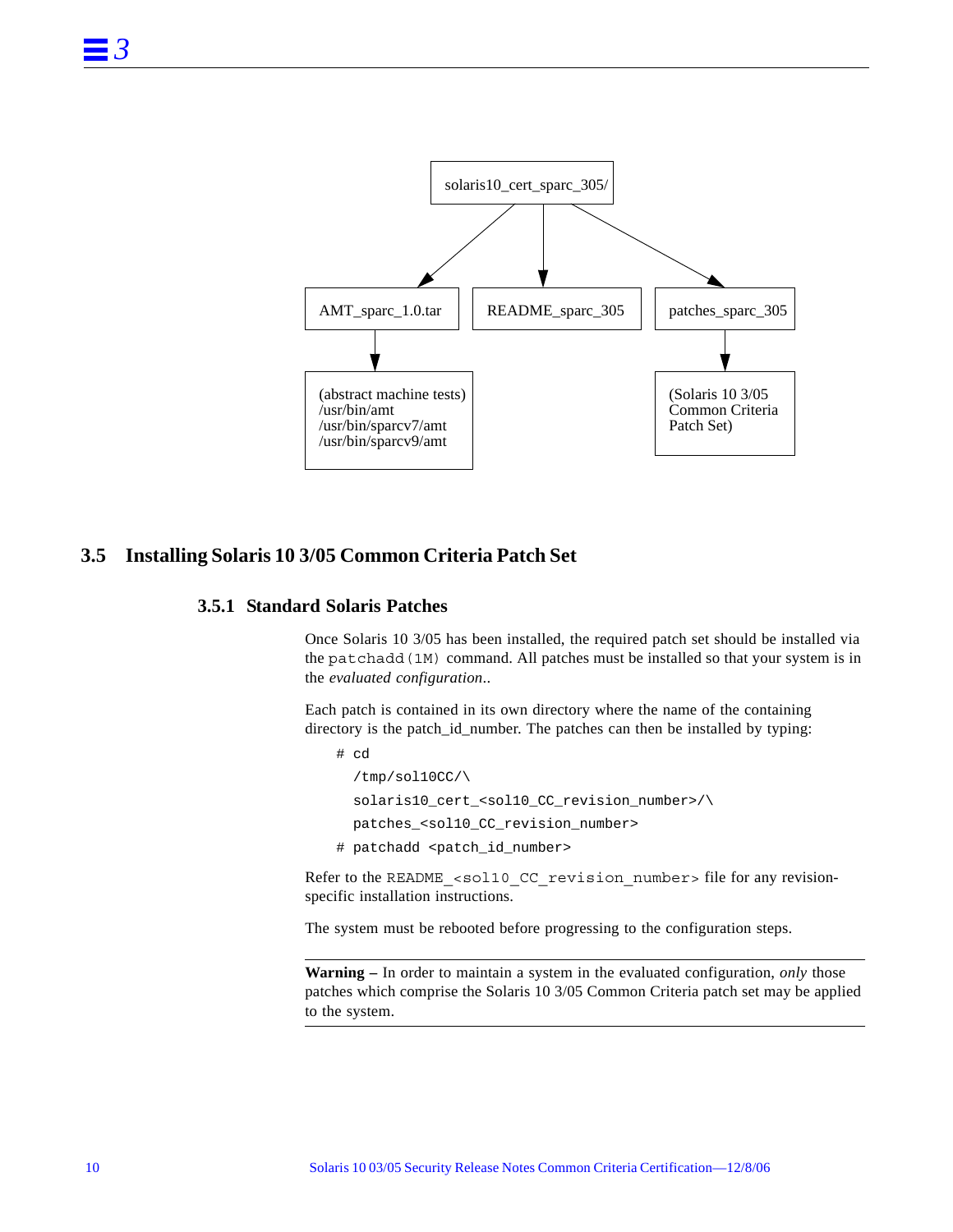#### <span id="page-18-0"></span>**3.5.2 praudit(1M)**

Included in the Common Criteria patch set is an updated version of  $praudit(1M)$ . To install this program, do the following:

```
# cd
```

```
 /tmp/sol10CC/\
   solaris10_cert_<sol10_CC_revision_number>/\
  patches_<sol10_CC_revision_number>
# cd praudit
# mv /usr/sbin/praudit /usr/sbin/praudit.orig
# cp -p ./praudit /usr/sbin/praudit
# chmod 555 /usr/sbin/praudit
# chown root /usr/sbin/praudit
# chgrp bin /usr/sbin/praudit
```
#### <span id="page-18-1"></span>**3.6 Secure Configuration**

The procedures detailed below must be performed by the administrator before the ToE becomes operational in order to ensure that the system is secure. If followed correctly the procedures detailed below do not require the administrator to make any choices. So therefore only one configuration of the ToE is possible for each installation. The administrator shall not alter the functionality of any commands or change the file protections on files not specified in this document. The procedures must be performed in the order that they are given below.

#### <span id="page-18-2"></span>**3.6.1 Setting root Password**

A 'root' account is automatically created without a password during installation of Solaris 10 3/05. The password for this account is set during the installation process.

#### <span id="page-18-3"></span>**3.6.2 Setting PROM Password - SPARC**

The full security mode PROM password shall be set on all the machines in the network configuration. The administrator shall set the PROM password by logging on as 'root' and entering the following:

**eeprom security-mode=full security-password=**

Enter the PROM password and verify it. Further details on setting the PROM password can be found in [ADMCOMS] under eeprom(1M).

#### <span id="page-18-4"></span>**3.6.3 Setting umask**

The administrator shall set the file creation mode mask by inserting 'umask=022' entry in the '/etc/default/login' file.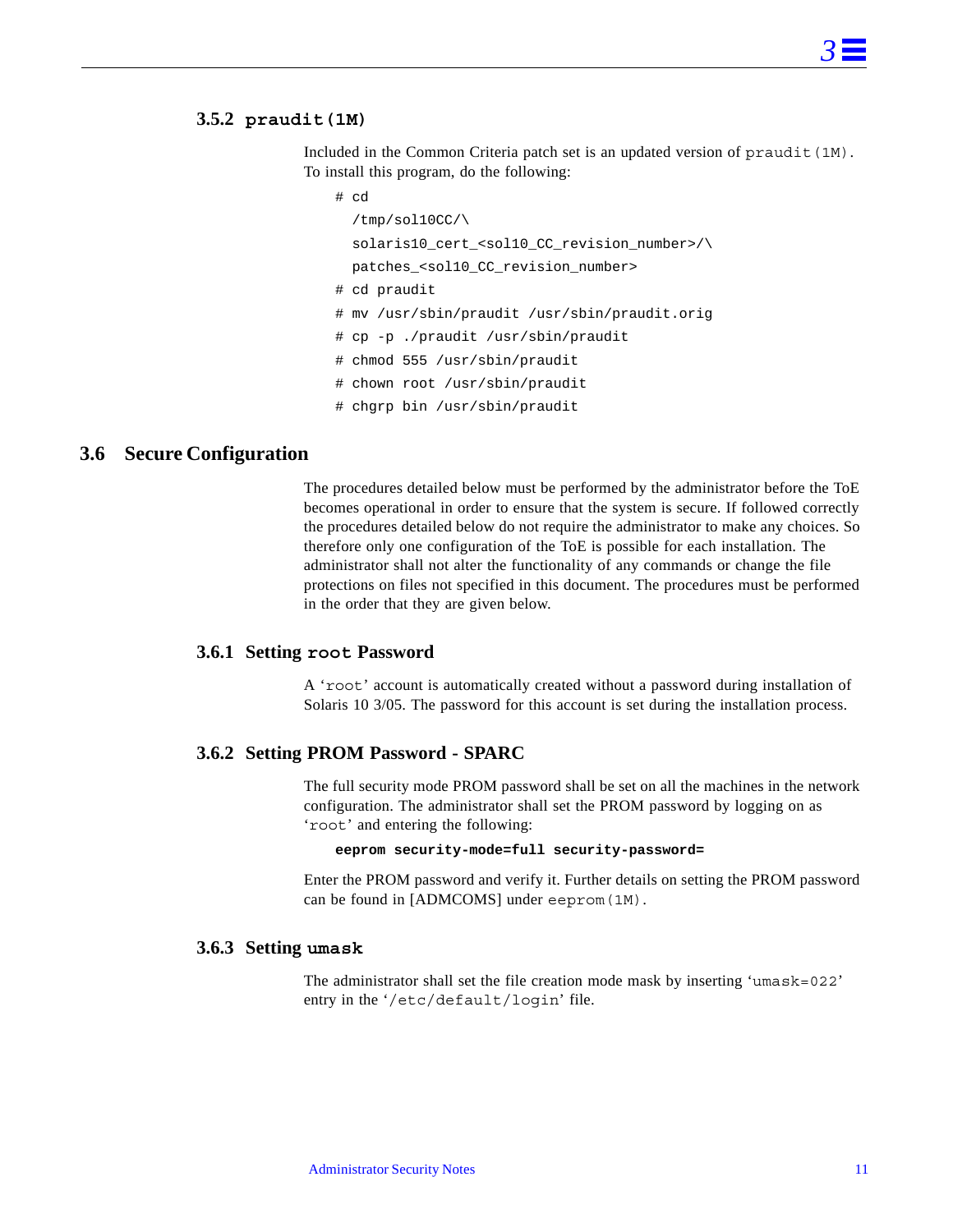#### <span id="page-19-1"></span>**3.6.4 Boot Device**

<span id="page-19-0"></span>*3*

#### **3.6.4.1 SPARC Configuration**

The Boot device for the server is the disk, and this is set by entering 'eeprom boot-device=disk'.

The Boot device for diskless clients is the Ethernet Server, and this is set by entering 'eeprom boot-device=net disk'. In the first instance it will attempt to boot from the Ethernet Server and if that fails then it will attempt to boot from the local disk.

For dataless and standalone clients the boot device is the disk and this is set by entering 'eeprom boot-device=disk'.

#### <span id="page-19-2"></span>**3.6.5 32- and 64-bit Modes**

Solaris 10 3/05 for Sparc can be run in either 32 or 64 bit mode. A system in the evaluated configuration may only be run in 64-bit mode.

#### <span id="page-19-3"></span>**3.6.6 Enable BSM**

To enable BSM, the administrator shall follow the instructions specified below. This must be performed on all the machines in the system.

- 1. Logon as 'root'.
- 2. Bring the system into single user mode by entering '/etc/telinit 1'.
- 3. Change the directory to '/etc/security' and execute the 'bsmconv' script by entering './bsmconv'.
- 4. Reboot the system by entering '/etc/telinit 0'.

#### <span id="page-19-4"></span>**3.6.7 Device Allocation**

The administrator must make the following devices, if available, allocatable (assignable) on the machine they are connected to:

- **•** CD-ROM
- **•** tape-drive
- **•** floppy-drive

Each of the above allocatable devices must have an entry in the file '/etc/security/device\_allocate', which specifies the device name, the device type and the device clean pathname. Also the file

'/etc/security/device\_maps' must have an entry for each of the above allocatable devices, which specifies the device name, device type and a list of the device special files associated with the device. The administrator shall ensure that the device clean script ejects the media and informs the user. If the media has to be ejected manually then the device clean script shall display such a message to the screen. See [BSM], Chapter 5, for further information.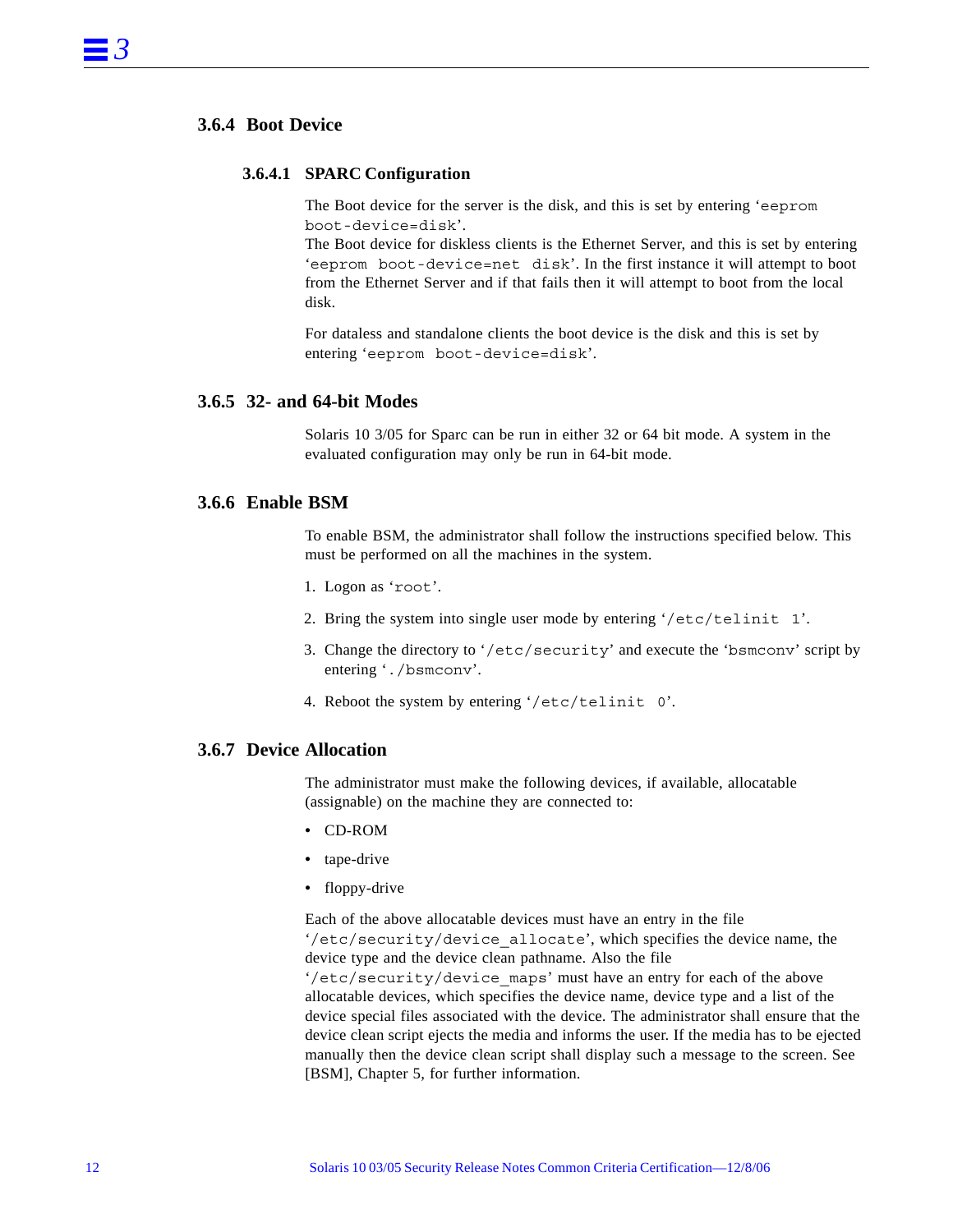#### <span id="page-20-0"></span>**3.6.8 Password Policy**

When creating users on the system the administrator must construct the passwords to meet the requirements detailed in the passwd(1) manual page, which in brief says:

- **•** Each password must have at least six, but no more than eight characters. In the file '/etc/default/passwd', 'PASSLENGTH=6' is set by default and the password length must be set to at least this value.
- **•** Each password must contain at least two alphabetic characters and at least one nonalphabetic character (which is enforced by the default product configuration).
- **•** Each password must differ from the user's login name and any reverse or circular shift of that login name.
- **•** New passwords must differ from the old by at least three characters.

**Warning – When using the passwd(1) command, the user whose password is being** modified *must* be specified: passwd <target username>. Because Solaris allows for multiple identity changes, this policy is required to ensure that the user issuing the command does not unintentionally change the password of a user.

#### <span id="page-20-1"></span>**3.6.9 Disable xhost Command**

The 'xhost' command shall be made 'root' only accessible command by the administrator changing the access permission on the files, by typing:

> chmod 744 /usr/openwin/bin/xhost chmod 744 /usr/X/bin/xhost

#### <span id="page-20-2"></span>**3.6.10 Configuration File for Name Service - nsswitch.conf**

The configuration file, /etc/nsswitch.conf, for the name services switch shall contain the following entries:

| passwd:                | files ldap                   |  |  |  |
|------------------------|------------------------------|--|--|--|
| qroup:                 | files ldap                   |  |  |  |
| hosts:                 | ldap [NOTFOUND=return] files |  |  |  |
| services:              | files ldap                   |  |  |  |
| networks:              | ldap [NOTFOUND=return] files |  |  |  |
| protocols:             | ldap [NOTFOUND=return] files |  |  |  |
| rpc:                   | ldap [NOTFOUND=return] files |  |  |  |
| ethers:                | ldap [NOTFOUND=return] files |  |  |  |
| netmasks:              | ldap [NOTFOUND=return] files |  |  |  |
| bootparams:            | ldap [NOTFOUND=return] files |  |  |  |
| publickey:             | ldap [NOTFOUND=return] files |  |  |  |
| netgroup:              | ldap                         |  |  |  |
| automount:             | files ldap                   |  |  |  |
| aliases:               | files ldap                   |  |  |  |
| sendmailvars:<br>files |                              |  |  |  |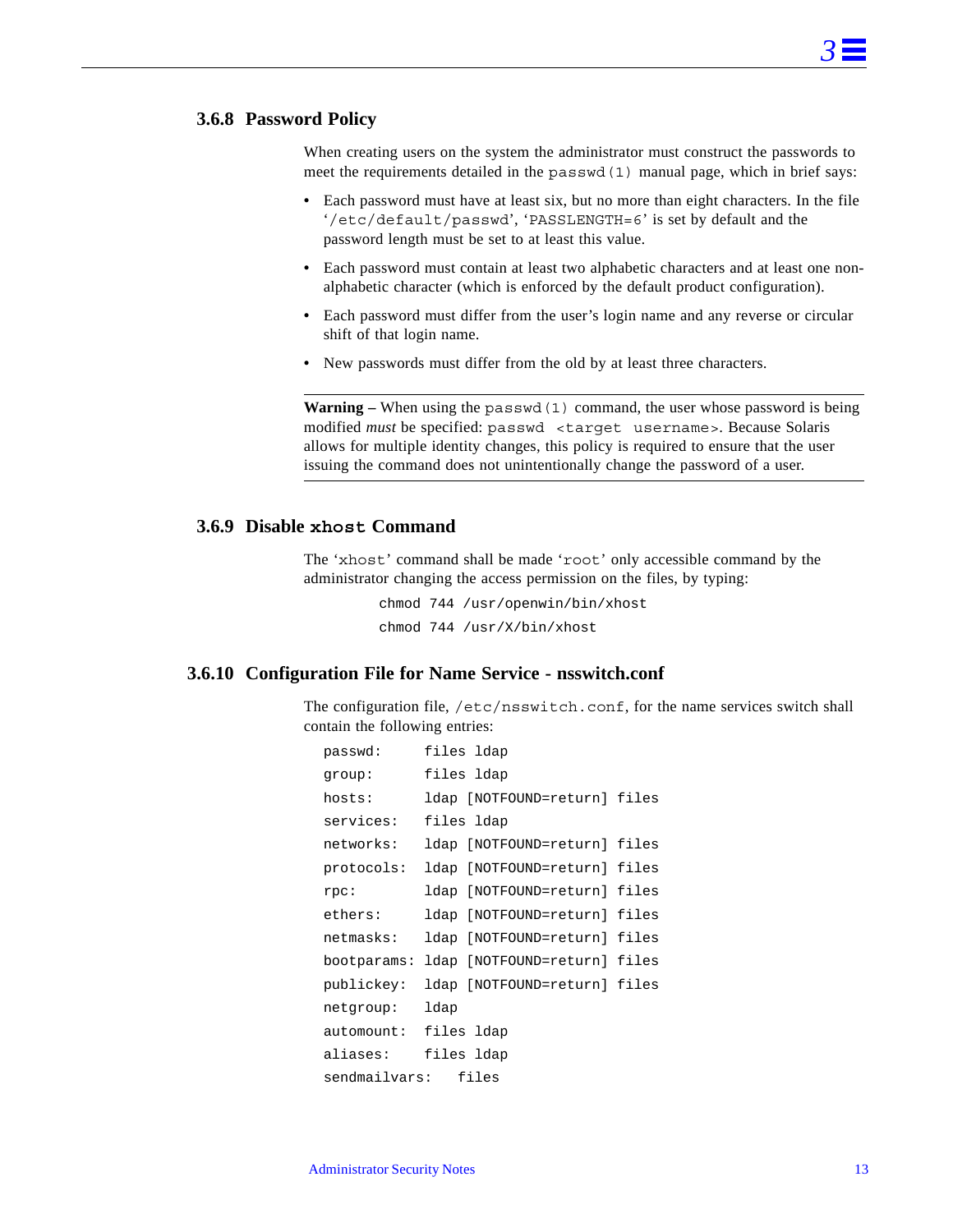The /etc/nsswitch.conf file on all machines in the system must contain the above entries.

#### <span id="page-21-0"></span>**3.6.11 Configuration of Files and Tables**

The administrator must ensure that the following files and tables have the specified permissions:

| • /etc/default/passwd                                                 |  | $r$ -- $r$ -- $r$ -- (On all machines in system) |
|-----------------------------------------------------------------------|--|--------------------------------------------------|
| • $/etc/passwd$                                                       |  | $rw - r - r -$ (On all machines in system)       |
| • /etc/security/audit user $rw - r - - - (On all machines in system)$ |  |                                                  |
| • $/etc/shadow$                                                       |  | $r$ -- --- --- (On all machines in system)       |

#### <span id="page-21-1"></span>**3.6.12 Default User and Group IDs**

When the ToE is installed a number of default user accounts and groups are created. These accounts and groups shall only be used by the administrator in order to administer the ToE. The User Accounts created do not have passwords and only root user can su to them. The default accounts and groups are detailed below:

- **•** The following local user accounts are created:
	- daemon bin sys adm lp smtp uucp nuucp listen nobody noaccess
- **•** The following local groups are created:
	- root other bin sys adm uucp mail tty lp nuucp staff daemon sysadmin nobody noaccess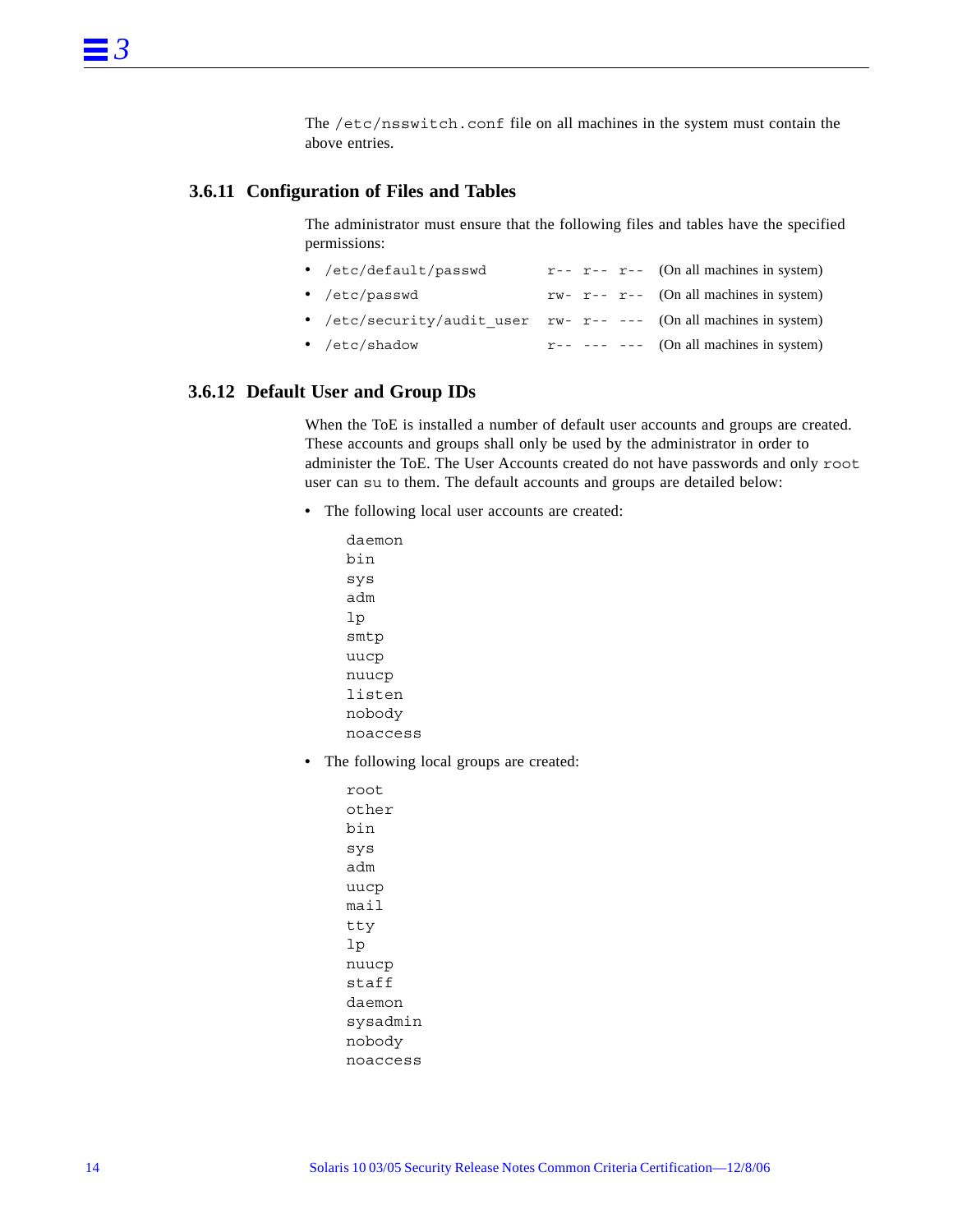**•** No network user accounts or network groups are created.

#### <span id="page-22-0"></span>**3.6.13 Solaris Management Console (SMC)**

Solaris Management Console 2.1 must be used to administer user accounts.

#### <span id="page-22-1"></span>**3.6.14 NFS-Mounted Audit Directories**

For NFS mounted directories, you must set the option 'noac' in the /etc/vfstab file in order to obtain the correct behavior when an audit partition fills. If this option is not set, audit records may be lost when moving to a new partition.

Below is an example of how the 'noac' option is set:

<remote\_machine>:/audit1 - /var4 nfs - yes noac

#### <span id="page-22-3"></span><span id="page-22-2"></span>**3.6.15 Hardware-Specific Configuration Tasks**

#### **3.6.15.1 SunFire System Controller Cards**

The SunFire servers provides for both direct and remote connection of a system hardware console via the System Controller (SC) card, which is a hardware component within the interconnect cabinet. To maintain a system in an evaluated configuration, the system controller *must* only be connected directly to a dedicated administration network (to which only administrators have access) or directly to a console to which only administrators have physical access. The password length must be commensurate with the level of security required, at least 6 characters but 8 is recommended. The SC is capable of much stronger password usage if the administrator should choose to use that level of protection.

#### <span id="page-22-4"></span>**3.6.16 Abstract Machine Tests**

The abstract machine tests are used to verify that the low level functions necessary to enforce the object reuse requirements of the Controlled Access Protection Profile on a Common Criteria security certified system are working properly.

If required by your installation, the tests should be run periodically by doing the following:

```
# su
# cd 
   /tmp/sol10CC/\
   solaris10_cert<sparc|i86>_<sol10_CC_revision_number>
# tar xf AMT_<sparc|i86>_<AMT_revision_number>.tar
# exit
$ rehash
$ /usr/bin/amt
```
Test results will be listed with a "pass" or "fail" for each test it performs. An exit status of 0 is returned when all tests pass. Refer to the amt(1) manual page for additional details.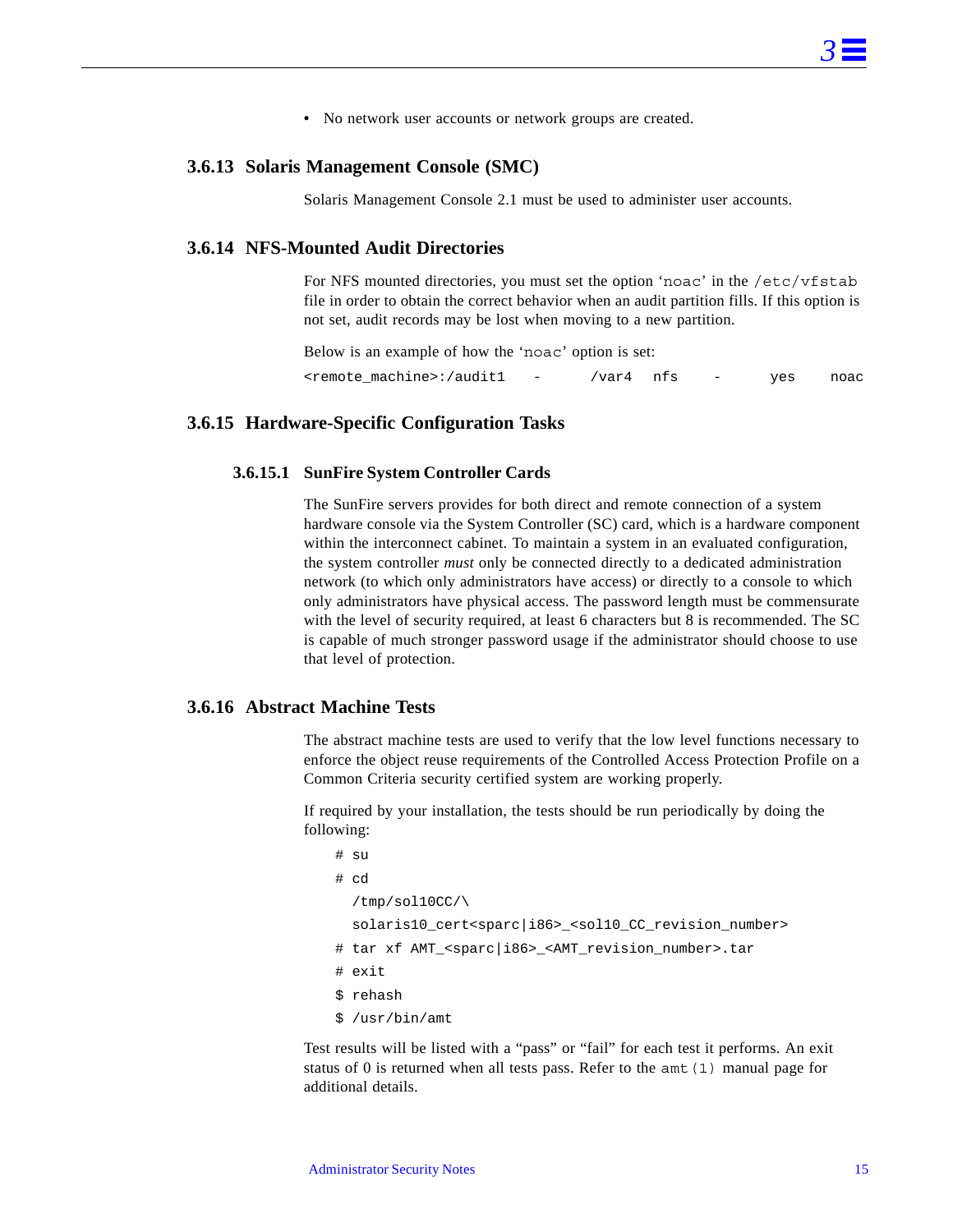#### <span id="page-23-0"></span>**3.6.17 Disable Dtsession Unlock With root Password**

Bug IDs: 5023661, 6362294

Dtsession allows a session to be unlocked if the root password is provided at the lockscreen. In order to be able to associate the session to the correct user, this feature must be disabled. On multi-zone systems, this must be done for each instance. As the root user, do the following:

# vi /usr/dt/app-defaults/\$LANG/Dtsession

Comment out the line:

dtsession\*keys: root

so that it looks like:

!dtsession\*keys: root

#### <span id="page-23-1"></span>**3.6.18 Buffer Overflow in nawk(1)**

Bug ID 4706368

There is a possible buffer overflow situation in nawk(1). This may lead to an issue with data corruption. This command must be disabled:

# chmod a-x /usr/bin/nawk

#### <span id="page-23-2"></span>**3.6.19 Buffer Overflow in rcp(1)Command Line Argument**

By executing  $r \text{cp}(1)$  on a local system with excessively long command-line arguments, a user may produce a segmentation fault. An attacker must execute  $rcp(1)$  with 10,000 bytes in each of the fields for the file name, destination host name and destination file name. As  $rcp(1)$  is a setuid root executable, it may be possible to gain elevated privileges.

The setuid bit must be removed from the rcp binary.

# chmod u-s /usr/bin/rcp

#### <span id="page-23-3"></span>**3.6.20 IPv6 Re-Numbering**

Bug ID 4503112

The IPv6 re-numbering operation permits an administrator to globally change the IP addresses of machines on a network. BSM uses the IP address to identify a machine.

This capability must be disabled in order to maintain the consistency of the audit records. To do this, as root user edit the file: /etc/rc2.d/S69inet. Search for the following lines:

if [ -f /usr/lib/inet/in.ndpd ]; then /usr/lib/inet/in.ndpd fi

There are two occurrences of these lines. Add the -a option to disable the autoconfiguration of addresses and re-numbering:

if [ -f /usr/lib/inet/in.ndpd ]; then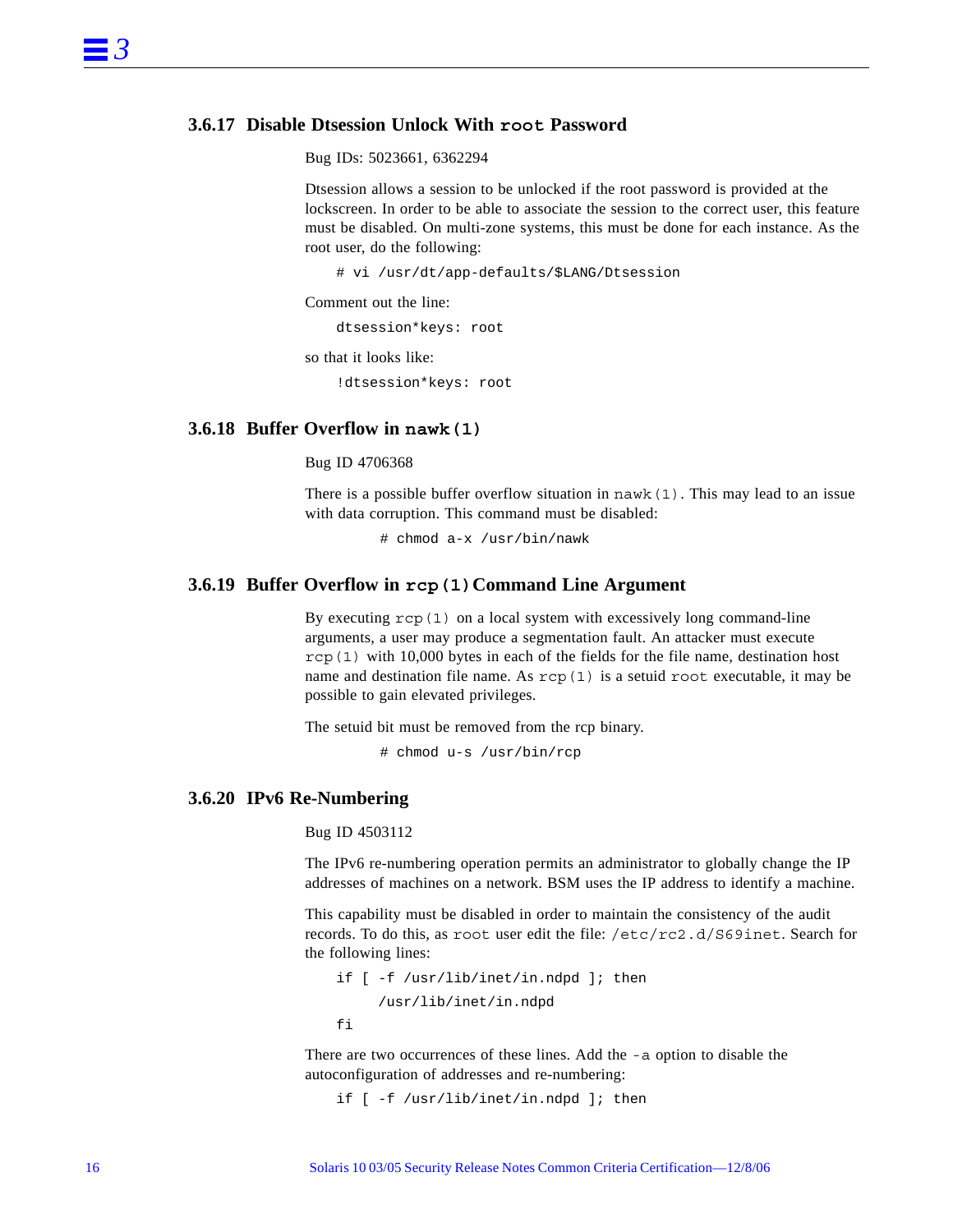/usr/lib/inet/in.ndpd -a

fi

Restart the daemon by:

```
# /etc/rc2.d/S69inet stop
```

```
# /etc/rc2.d/S69inet start
```
#### <span id="page-24-1"></span><span id="page-24-0"></span>**3.7 Secure Startup**

#### **3.7.1 Secure Start-up - SPARC Workstations**

When the SPARC workstation is switched on the firmware on the hardware is immediately executed. The PROM password is prompted and on specifying the correct password the boot process continues. If the PROM password is incorrect there is delay of about 10 seconds before the Restricted Monitor Mode prompt appears. There are only three available options at this prompt; 'b' to boot, 'c' to continue and 'n' for new command. On specifying the 'b' or the 'n' option the PROM password is prompted and the 'c' option remains in the Restricted Monitor mode.

After specifying the correct PROM password and immediately pressing STOP-A key sequence from the keyboard, gets the system into Restricted Monitor Mode. The Restricted Monitor Mode prompt is '>' and in this mode the following screen is displayed:

```
Type b (boot), c (continue), or n (new command mode)
>
```
On pressing 'b' it prompts for the PROM password. On pressing 'c' it resumes (continues) the booting process. On pressing 'n' it first prompts for the PROM password. On specifying the correct PROM password it enters the Forth Monitor Mode and the prompt for this mode is ' $\circ$ k'. On entering this mode the following screen is displayed:

```
Type help for more information
ok
```
In this mode the system administrator can use functions detailed in [OPENBOOT].

An uninterrupted boot process gets into the normal multi-user mode.

#### <span id="page-24-2"></span>**3.7.2 Secure Start-up - SPARC Servers**

The applicable guidelines for the use of the system controllers must be followed as defined in the following manuals:

"Securing the SunFire Midframe System Controller, Part No. 816-4940-10

"System Controller Command Reference Manual", Part No. 805-7372-13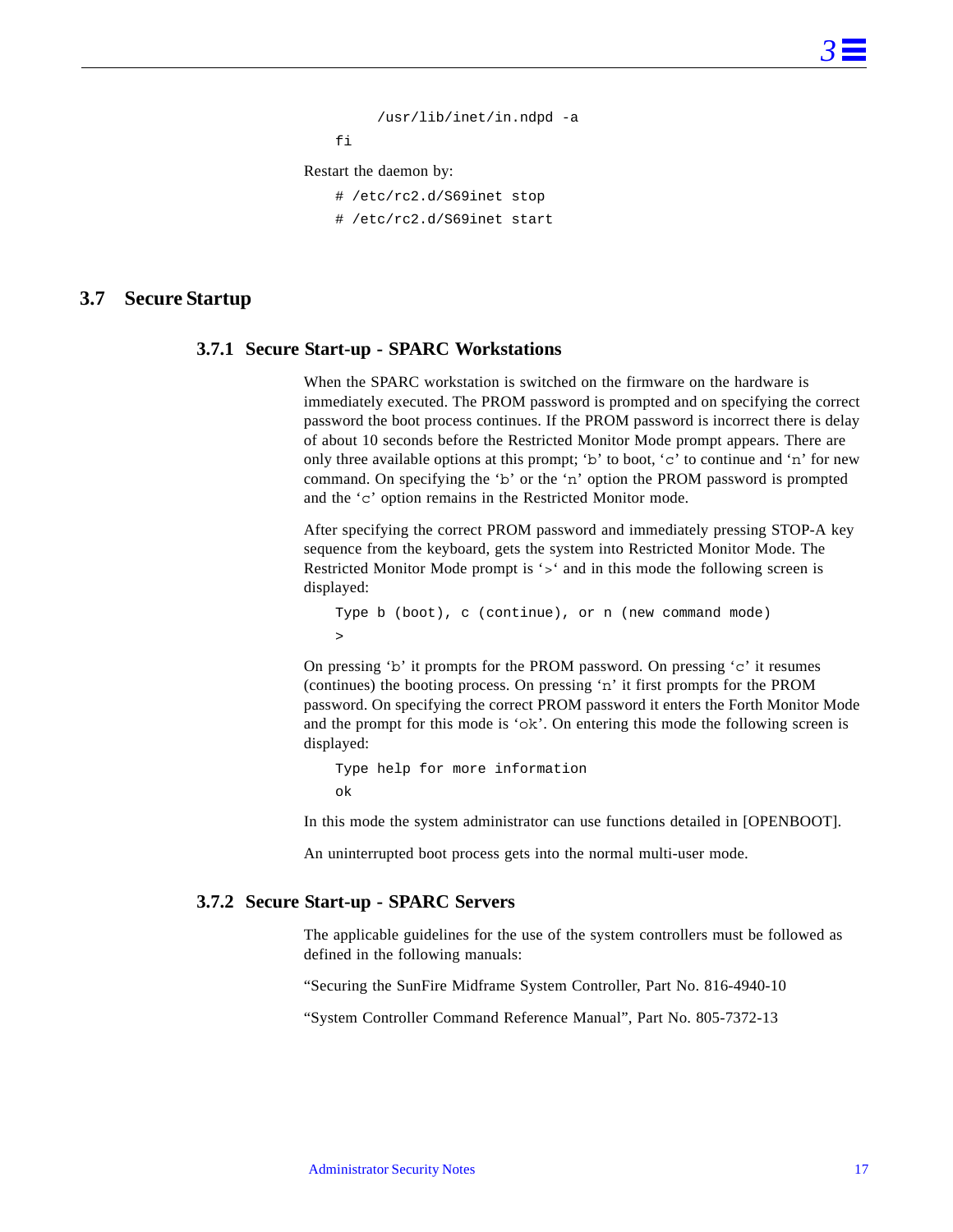#### <span id="page-25-1"></span><span id="page-25-0"></span>**3.7.3 Operational Modes**

The two types of mode of operation for Solaris 10 3/05 are multi-user mode and single user-mode.

#### **3.7.3.1 Multi-user Mode**

This is the normal operating mode of the ToE. The transition into this mode is from:

- **•** An uninterrupted boot process from power on.
- **•** Single-user mode by entering '/etc/telinit 3'.

The transitions from this mode are:

- **•** For SPARC system, pressing STOP-A key sequence from the keyboard to transition to Restricted Monitor Mode.
- **•** Single-user mode by entering '/etc/telinit 1'.
- Shutdown of the machine by entering 'shutdown -i5'.

#### <span id="page-25-2"></span>**3.7.3.2 Single-user Mode**

This is the operating mode for the maintenance of the ToE by the administrator. The transition into this mode is from:

- **•** Multi-user mode by first shutting down the system and then entering '/etc/telinit 1'.
- **•** Forth Monitor Mode by entering 'boot -s' at the 'ok' prompt.

The transitions from this mode are:

- **•** For SPARC system, pressing STOP-A key sequence from the keyboard to transition to Restricted Monitor Mode.
- **•** Multi-user mode by entering '/etc/telinit 3'.
- Shutdown of the machine by entering 'shutdown -i5'.

Further details on the command /etc/telinit and shutdown can be found in [ADMCOMS] under init(1M) and shutdown(1M) respectively.

#### <span id="page-25-3"></span>**3.7.4 Security**

There is no possible deactivation or modification of the Security Enforcing Functions during Secure Start-up of the ToE.

#### <span id="page-25-4"></span>**3.7.5 Administrative Components**

The components (functions) that are relevant to the administrator are those that have been identified and mentioned in this document. The security parameters that are under the administrators control are the parameters that are identified in the manual pages of those components. The only component relevant to the administrator that obtains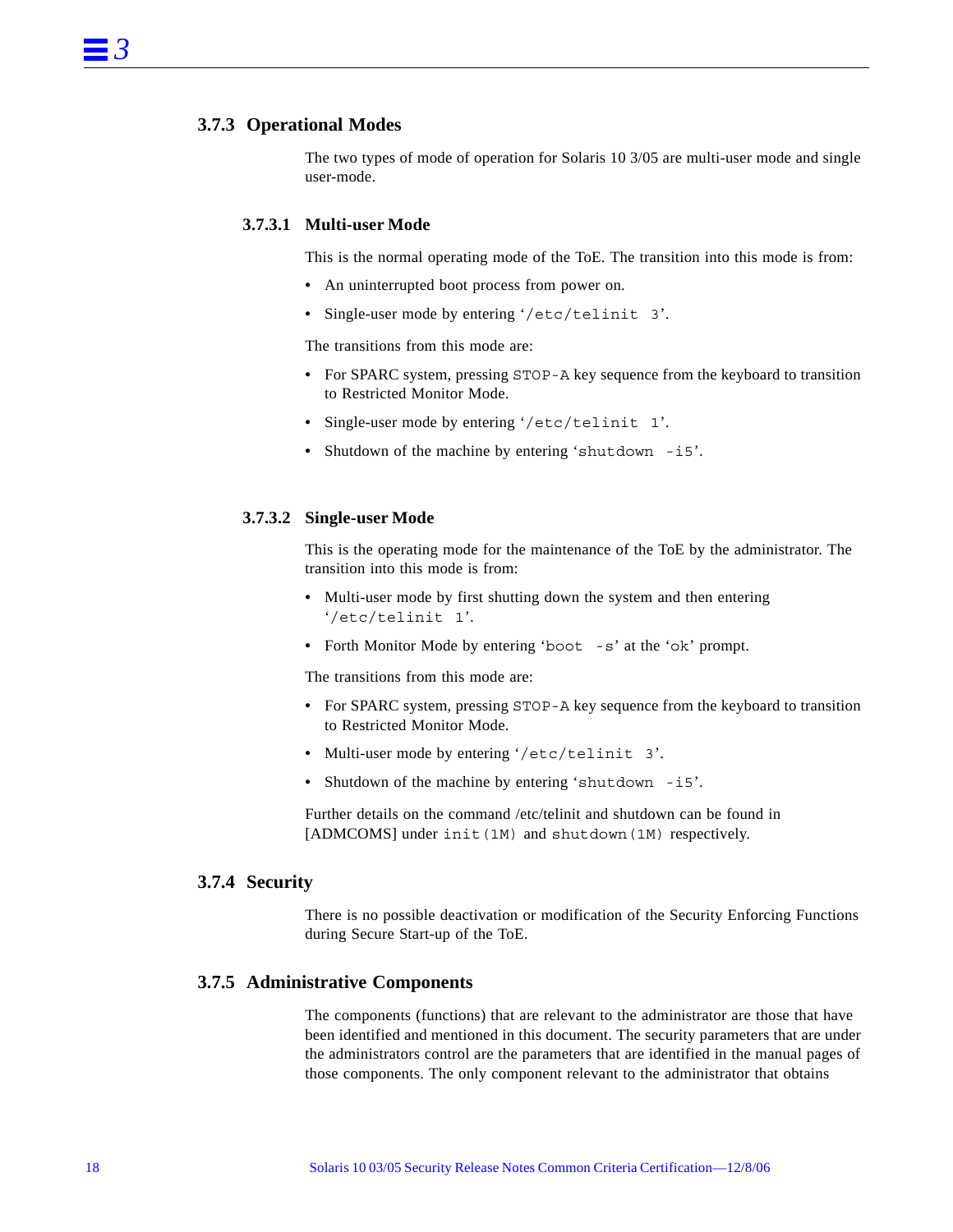information is the auditreduce command. All the other components are classified as controlling components and some of them can also be used to obtain information as well.

#### <span id="page-26-0"></span>**3.7.6 auditd Is Started After logind**

Bug ID: 6232332

The audit daemon (auditd) is started after the login daemon (logind). This allows for the possiblity of a user login event which is not captured by the audit subsystem. In order to mediate this vulnerability, when systems are being rebooted all logins except for root must be disabled until the system administrator has logged in and verified that auditd is running. Use the following procedure:

1. Create a file called /etc/passwd.boot file with only the default and root users.

root:x:0:1:Super-User:/:/sbin/sh

daemon:x:1:1::/:

bin:x:2:2::/usr/bin:

sys:x:3:3::/:

adm:x:4:4:Admin:/var/adm:

lp:x:71:8:Line Printer Admin:/usr/spool/lp:

uucp:x:5:5:uucp Admin:/usr/lib/uucp:

nuucp:x:9:9:uucp Admin:/var/spool/uucppublic:/usr/lib/uucp/uucico

listen:x:37:4:Network Admin:/usr/net/nls:

nobody:x:60001:60001:Nobody:/:

noaccess:x:60002:60002:No Access User:/:

nobody4:x:65534:65534:SunOS 4.x Nobody:/:

2. When a system needs to be rebooted, it must be brought down and booted singleuser mode.

# *halt* ok *boot -s*

3. Substitute the existing /etc/passwd file for the /etc/passwd.boot version.

# *mv /etc/passwd /etc/passwd.sav*

- # *cp /etc/passwd.boot /etc/passwd*
- 4. Tell the name service to look only in the local /etc/passwd file.
	- # *cp /etc/nsswitch.conf /etc/nsswitch.conf.sav*
	- # *cp /etc/nsswitch.files /etc/nsswitch.conf*
- 5. Bring the system back up into multi-user mode.

# <cntl-d>

- 6. Login as the root user.
- 7. Verify that the audit daemon is running. # *ps -ef | grep auditd*

*3*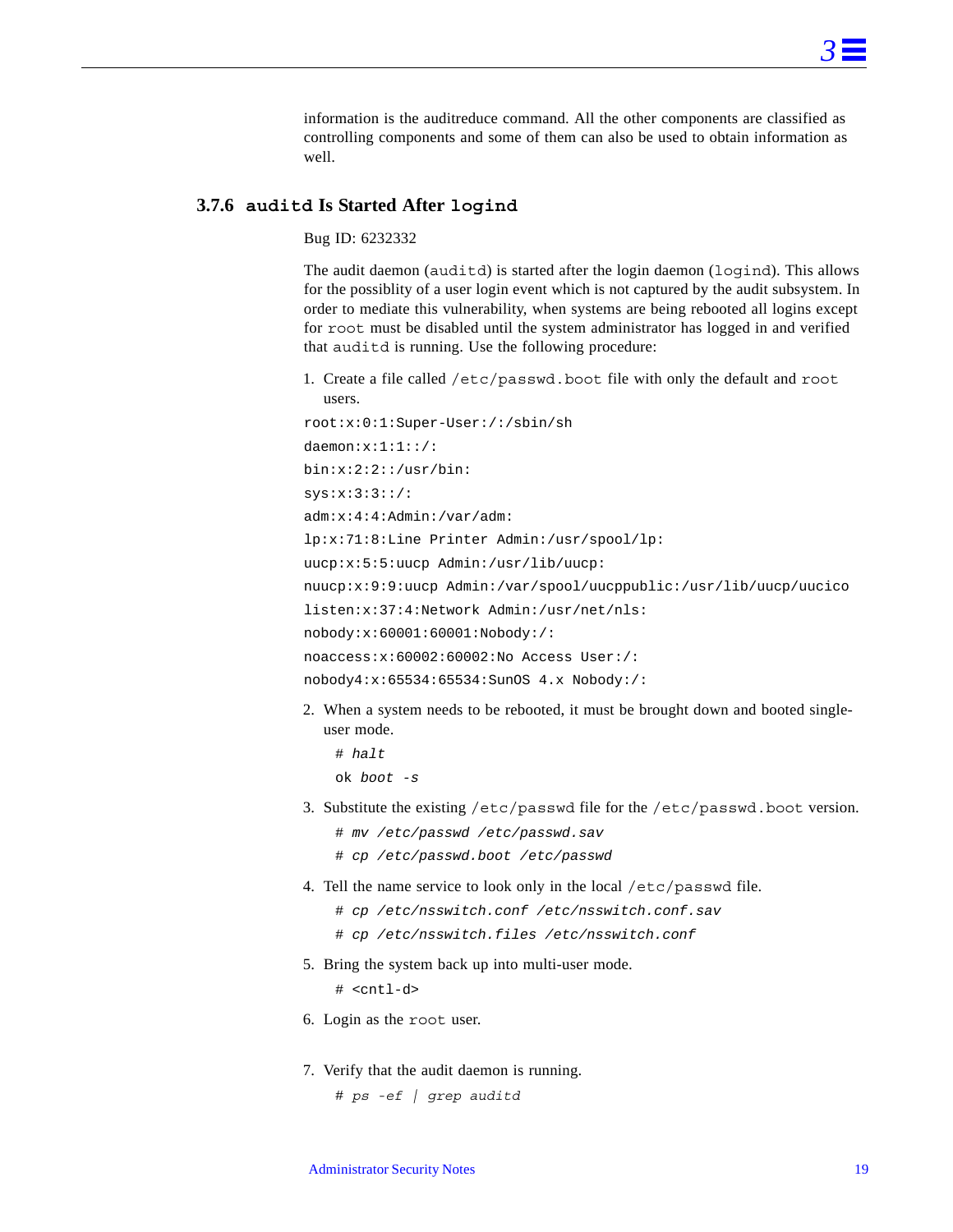- 8. Restore the password and name services files.
	- # *mv /etc/passwd.sav /etc/passwd*
	- # *mv /etc/nsswitch.conf.sav /etc/nsswitch.conf*
- 9. Restart the nscd daemon.
	- # */etc/init.d/nscd stop*
	- # */etc/init.d/nscd start*

#### <span id="page-27-1"></span><span id="page-27-0"></span>**3.8 Secure Operation**

Where the word 'system' is used this refers to a complete installation of the ToE, i.e. all machines in all domains and sub-domains.

#### **3.8.1 Setting Up An LDAP Server**

Once the ToE is installed following the guidelines provided in [Chapter 3.2,](#page-14-2)  ["Administrator Security Notes](#page-14-2)", one LDAP naming server instance and one or more LDAP client(s) must be created.

For more information on this process, refer to the *Solaris 10 System Administration Guide: Naming and Directory Services (DNS, NIS and LDAP)*. In particular, see *Part V: LDAP Naming Services Setup and Administration*.

#### <span id="page-27-2"></span>**3.8.2 The root Account**

A password policy, see [Section 3.6.8, "Password Policy](#page-20-0)", exists on the system which applies to all users with the exception of the administrator. The administrator must ensure that the root password also conforms to this policy by choosing passwords that conform to the policy, and by changing the root password conforming to this policy.

The administrator can also change any other users password using the passwd $(1)$ command. When changing user's passwords the administrator must ensure that the new password is chosen at random. When choosing a users password use the guidance given in [Chapter 2, "User Security Notes"](#page-10-4).

#### <span id="page-27-4"></span><span id="page-27-3"></span>**3.8.3 Users and Groups**

#### **3.8.3.1 Creating Local Groups**

Local groups can be created using the SMC Group Manager. All local groups created on all machines must have a different gid. Furthermore the administrator must ensure that all groups whether local or network defined on the system have a unique name and gid. This must be manually checked by the administrator. Local groups can contain both local and network users.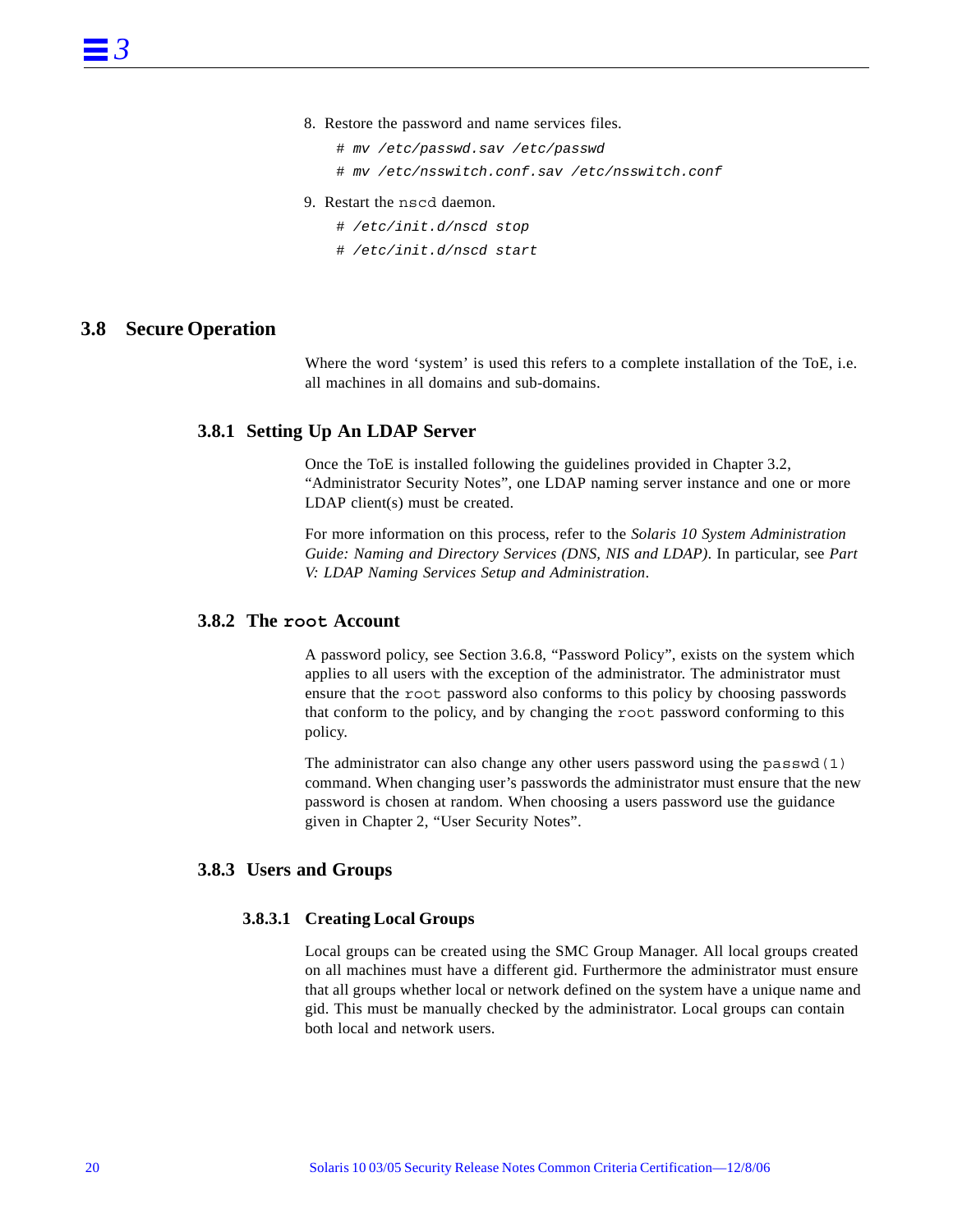#### <span id="page-28-0"></span>**3.8.3.2 Deleting Local Groups**

Local groups can be deleted by using the SMC Group Manager. When a local group is deleted from the system the administrator must ensure that all objects with this gid are also deleted from the system, or alternatively reassigned to another group. Also the administrator must ensure that all users who have the deleted group as their primary group are reassigned another primary group.

#### <span id="page-28-1"></span>**3.8.3.3 Creating Local Users**

Local users should be created using the SMC User Manager. The administrator shall select a unique user name and user id when creating a new local user. Before creating the new user the administrator must check the user name and user id's of all the users on the network by entering the command logins, see [ADMCOMS] under login(1M), on all the machines on the network.

Once a user has been created, a password must be provided for to enable the user to log on. This is achieved via the passwd(1) command. Once created the user must be given his password securely and told to log in straight away and change his password.

**Warning –** Administrators should be aware that Expiration Date of user accounts does not cause accounts to be locked. No reliance should be placed upon this feature when configuring user accounts.

#### <span id="page-28-2"></span>**3.8.3.4 Suspending Local Users**

See [USERCOMS] under passwd(1) for details on how to suspend a local user, i.e. this means locking a password entry.

When using  $passwd(1)$  to force a user to change his/her password upon the next login, administrators must use the -n and -x options with the -f option. For later changes, just the -f option would be sufficient.

**Warning –** Administrators should be aware that Expiration Date of user accounts does not cause accounts to be locked. Administrators should not use this feature to disable accounts.

#### <span id="page-28-3"></span>**3.8.3.5 Deleting Local Users**

Local users can be deleted using the SMC User Manager. When a local user is deleted from the system the administrator must ensure that the users home directory and any objects owned by that user are also deleted. As an alternative to deleting objects owned by the user, the administrator may wish to change the ownership of these objects to another user who is defined on the system. The administrator must also ensure that all batch jobs still to run associated with the deleted user are also deleted. The administrator must ensure that there are no objects or processes belonging to a deleted user that remain on the system.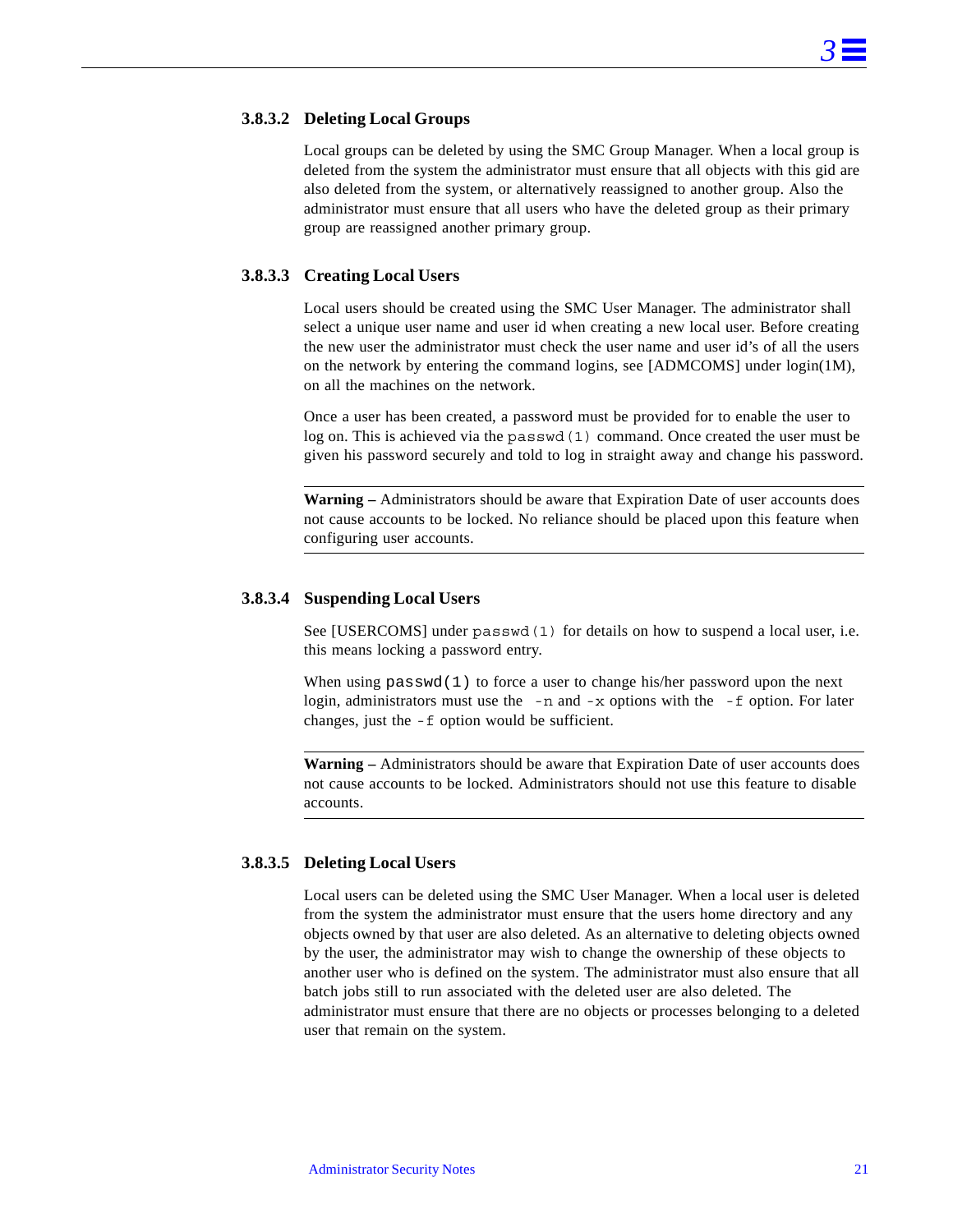#### <span id="page-29-0"></span>**3.8.3.6 Creating a Network User**

In order to create a Network User the following steps must be followed:

- **•** The administrator shall select a unique user name and user id when creating a new network user. Before creating the new network user the administrator must check the user name and user id's of all the users on the network by entering the command logins, see [ADMCOMS] under logins(1M), on all the machines on the network.
- **•** Decide which domain to make the network user part of
- **•** Logon to the master server for that domain

Use the command line Administration User Management commands to add a user entry.

**•** Once an entry has been created, give the network user a password using the passwd(1) command. Once created the user must be given his password securely and told to log in straight away and change his password.

**Warning –** Administrators should be aware that Expiration Date of user accounts does not cause accounts to be locked. No reliance should be placed upon this feature when configuring user accounts.

#### <span id="page-29-1"></span>**3.8.3.7 Suspending a Network User**

See [USERCOMS] under passwd $(1)$  for details on how to suspend a network user.

**Warning –** Administrators should be aware that Expiration Date of user accounts does not cause accounts to be locked. Administrators should not use this feature to disable accounts.

#### <span id="page-29-2"></span>**3.8.3.8 Deleting Network Users**

Network users may be deleted using the SMC User Manager.

When a network user is deleted from the system the administrator must ensure that the users home directory and any objects owned by that network user are also deleted. As an alternative to deleting objects owned by the network user, the administrator may wish to change the ownership of these objects to another user who is defined on the system. The administrator must also ensure that all batch jobs still to run associated with the deleted network user are also deleted.

The administrator must ensure that there are no objects or processes belonging to a deleted user that remain on the system.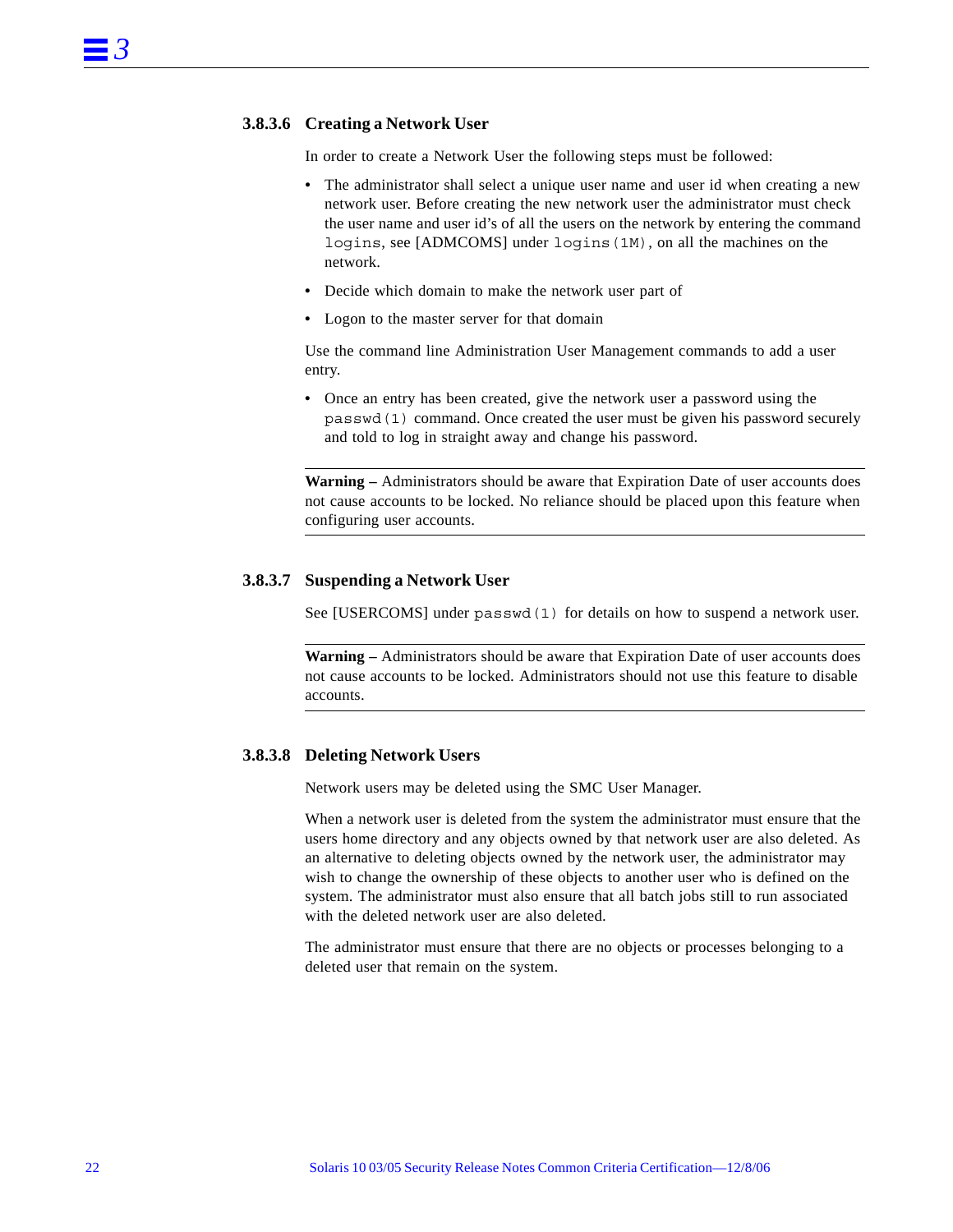#### <span id="page-30-0"></span>**3.8.3.9 Further Information on Local and Network Users**

- **•** The initial password chosen by the administrator for the user must conform to the password policy detailed in [Section 3.6.8, "Password Policy](#page-20-0)". The initial password for a user must also be chosen at random, so that the next initial password cannot be guessed.
- **•** Once a user has been created and a password provided, the user must be informed immediately to log on and change their password. It is necessary to inform the user of their username and initial password in a secure manner.
- **•** When creating users the administrator must ensure that all usernames and all UIDs of these new users are unique on the system. This also includes uniqueness between local and network users, and between local users on different machines.
- **•** Only the methods detailed above shall be used to Create, Suspend and Delete users. The administrator must not attempt to modify the password file and table in any other way.
- **•** Chapters 1 and 2 of [UPMA] provide further details on User Accounts. These are to be used as guidance, but the creation and deletion of users must be by the methods specified above.
- **•** Upon successful login, the real and audit user ids are set to the uid specified by the authentication data. The real group id is set to the gid from the authentication data. The uid and gids for each user should be assigned and maintained by the administrator using User Manager and Group Manager. These applications should be used in accordance with the measures outlined in this document to ensure secure operation.

#### <span id="page-30-1"></span>**3.8.4 Sharing Filesystems**

It is possible to make filesystems read-only or read-write. If a filesystem is mounted read-only then write access will not be granted to any files within that filesystem regardless of the OGO permissions on those files. This restriction also applies to the root user. When sharing NFS file systems the default unix authentication mechanism shall be used.

See [FSA], and [ADMCOMS] under share(1M), shareall(1M) and share\_nfs(1M)

#### <span id="page-30-2"></span>**3.8.5 Discretionary Access Control**

There are a number of administration issues concerned with DAC, that the administrator must be aware of: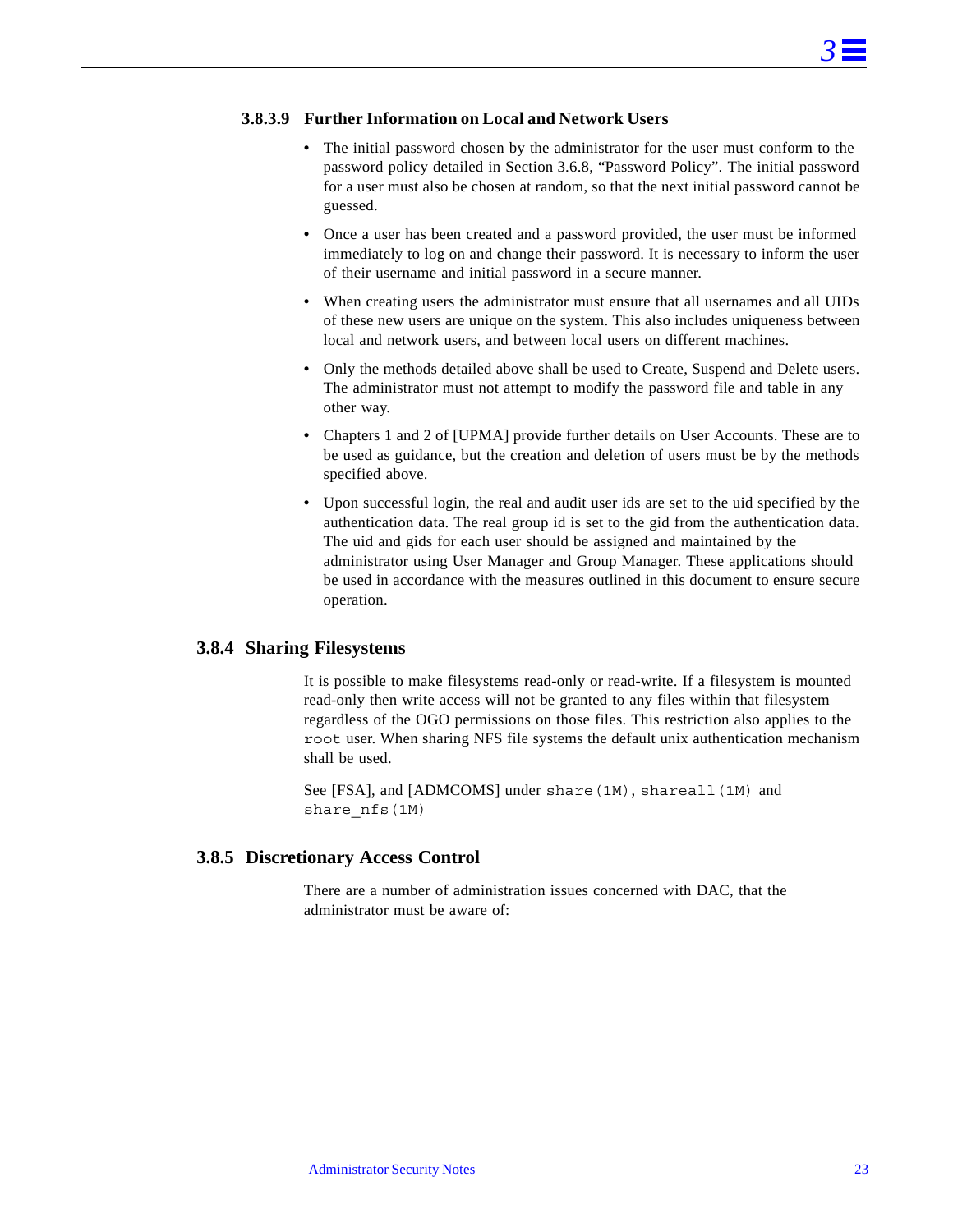- DAC only applies to objects that are subject to the administration of rights.
- **•** The administrator should ensure that the following file permissions are always maintained so that authentication data is protected by DAC, and so that only owners may read encrypted passwords (i.e. via the trusted programs, login, su, ftp, telnet and rlogin):

| File                       | <b>Permissions</b>  |  |  |
|----------------------------|---------------------|--|--|
| local passwd (each client) | $rw-r--r--$         |  |  |
| local shadow (each client) | $r - - - - - - - -$ |  |  |
| local group (each client)  | $rw-r--r--$         |  |  |

In addition, authentication information such as passwords, must not be stored on removable media.

**•** The operating system has a configuration option

{\_POSIX\_CHOWN\_RESTRICTED}, to restrict ownership changes. When this option is in effect the owner of the file is prevented from changing the owner ID of the file. Only the super-user can arbitrarily change owner IDs whether or not this option is in effect. By default this option is in effect, however to turn it off add the line set rstchown=0 to the file /etc/system. To turn it on again, replace the 0 with 1. Any changes require a reboot.

**Note –** When using the getconf command to determine the setting of {\_POSIX\_CHOWN\_RESTRICTED}, the value of "0" is displayed as "undefined". The value "1" is displayed as "1".

• The command '1s -1 <object name> can be used in order to check permissions on objects, to ensure that they are correctly protected. The administrator can also examine the audit trail to check whether there are any unauthorised access attempts to these objects. See [BSM].

#### <span id="page-31-0"></span>**3.8.6 Accounting and Audit**

Details of the Accounting and Audit system can be found in [BSM]. The BSM provides instructions on how to set the system up to record the required events for the required users. The document also provides details on how to examine the audit trails after the events have been recorded. An addendum to [BSM] detailing additions and corrections is provided in this document as Annex A. See also [ADMCOMS] under audit(1M), audit startup(1M), auditconfig(1M), auditd(1M), auditreduce(1M), and praudit(1M).

Each machine audits it own events locally, and the auditing system of each machine is managed by the local root user of that machine. This is true whether the machine is an LDAP server or a client.

The auditing system can be started in one of two ways. If the file /etc/security/audit\_startup exists then auditing starts every time the system is rebooted. See [BSM] for details of this file. Alternatively the commands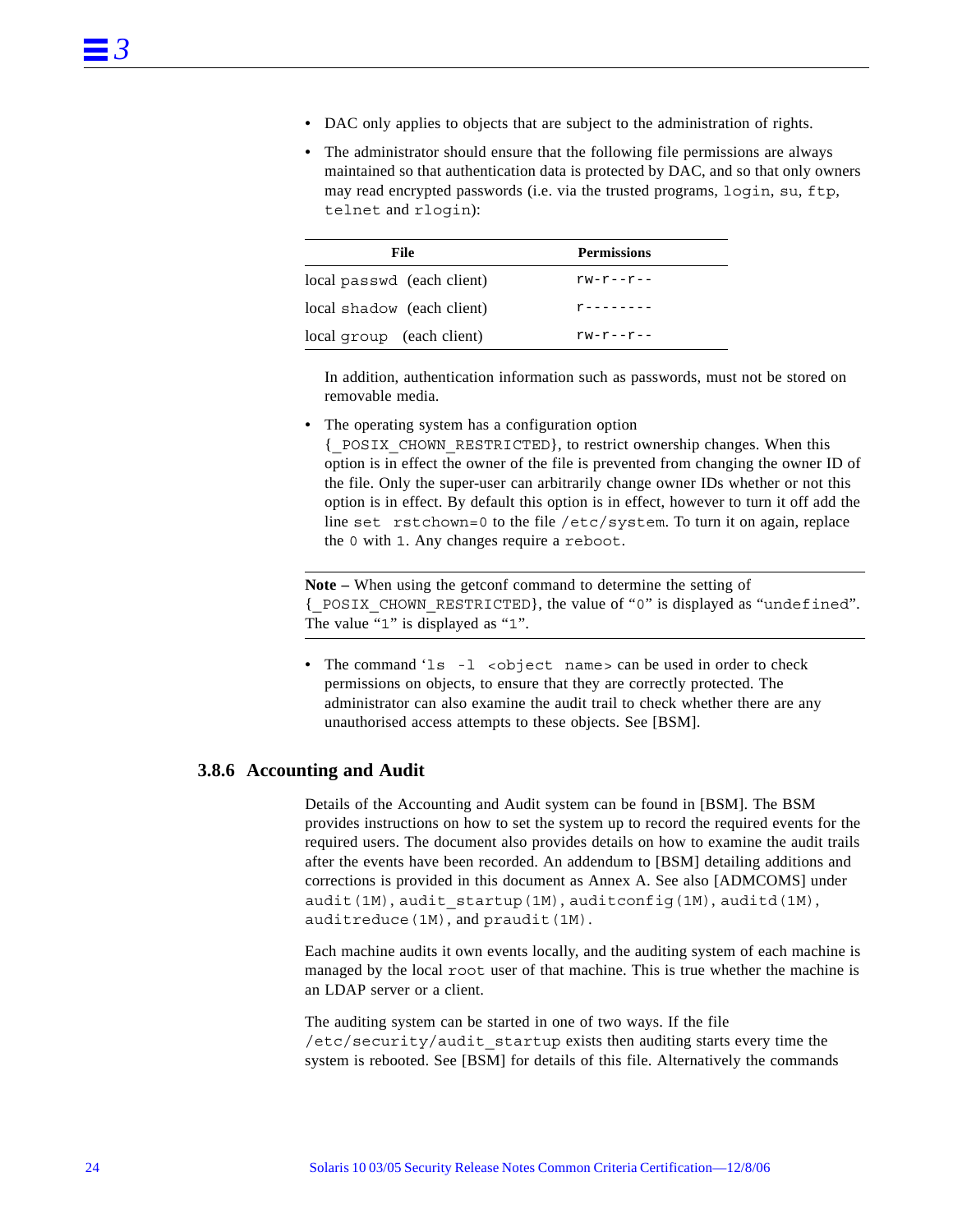'auditd' and 'audit -t' can be used by the administrator in order to start and stop auditing. See [ADMCOMS] under auditd(1M) and audit(1M) for details of these commands.

If auditing is required on the system, the administrator must ensure that auditing is started on reboot (i.e. the administrator must create an audit startup file). This is also important for maintaining a secure and consistent audit configuration (especially with regard to the AUDIT\_CNT flag - see below) as the audit\_startup file provides a means of setting the audit policies every time the audit daemon is started.

The command 'audit  $-t$ ' which stops recording on the system must be used with care. This command will mean that any auditable user actions will not be recorded until the administrator starts the accounting system again, or until the system is rebooted (if an audit startup file exists).

The command 'ps -ef | grep audit' can be used to ascertain whether the auditd process is running or not. See [USERCOMS] under ps(1) for details of this command.

The audit trail files are stored in a directory which is specified in the file /etc/security/audit\_control. See [ADMCOMS] for details of this file. The files in this directory are protected in such a way that only the administrator has access to them. The permissions on files within this directory must not be changed by the administrator. The administrator must also ensure that any files created by virtue of using the auditreduce(1M) command are also properly protected, so that normal users do not have access to them.

If the audit trail is to be stored on a partition which is NFS mounted, the 'noac' option must be used to ensure audit records are not lost no exhaustion of the available space.

**Warning –** To operate the system in a certified configuration, audit trails stored on NFS mounted partitions must use the a partition mounted with the noac flag, either explicitly or in the /etc/vfstab file. An entry in the /etc/vfstab file will look similar to:

```
<remote_machine>:/var/audit - /var/audit2 nfs - yes noac
```
This line ensures that local caching is turned off, a write error will result on a full partition and audit records will not be lost.

The audit trail must not be stored on media which is physically removable from a machine by unauthorised users.

Whenever the audit daemon encounters an unusual condition while writing audit records, it invokes the /etc/security/audit\_warn script. This script is used to warn the administrator if the audit directory is becoming full. ([BSM] and the audit warn(1M) manual page provide further details.) The administrator must ensure that audit warn is adequately set up for the particular installation of the ToE.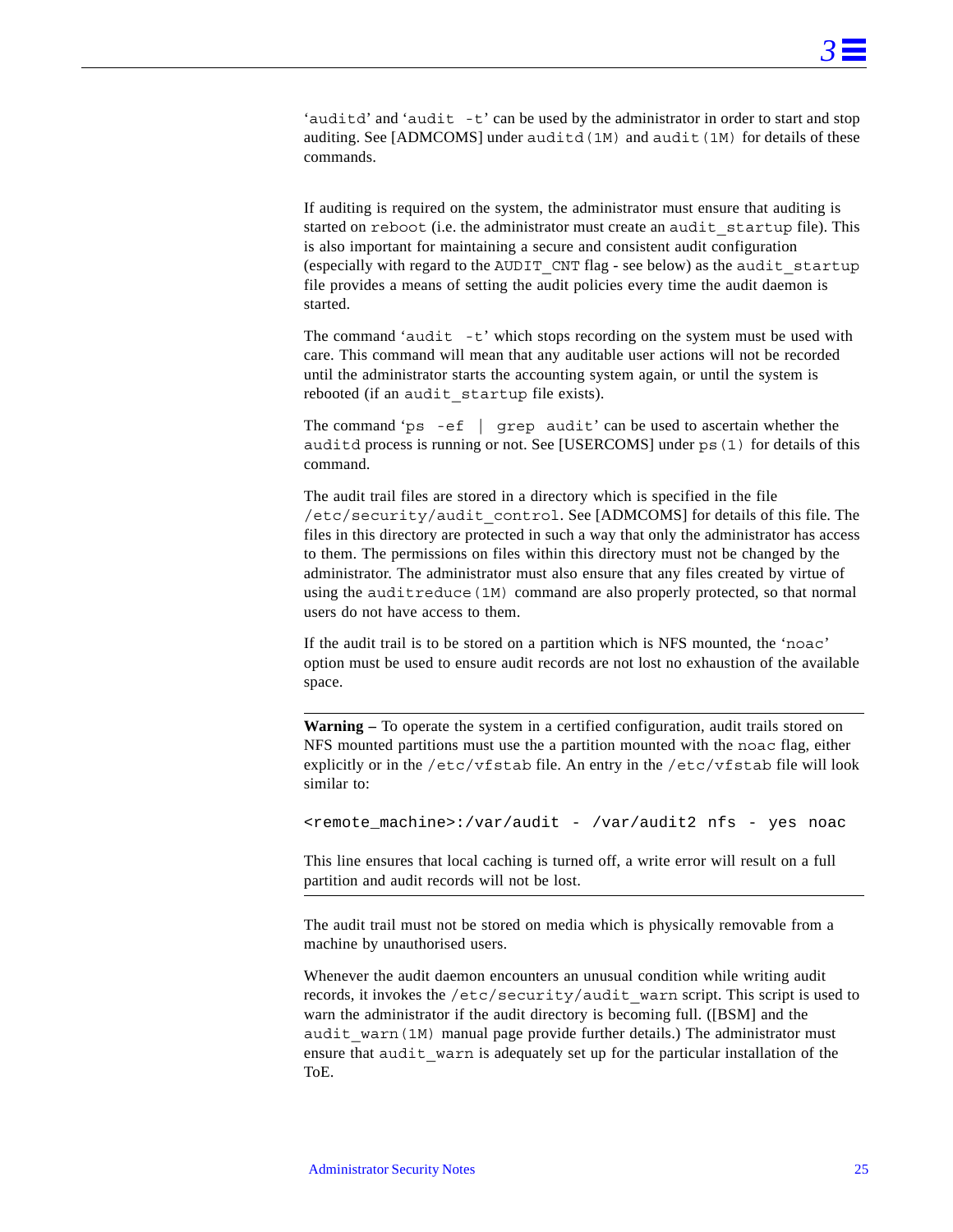The command 'df  $-k$ ' can be used in order to check on available space on the disk. See [USERCOMS] under df(1) for details of this command.

The ToE must be set up so that if the audit trail files fill up, then all auditable processes are suspended until some storage space is freed. audit\_warn notifies the administrator when this happens, and the administrator must either archive the audit trails, or provide further storage space. See [BSM] for further details.

**Warning –** To operate the system in a certified configuration, there must exist an audit\_startup file containing the following lines:

auditconfig -setpolicy -cnt

This line ensures that the AUDIT\_CNT flag is not set, thus preventing loss of audit data upon kernel audit buffer overflow. In addition, administrators must ensure that this file never contains a line saying 'auditconfig -setpolicy +cnt', which may override the required policy.

Administrators should be aware that the system sets the AUDIT\_CNT flag by default, and they should therefore set up the audit startup file immediately after installation, then reboot. The line should also never be removed to ensure that the required policy is restored following subsequent system reboots.

The administrator needs to ensure that the audit trail captures and is examined for the auditing of user account management commands.

**Warning –** If CLI commands are used to administer accounts, to ensure the creation, deletion and modification of user accounts is audited, the following line must be added to the audit startup file.

auditconfig -setpolicy +argv

This line ensures that the ex flag captures the full path of the useradd, userdel, usermod, groupadd, groupdel and groupmod commands when executed so that their use is audited thus preventing loss of audit data.

System procedures must exist which deal with the analysing and archiving of audit data. These procedures must be adequate so that in normal operation the audit trail files do not completely fill up.

The administrator must regularly examine the audit trail for attempts to breach the security of the system. If repeated attempts at breaching the security of the system are detected appropriate action must be taken.

There must be procedures in place for each system which define what events are to be audited. The administrator must follow these procedures when setting up the /etc/security/audit\_control file.

If it is required to audit events which constitute [CC] functionality, then the following flags must be set in the /etc/security/audit\_control file. See [BSM] for details of how to set these flags.

flags:fr,fw,fm,fc,fd,ad,lo,ex naflags:lo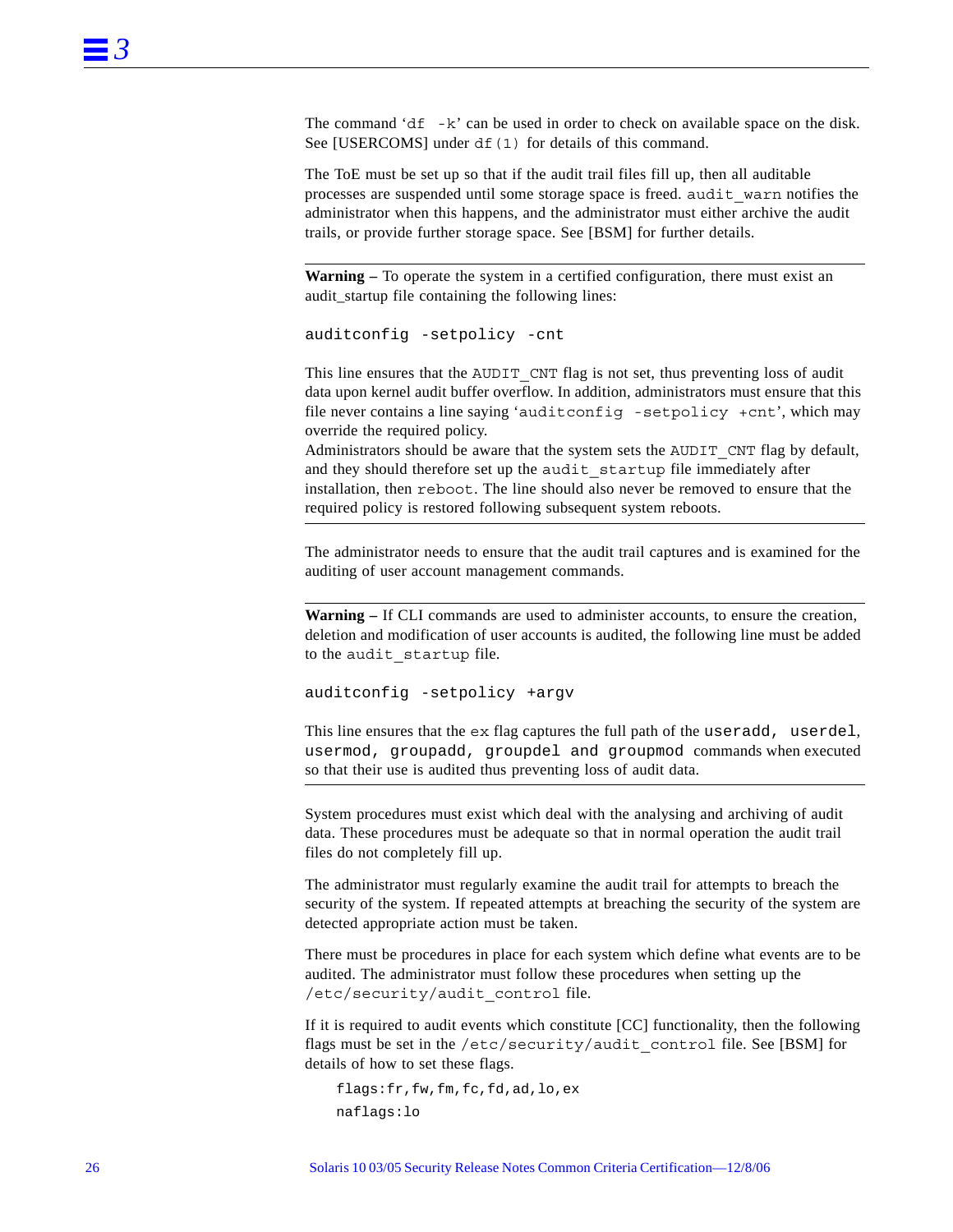The file  $/etc/security/audit$  control can be viewed by the administrator at any time to check what events the system is set up to record.

**Warning –** The administrator should be aware that administration of user accounts using the useradd(1M, usermod(1M)) and userdel(1M) commands will not generate any user-level audit events directly. The administrator must adopt a policy of searching for the exec record with the full path of these commands. This can be done by auditing the actions of these commands by setting the 'ex' flag and examining the audit trail for AUE\_EXEC and AUE\_EXECVE kernel-level events. The 'ex' flag will record every executed command along with any specified attributes.

#### <span id="page-34-0"></span>**3.8.7 Devices**

It is possible for all users of the system to allocate themselves exclusive use of the devices attached to the machine at which they are logged in. By using the -F flag the administrator can reassign the device to another user, or alternatively the administrator can use the deallocate command to deallocate the device. See [ADMCOMS] under allocate(1M) and deallocate (1M) for further details.

#### <span id="page-34-1"></span>**3.8.7.1 SPARC**

On SPARC machines the user is permitted access to bootable removable media drives. The user must be instructed to remove his media when he has finished using it. It may be necessary for the administrator to load media into drives for a user, in which case the user must inform the administrator immediately he has finished using it so that it is removed. This prevents its use by other, potentially unauthorized users. The secure use by users of assignable devices is covered in [USER].

#### <span id="page-34-2"></span>**3.8.8 Trusted Clients**

All clients to the server must be identified and authenticated by the server.

The file /etc/hosts or the hosts table contain details of the trusted clients. After installation only the administrator can change data in these files/tables. The administrator must not change the permissions on these files/tables that would enable normal users to change them. The command ' $\text{ls}$  -1 /etc/hosts' can be used to ascertain the permissions on the file.

Details of the /etc/hosts file can be found in [FILEFORM] under hosts(4).

The file /etc/nsswitch.conf allows the administrator to specify whether the file /etc/hosts will be searched before the corresponding LDAP directory or viceversa. Details of this file can be found in [FILEFORM] under nsswitch.conf.

#### <span id="page-34-3"></span>**3.8.9 Unauthorised Software**

Only the administrator shall be allowed to introduce new software onto the system. This include compilers and similar tools. The java compiler, which is installed by default, should be modified by changing the permissions on /usr/java1.2/bin/.javawrapper to allow access to only authorised users.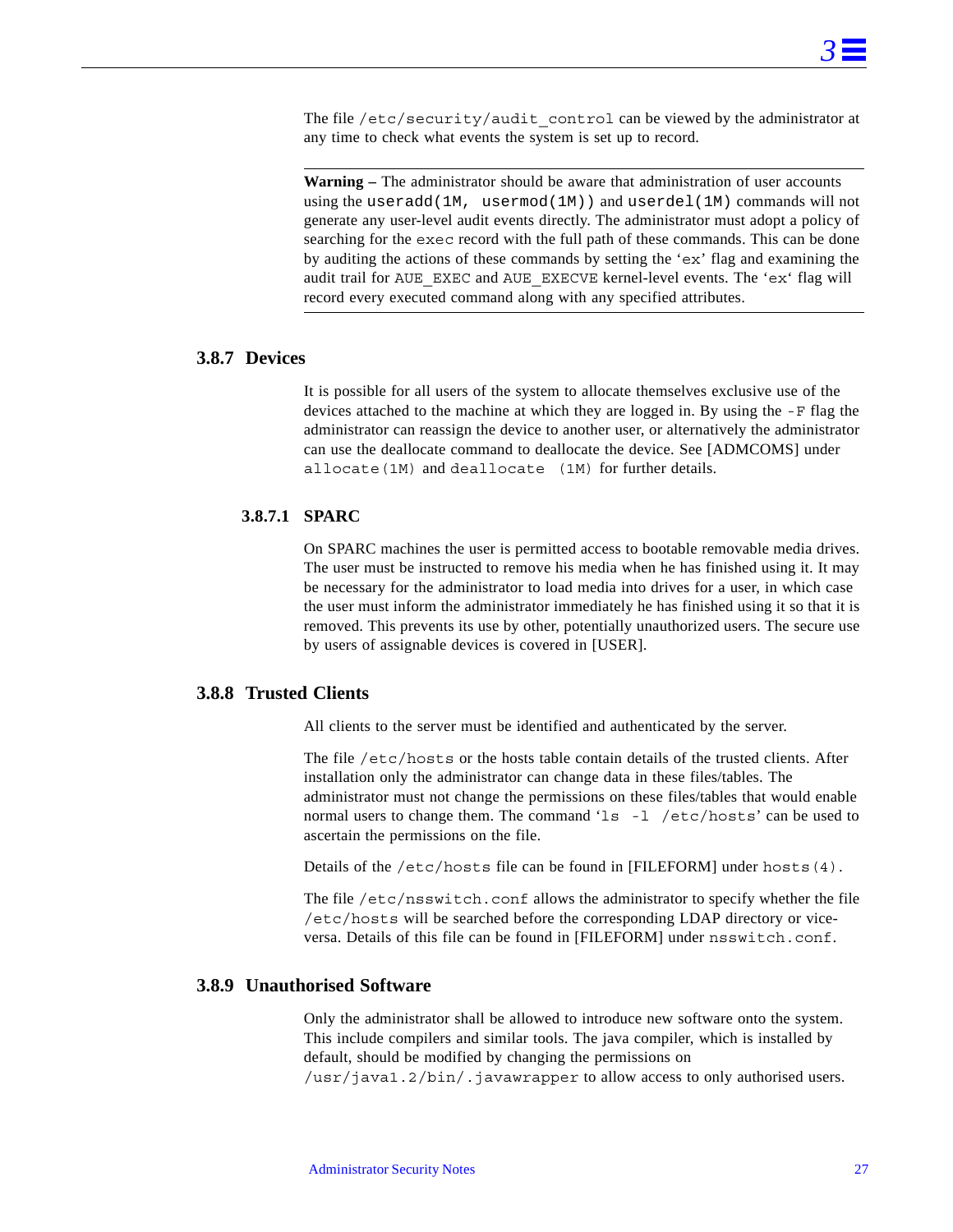The remaining measures are provided by physical methods which need to provided at each installation of the ToE. The Physical Methods to protect the system, which need to be defined for each individual installation are:

- **•** Access to the system as a whole shall be protected
- **•** Removable media shall be protected
- **•** Backup media shall be protected
- **•** Any network machines, servers, and peripheral cabling shall be protected from unauthorised access

#### <span id="page-35-0"></span>**3.8.10 Checking the Configuration**

The pkgchk command shall be used any time the system administrator suspects the integrity of the system may have been compromised, see [ADMCOMS] under pkgchk(1M) for further details.

Additionally, the Abstract Machine Tests should be executed periodically to ensure that domain separation is being enforced.

#### <span id="page-35-1"></span>**3.8.11 Mail**

The administrator must not use the Mail System of the product to send messages of an Instructional nature to other users on the system. There is a possibility that another user of the system can spoof a message, and make it appear that it came from root. See [USER] for more details on this.

If a user of the system receives mail purporting to be from the administrator, the user is instructed to confirm with the administrator to ensure that the mail is genuine. If confirmation is sought by a user, and no mail was sent by the administrator then the administrator must endeavor to detect the source of the mail and take appropriate action. The type of appropriate action will depend on the specific installation of the system.

#### <span id="page-35-2"></span>**3.8.12 Binary Compatibility Mode (on SPARC)**

The ToE contains Binary compatibility packages SUNWbcp and SUNWowbcp which allows existing SunOS 4.x applications to run on the Solaris 10 3/05 release without modification or recompilation. The binary compatibility packages are invoked automatically and transparently when running a SunOS 4.x application. The administrator shall ensure that the path  $/\text{usr}/\text{ucb}$  must not precede the path /usr/bin in the system wide default PATH variable. For further details the administrator shall consult [SBCG].

#### <span id="page-35-3"></span>**3.8.13 Secure Operating Procedures**

If the Secure Operating procedures are followed, then there is no possible deactivation or modification of security enforcing functions during secure operation.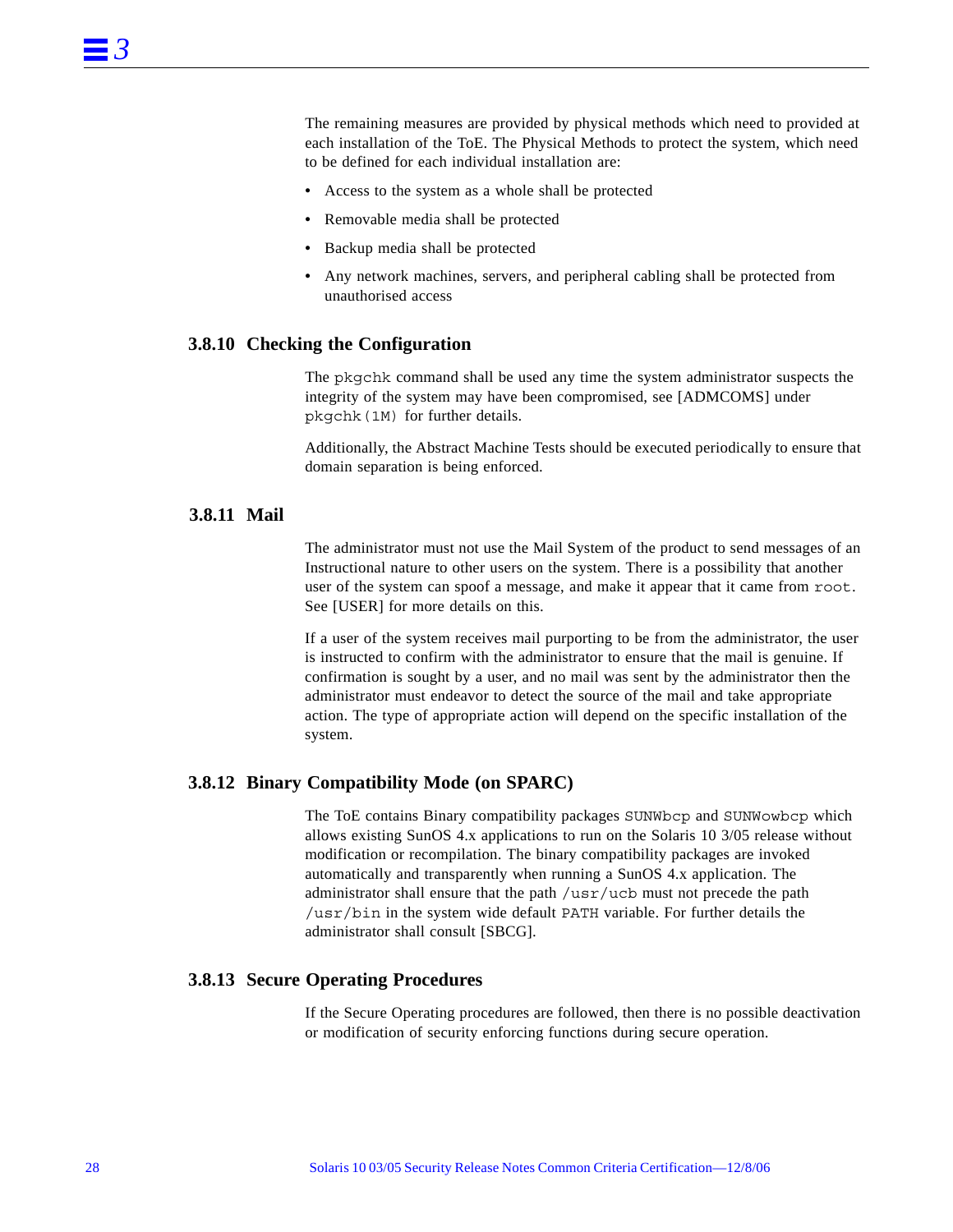#### <span id="page-36-0"></span>**3.8.14 Administration Documentation**

It is recommended that administrators refer to the set of book-form documentation for Solaris 10 3/05 when operating the ToE.

#### <span id="page-36-1"></span>**3.8.15 login -f Option**

The login command has an undocumented option "-f". The use of this option, especially when combined with the -r option can cause unexpected effects. There are no known security implications when using this undocumented feature, but it is advised that this feature not be used by administrators.

#### <span id="page-36-2"></span>**3.8.16 Entry Into Debugger Mode**

In Solaris 10 3/05, audit records are generated when a user enters and exits debugger mode. However, this feature only works if the STOP-A is done from a console. Entry into debugger mode via a tip line is not audited and therefore this feature must be disabled. To do so, edit the file /etc/system. At the end of the file, add the line:

set abort enable =  $0$ 

#### <span id="page-36-3"></span>**3.8.17 Truncated Password**

Users can change to passwords such as "abcdefghijk12" and then log in with just "abcdefgh". Only the first eight characters of the typed password are significant, whether you are setting it or authenticating. Anything longer is truncated after the eighth character.

When you try to set the password to "abcdefgh", the passwd command complains:

passwd: The first 6 characters of the password must contain at least two alphabetic characters and at least one numeric or special character.

This was expected, however, when you set the password to "abcdefgh123", it does not complain and the effective password is set to "abcdefgh". Conversely, using numerals, you can set your password to "12345678" by typing "12345678&abc" as the new password, but not by typing "12345678".

In order to maintain the Strength of Function claim, the site must require that users input a password of no more than eight characters and that at least one character must be a numeric or special character. See Section *3.5.8 Password Policy* of this document for a complete list of password policy rules.

#### <span id="page-36-4"></span>**3.8.18 /bin/login is setuid**

The program /bin/login is setuid root largely for historical reasons. It is executed by a number of programs that run as root anyway. These programs are the most common users of login:

- **•** ttymon
- **•** telnetd
- **•** rlogind

*3*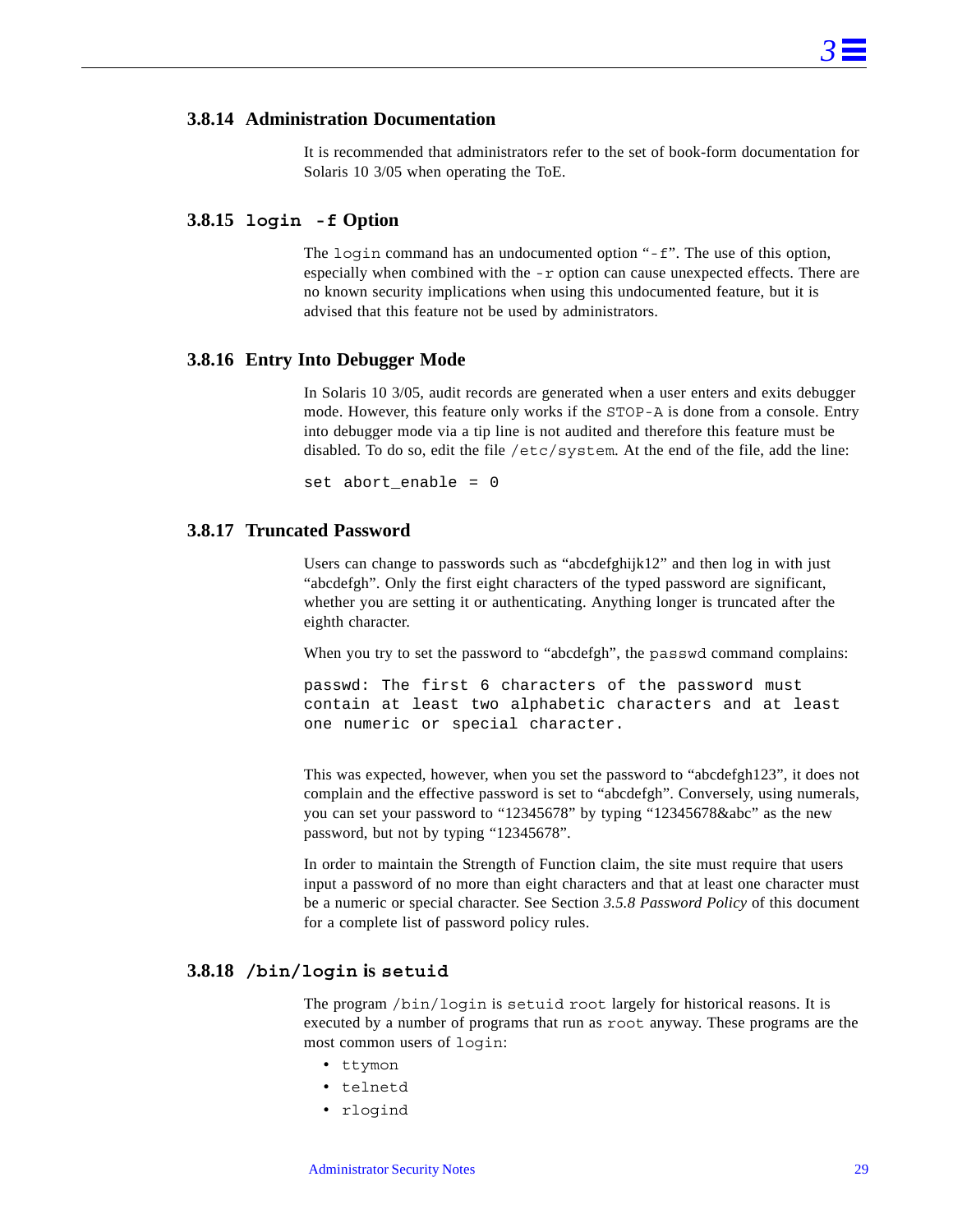/bin/login is not required to be setuid. Only when executed from the shell, which will directly exec /bin/login, does login need to be setuid. However, that 'feature' is unnecessary in current operating environments.

/bin/login can be used to remove the hostname from your utmp entry. To eliminate this potential vulnerability, disable the use of /bin/login

```
# chmod u-s /bin/login
```
#### <span id="page-37-0"></span>**3.8.19 mail(1), mailx(1) is setgid**

The following files have their setgid bits set to mail:

```
/usr/bin/mail
/usr/bin/mailx
/usr/dt/bin/dtmail
/usr/dt/bin/dtmailpr
/usr/openwin/bin/mailtool
```
In order to remove this vulnerability, the administrator shall:

**•** remove the setgid mail from all of the above listed programs

# chmod g-s <program\_name>

• make sure that all files in /var/mail are created with mode 600 and not 660.

#### <span id="page-37-1"></span>**3.8.20 /usr/ucb/ps -e**

The command /usr/ucb/sparcv9/ps displays environment variables for all processes (including processes for other users) when the -e option is used. Only root should be able to see environment variables for all processes; non-root users should only see the environment variables of its own processes.

# chmod u-s /usr/ucb/sparcv9/ps

#### <span id="page-37-2"></span>**3.8.21 /usr/bin/eject**

/usr/bin/eject is setuid root and can be used to find files which are not owned by the user who runs the /usr/bin/eject command. /usr/bin/eject will report a "/path/file: Permission denied" error if the file exists. It will report a "/path/file: No such file or directory" if a file does not exist.

This command should be disabled in the evaluated configuration by doing the following:

# chmod u-s /usr/bin/eject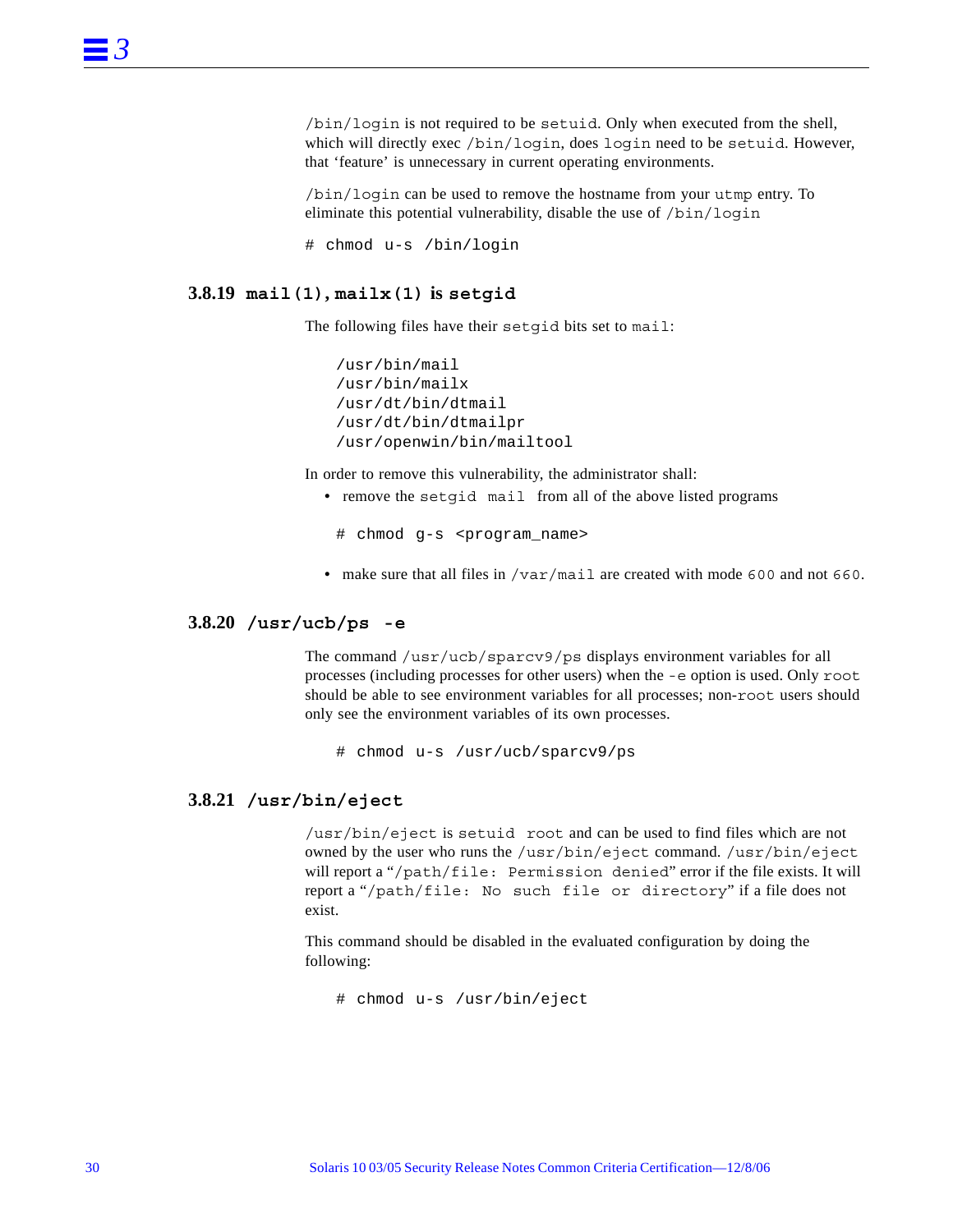#### <span id="page-38-0"></span>**3.8.22 dtterm(1) Window Title**

The window title reporting feature of  $d$ tterm $(1)$  may be used to execute arbitrary commands on the system running the terminal emulator. The terminal software supports escape sequences which can change the title of a terminal window and then report the title back to the command line. In this manner, an attacker can inject malicious escape equences which include arbitrary commands in the terminal window title and then cause the commands to be displayed on the command line. Note that exploitation of this vulnerability will still require the user to press 'Enter' once the malicious commands are dumped from the window title to the command line.

All users should be wary of any suspicious activity that occus while using the terminal emulator. This may include changes in the terminal window title, suspicious command line input or any server responses that seem unusual. All of these behaviors may indicate attempts to exploit this issue.

#### <span id="page-38-1"></span>**3.8.23 libXpm**

Multiple vulnerabilities have been reported in libXpm which potentially can be exploited by malicious users.

- **•** When a specially crafted XPM file is processed, a boundary error within the xpmParseColors() function can be exploited to cause a stack based buffer overflow. Sucessful exploitation may potentially allow execution of arbitrary code.
- **•** Again when a specially crafted XPM file is processed, various input validation errors can be exploited to cause integer overflows. Successful exploitation causes an affected application to crash and may potentially allow arbitrary code execution.

Users must be advised to not load  $X$  PixMap (.xmp) images from untrusted sources.

#### <span id="page-38-2"></span>**3.8.24 RBAC exec\_attr(4) Search in LDAP**

The RBAC backend for LDAP composes its search for a wildcard rule using an unfiltered '\*'. This results in a pattern that matches any command in the named profile rather than matching just a '\*' command.

This issues must be handled via administrative policy. Administrators are advised to limit user access to LDAP commands for unprivileged users.

#### <span id="page-38-3"></span>**3.8.25 format(1M) Shell Escape in RBAC**

Using RBAC, and administrator can define rights profiles that allow non-root users access to certain root commands. This may be done without giving the user general root access. If someone defines a profile with  $format(1)$ , the user could use format(1)'s shell escape to gain general root access.

The file /etc/security/exec attr gives the "File System Management" profile the right to execute /usr/sbin/format with user ID = 0. It should use "euid=0". To eliminate this vulnerability, edit /etc/security/exec\_attr, find the entry for /usr/sbin/format and change "uid=0" to "euid=0".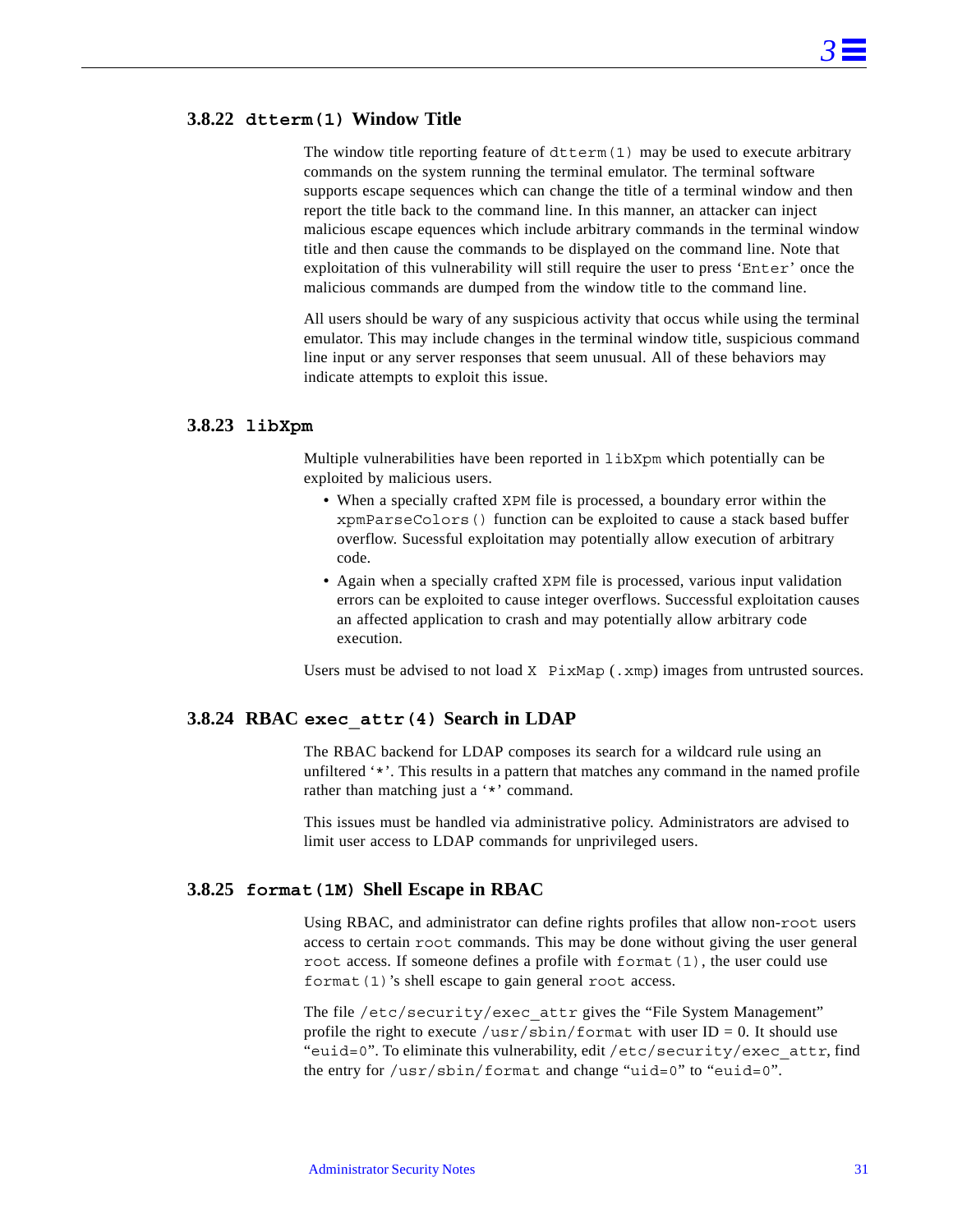#### <span id="page-39-0"></span>**3.8.26 Audit Records Longer Than 65K May be Lost**

#### Bug ID 6245760

If the audit policy is set to +argv and +arge and the audit preselection flag ex is enabled, there are cases where the resulting exec audit record exceeds 65 Kbytes in length. This issue can be avoided by selecting only one of the above listed audit policies (either argv or arge).

#### <span id="page-39-1"></span>**3.8.27 Warning Regarding TRACE Option in SMC**

As the TRACE method cannot be turned off, administrators must be aware that there is a vulnerability when running SMC. The vulnerability may allow information gathering and give a local or remote unprivileged user the ability to access sensitive information, such as cookies or authentication data, contained in the HTTP headers of an HTTP TRACE request.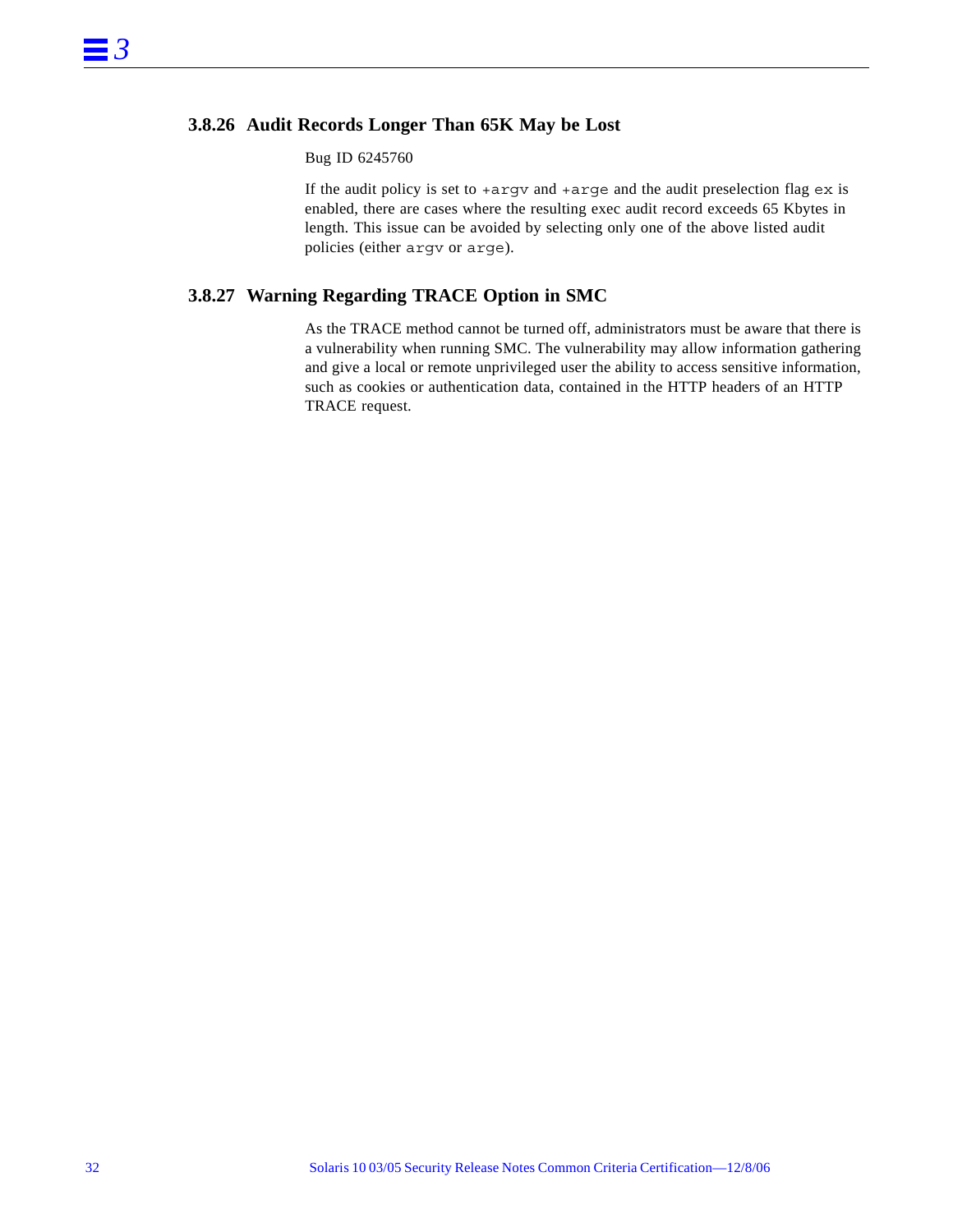# Addendum for BSM Guide **A** A

## <span id="page-40-1"></span><span id="page-40-0"></span>**A.1 Purpose**

This annex is intended to provide additional information and corrections that are relevant to the SunShield Basic Security Module for Solaris 10.

# <span id="page-40-2"></span>**A.2 Audit Record Corrections**

mount

| system call               | mount                       | see mount $(2)$             |
|---------------------------|-----------------------------|-----------------------------|
| event ID                  | 62                          | AUE MOUNT                   |
| event class ad            |                             | (0x00000800)                |
| audit record              |                             |                             |
|                           | <unix filesystem=""></unix> |                             |
|                           | header-token                |                             |
|                           | argument-token              | $(3,"$ flags", flags)       |
| text-token                |                             | (filesystem type)           |
|                           | path-token                  |                             |
|                           | [attr-token]                |                             |
|                           | subject-token               |                             |
|                           | return-token                |                             |
| <nfs filesystem=""></nfs> |                             |                             |
|                           | header-token                |                             |
| argument-token            |                             | (3,'flags', flags)          |
|                           | text-token                  | (filesystem type)           |
|                           | text-token                  | (host name)                 |
|                           | argument-token              | (3,"internal flags", flags) |
|                           | path-token                  |                             |
|                           | [attr-token]                |                             |
|                           | subject-token               |                             |
|                           | return-token                |                             |
|                           |                             |                             |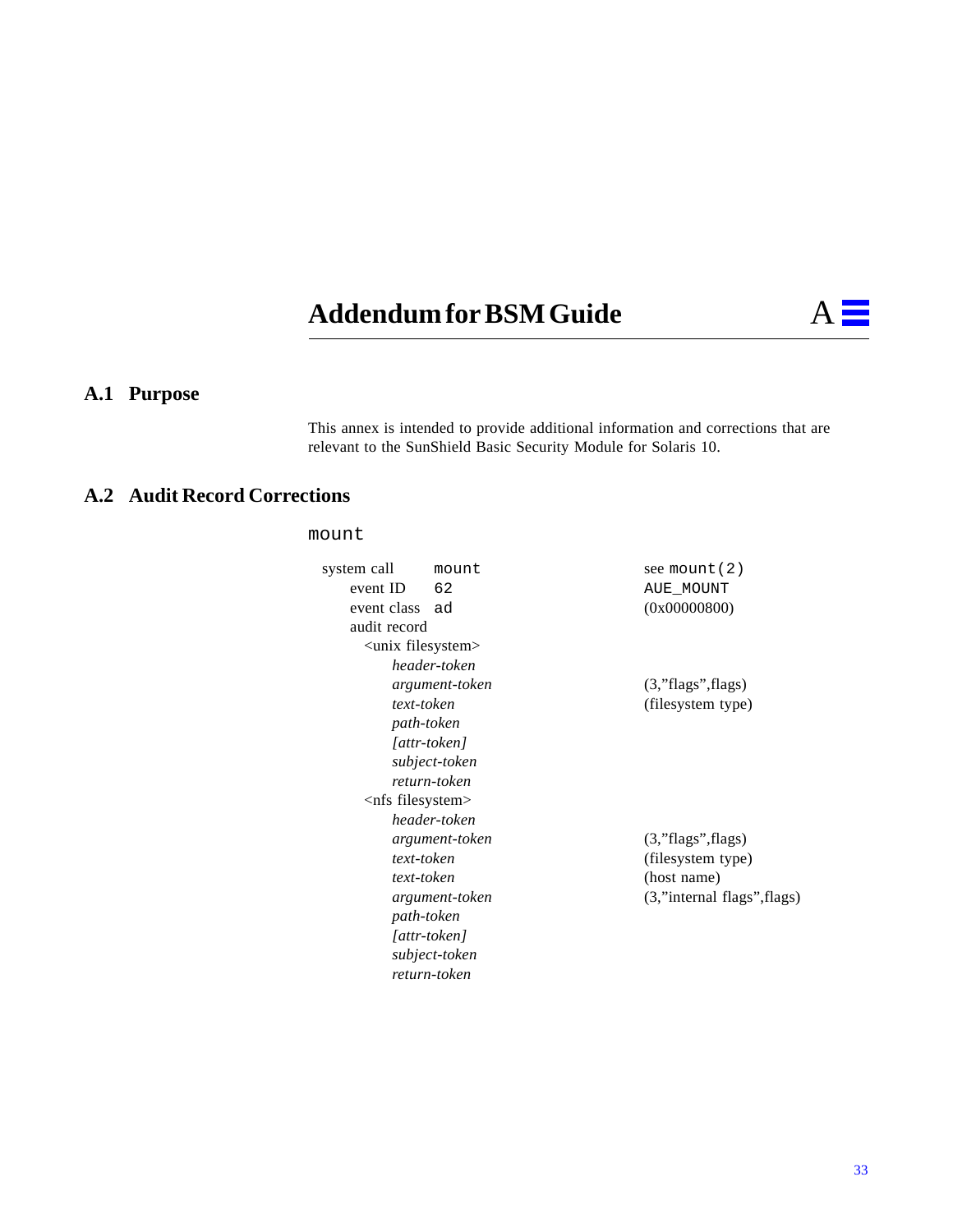# <span id="page-41-1"></span><span id="page-41-0"></span>**A.3 Additional Audit Records**

## **A.3.1 Kernel-Level Generated Audit Records**

| ac1<br>251<br>fm     | see $acl(2)$<br>AUE_ACLSET<br>(0x00000008)                                                                                                                                                                                                                                                           |
|----------------------|------------------------------------------------------------------------------------------------------------------------------------------------------------------------------------------------------------------------------------------------------------------------------------------------------|
|                      |                                                                                                                                                                                                                                                                                                      |
| facl<br>252<br>fm    | see $fac1(2)$<br>AUE_FACLSET<br>(0x00000008)                                                                                                                                                                                                                                                         |
|                      |                                                                                                                                                                                                                                                                                                      |
| setreuid<br>40<br>pc | see setreuid $(2)$<br>AUE_SETREUID<br>(0x00000080)<br>$(1, 'real$ uid", ruid)                                                                                                                                                                                                                        |
|                      | (2,"effective uid", euid)                                                                                                                                                                                                                                                                            |
|                      |                                                                                                                                                                                                                                                                                                      |
| setregid<br>41<br>pc | see $setregid(2)$<br>AUE_SETREGID<br>(0x00000080)                                                                                                                                                                                                                                                    |
|                      | $(1, 'real$ gid", rgid)<br>(2,"effective gid", egid)                                                                                                                                                                                                                                                 |
|                      | header-token<br>subject-token<br>path-token<br>return-token<br>header-token<br>subject-token<br>path-token<br>return-token<br>header-token<br>argument-token<br>argument-token<br>subject-token<br>return-token<br>header-token<br>argument-token<br>argument-token<br>subject-token<br>return-token |